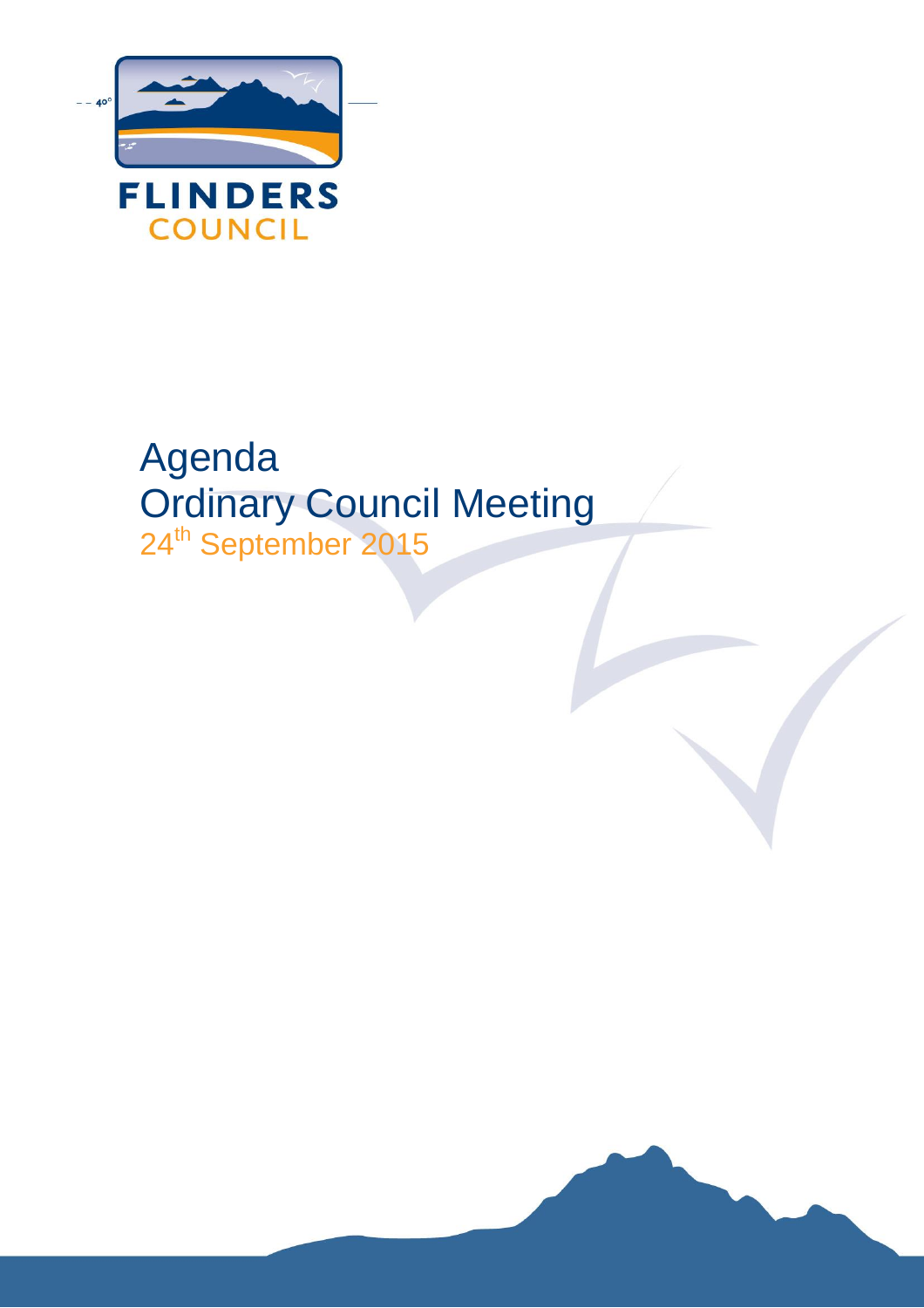## **CERTIFICATION**

"I certify that with respect to all advice, information or recommendation provided to Council with this agenda:

- 1. The advice, information or recommendation is given by a person who has the qualifications or experience necessary to give such advice, information or recommendation, and;
- 2. Where any advice is given directly to Council by a person who does not have the required qualifications or experience that person has obtained and taken into account in that person's general advice the advice from an appropriately qualified or experienced person.
- Note: S65(1) of the *Local Government Act 1993* requires the General Manager to ensure that any advice, information or recommendation given to the Council (or a Council Committee) is given by a person who has the qualifications or experience necessary to give such advice, information or recommendation. S65(2) forbids Council from deciding any matter which requires the advice of a qualified person without considering that advice."

Dated this 18<sup>th</sup> day of September 2015.

Raoul Harper GENERAL MANAGER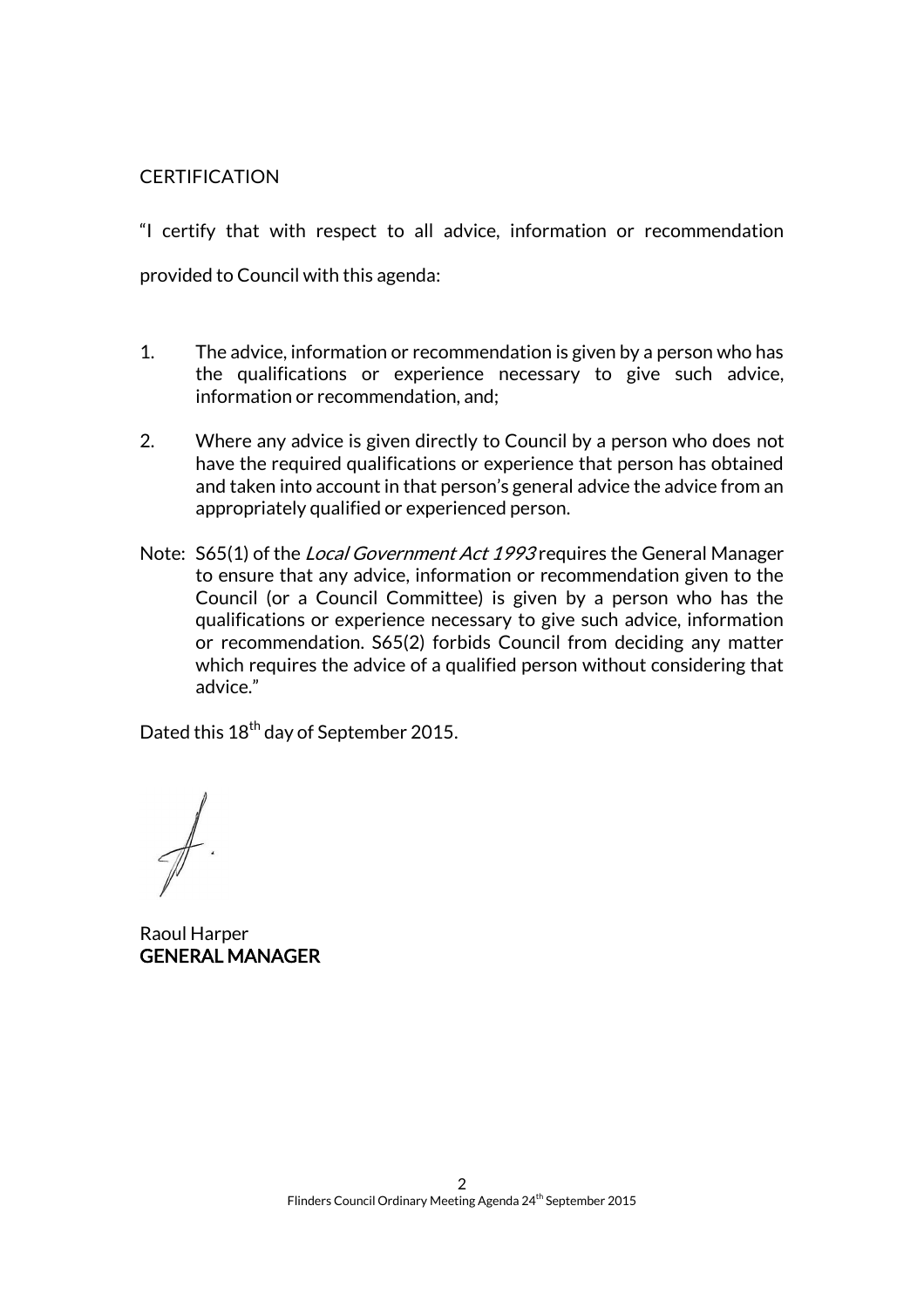## **FLINDERS COUNCIL ORDINARY MEETING**

## **AGENDA**

| DATE:              | Thursday 24 <sup>th</sup> September 2015                 |
|--------------------|----------------------------------------------------------|
| <b>VENUE:</b>      | <b>Furneaux Arts and Entertainment Centre, Whitemark</b> |
| <b>COMMENCING:</b> | 1.00 pm                                                  |

## PRESENT

Mayor Carol Cox Deputy Mayor Marc Cobham Cr Chris Rhodes Cr Peter Rhodes Cr Ken Stockton Cr David Williams Cr Gerald Willis

## APOLOGIES

Nil

## STAFF IN ATTENDANCE

Raoul Harper - General Manager Sophie Pitchford - Corporate Services Manager Vicki Warden - Executive Officer

## CONFIRMATION OF MINUTES

That the Minutes from the Ordinary Council Meeting and the Closed Council Meeting held on the  $20<sup>th</sup>$  August 2015 be confirmed.

#### PUBLIC QUESTION TIME

In accordance with Section 31  $(1)$  of the Local Government (Meeting Procedures) Regulations 2005 and the Flinders Council Policy the following procedures be adhered to at public question time:-

It is the policy of the Flinders Council to allow a 'Question Time' at Ordinary Council Meetings, during which members of the public may ask questions of the Council relating to Flinders Council matters.

The basis on which questions may be asked is:

1. All questions will be addressed through the Chair (being the Mayor in normal circumstances) who will answer them as she/he sees fit. Under no circumstances will members of the gallery be permitted to address or question either elected members or officers of the Council. The Chair may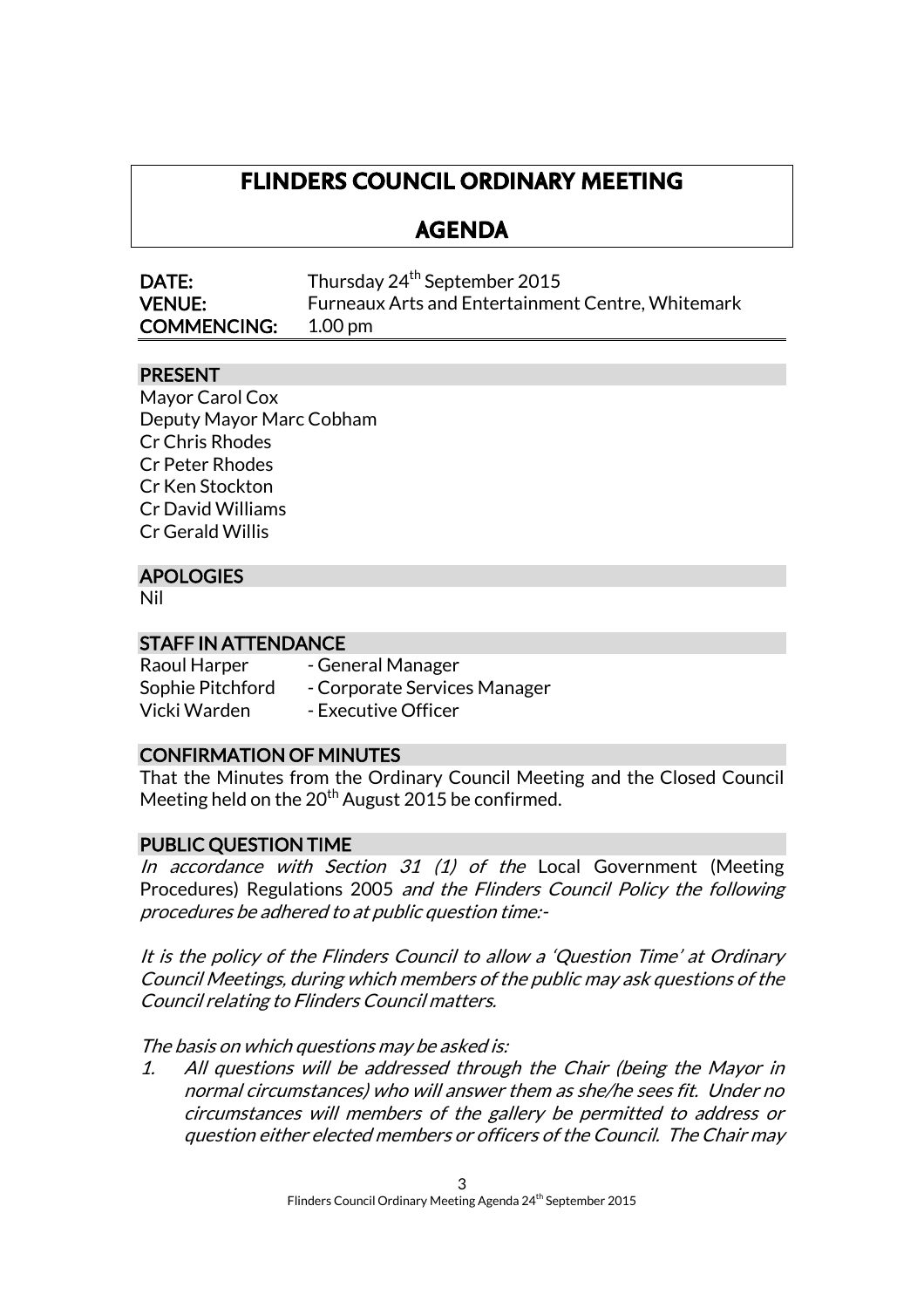delegate answers to the appropriate Councillor or staff member if appropriate.

- 2. Persons addressing the Chair must pay the respect due to that office. Failure to do so may mean their address is terminated without notice.
- 3. Where the answer cannot be provided immediately, it will be provided in writing within 14 days and tabled at the following Ordinary Council Meeting.
- 4. All questioners are encouraged to register their intent to question with the General Manager before the meeting. Preference will be given to those who have so registered.
- 5. Question time shall not extend longer than 30 minutes and may be divided into two 15 minute sessions.
- 6. The actual timing of the session(s) is to be immediately after the opening of the meeting and advertised with the notice of meeting.

### LATE AGENDA ITEMS

Nil

## DECLARATION OF PECUNIARY INTEREST

In accordance with Part 2 Regulation 8  $(7)$  of the Local Government (Meeting Procedures) Regulations 2005, the Chairman of a meeting is to request Councillors to indicate whether they have, or are likely to have, a pecuniary interest in any item on the agenda.

Accordingly, Councillors are requested to advise of a pecuniary interest they may have in respect to any matter appearing on the agenda, or any supplementary item to the agenda, which the Council has resolved to deal with, in accordance with Part 2 Regulation 8 (6) of the Local Government (Meeting Procedures) Regulations 2005.

## LEAVE OF ABSENCE

Nil

## **PETITIONS**

Nil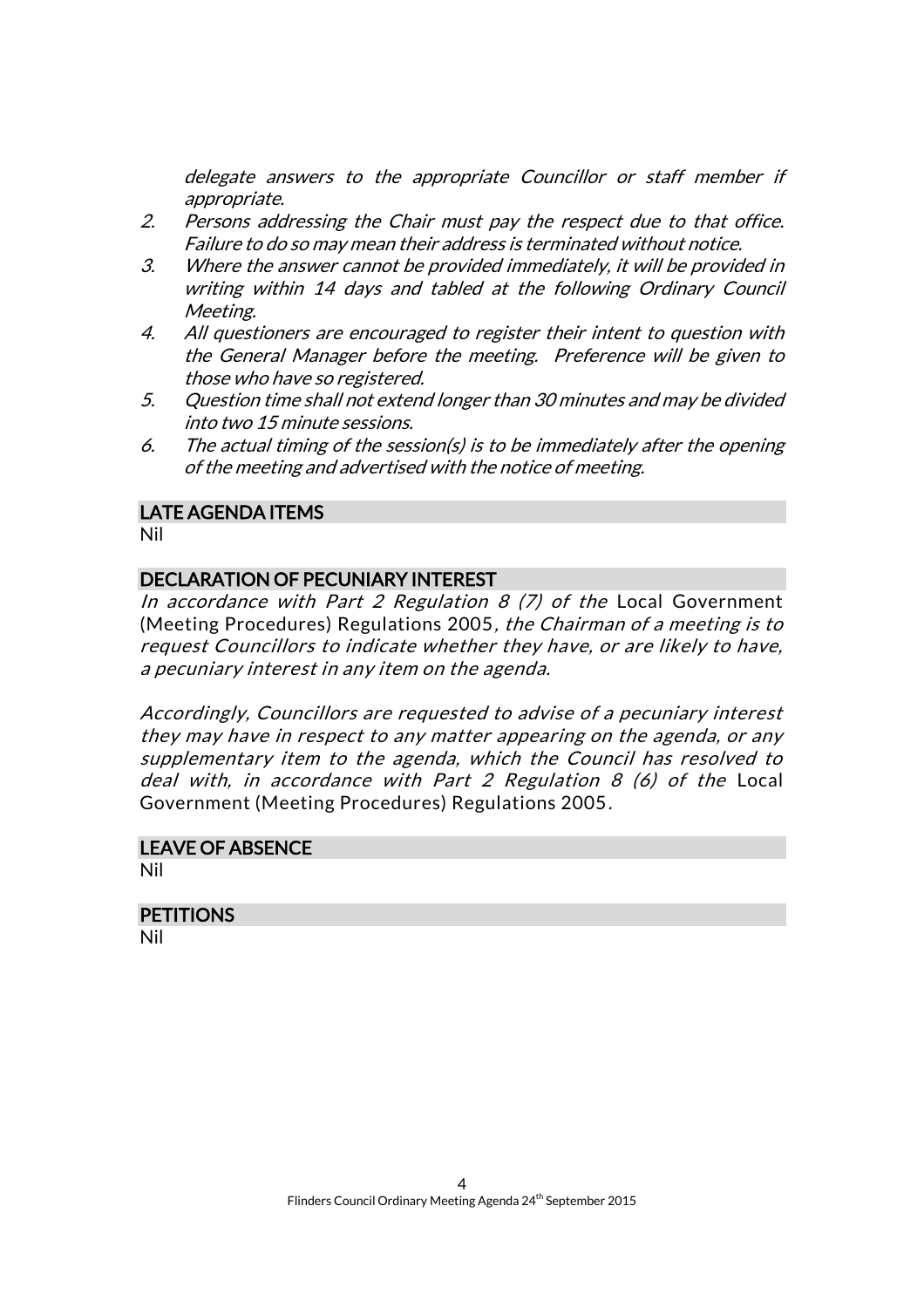## **WORKSHOPS & INFORMATION FORUMS File No: COU/0205**

## Council Workshop held on 10<sup>th</sup> September 2015

Council held a Workshop on the following subjects:

- $\bullet$  Item 1 Airport site visit
- Item 2 Whitemark Master Plan Robyn Cox
- Item 3 DRAFT Strategic Plan Community consultation
- Item 4 Flinders Hub Project Seth Langford, Specialist Renewable Engineer, Hydro
- Item 5 TNT Infrastructure Audit Jerry de Gryse, Inspiring Place
- $\bullet$  Item 6 Banking where to from here
- Item 7 Code of Tender and Contracts Policy Sophie Pitchford
- Item 8 Investment Policy & Budget Review Sophie Pitchford
- Item 9 Citizen of the Year Award

#### Councillors Present:

Mayor Carol Cox, Deputy Mayor Marc Cobham, Cr Chris Rhodes, Cr Peter Rhodes, Cr Ken Stockton and Cr Gerald Willis.

## Apologies:

Cr David Williams

#### Staff and Consultants Present:

Robyn Cox - Strategic Planner (Item 2 and 3 only), Jerry de Gryse - Inspiring Place (Item 5 only), Jana Harper - Community & Economic Development Manager (Item 5 only), Seth Langford - Specialist Renewable Engineer, Hydro (Item 4 only), Sophie Pitchford - Corporate Services Manager and Vicki Warden - Executive Officer (Item 3 only).

As workshops and information sessions are for information and discussion purposes only, no decisions are made or foreshadowed at these proceedings.

#### VOTING REQUIREMENTS:

Simple Majority

#### RECOMMENDATION:

That the Council Workshop held on 10<sup>th</sup> September 2015 be noted.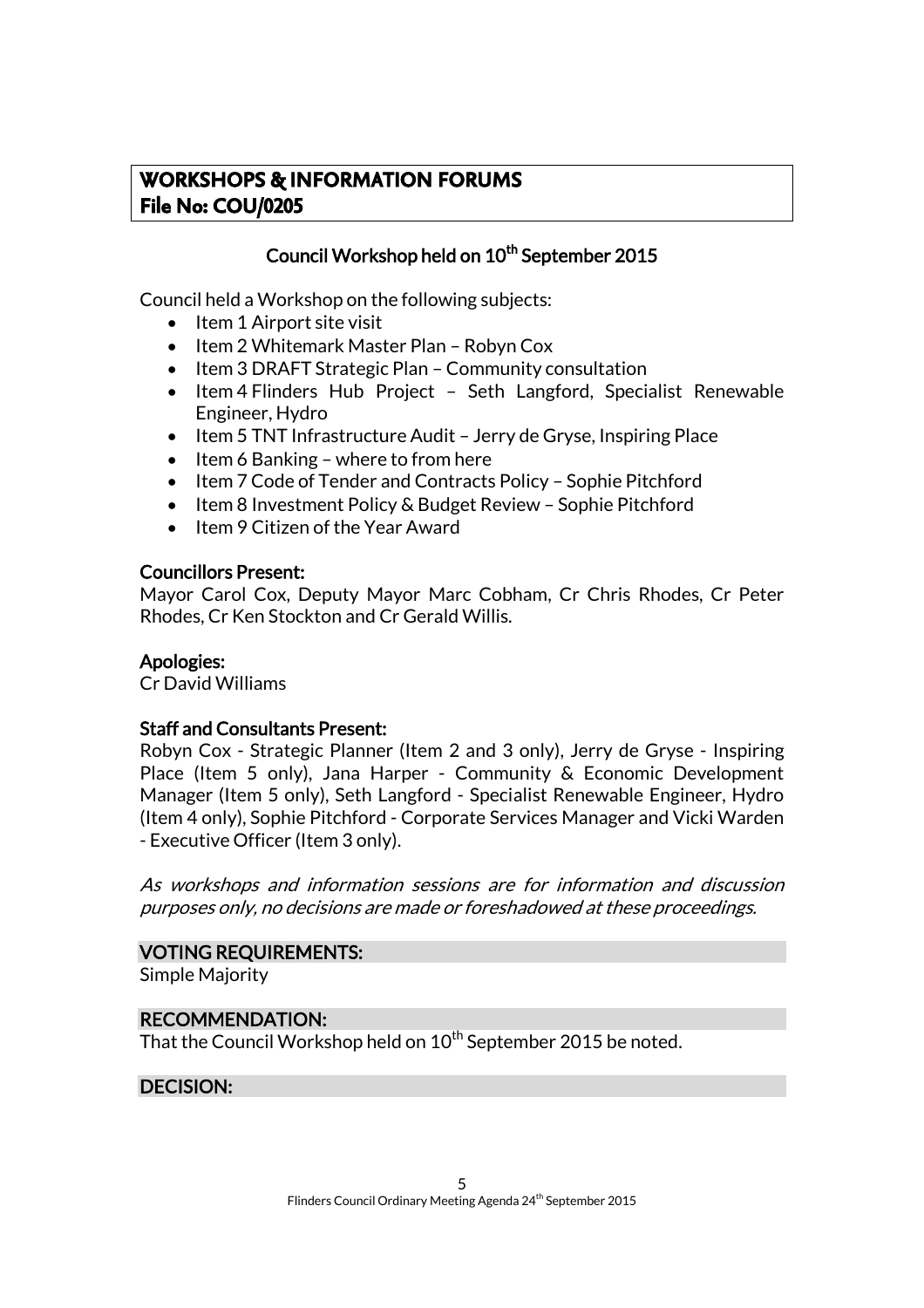#### PUBLIC MEETINGS

Nil

#### COUNCILLOR'S QUESTIONS ON NOTICE Nil

#### COUNCILLOR'S QUESTIONS WITHOUT NOTICE

Regulation 29 of the Local Government (Meeting Procedures) Regulations 2005 specifies that in putting a Question Without Notice a Councillor must not offer an argument or opinion, draw any inference or make any imputations except so far as may be necessary to explain the question. The Chairperson must not permit any debate of a Question without Notice or its answer.

#### PUBLICATIONS/REPORTS TABLED FOR COUNCIL INFORMATION Nil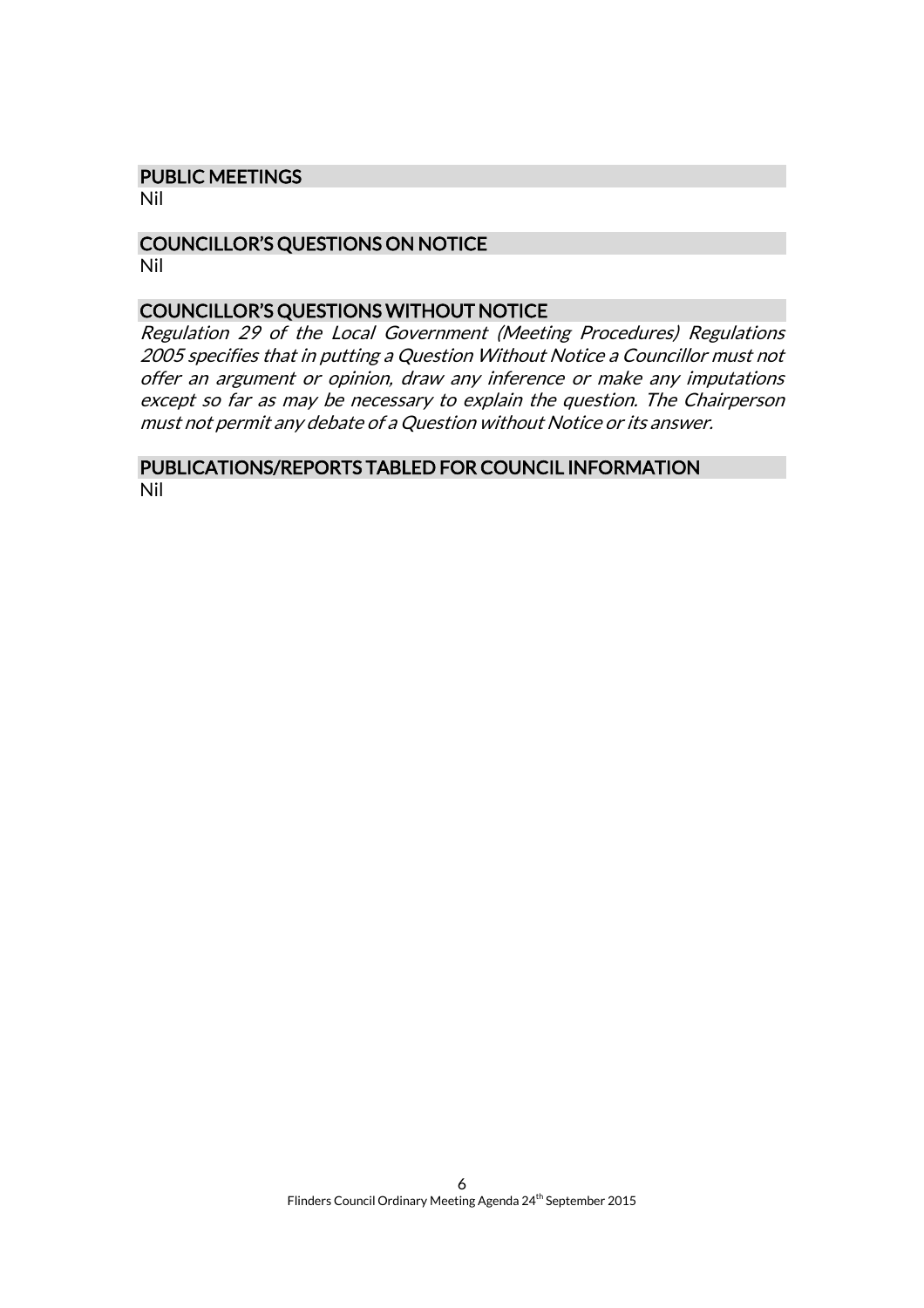## **REPORTS TO BE RECEIVED**

Furneaux Community Health Special Committee File No: CSV/0912

**Annexure 1:** Furneaux Community Health Special Committee 3<sup>rd</sup> June 2015 Confirmed Minutes

#### OFFICER'S REPORT (Raoul Harper, General Manager):

The confirmed minutes of the Furneaux Community Health Special Committee meeting held on Wednesday  $3<sup>rd</sup>$  June 2015 have been provided for consideration. The minutes outline what the committee has been working on to date and can now be accepted by Council.

#### OFFICER'S RECOMMENDATION

That the confirmed minutes of the Furneaux Community Health Special Committee meeting held on Wednesday 3<sup>rd</sup> June 2015 be accepted.

DECISION:

## Furneaux Community Health Special Committee

File No: CSV/0912

**Annexure 2:** Furneaux Community Health Special Committee 12<sup>th</sup> August 2015 Unconfirmed Minutes

#### OFFICER'S REPORT (Raoul Harper, General Manager):

The unconfirmed minutes of the Furneaux Community Health Special Committee meeting held on Wednesday 12<sup>th</sup> August 2015 have been provided for consideration. The minutes outline what the committee has been working on to date and can now be noted by Council.

#### OFFICER'S RECOMMENDATION

That the unconfirmed minutes of the Furneaux Community Health Special Committee meeting held on Wednesday  $12<sup>th</sup>$  August 2015 be noted.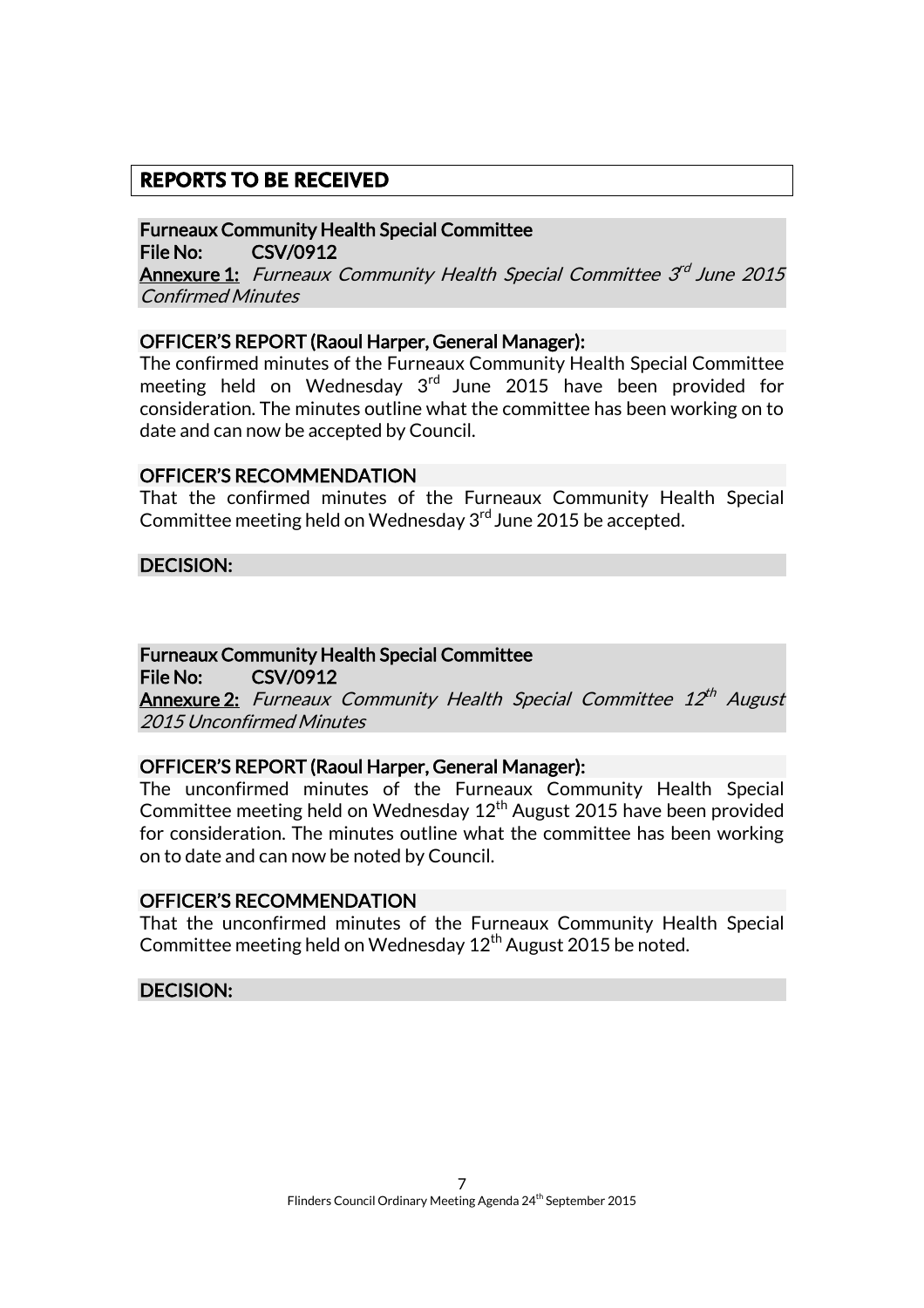## Lady Barron Hall and Recreational Special Committee File No: AME0503 **Annexure 3:** Lady Barron Hall and Recreational Special Committee 14<sup>th</sup> August 2015 Unconfirmed Minutes Annexure 4: WG Holloway Park Proposal Annexure 5: Requests for Service March 2015

#### OFFICER'S REPORT (Raoul Harper, General Manager):

The unconfirmed minutes of the Lady Barron Hall and Recreational Special Committee held on Friday 14th August 2015 have been provided for consideration. The minutes outline what the committee has been working on to date and can now be noted by Council.

#### OFFICER'S RECOMMENDATION

That the unconfirmed minutes of the Lady Barron Hall and Recreational Special Committee held on Friday  $14<sup>th</sup>$  August 2015 be noted.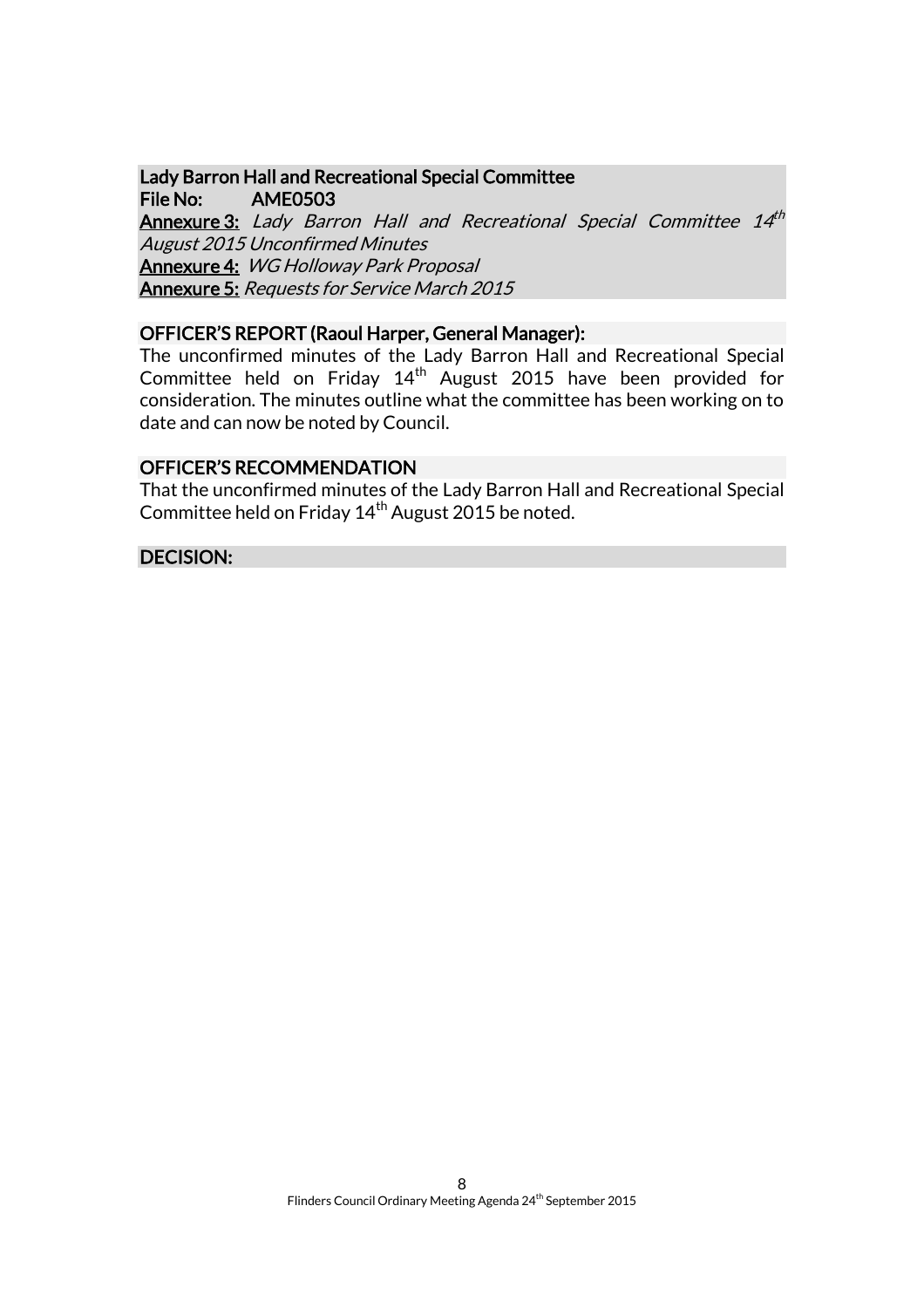## **COUNCILLORS' REPORTS**

#### Deputy Mayor's Report<br>File No: COU/060 COU/0600

ACTIVITIES:  $20^{th}$  August 2015 - 15<sup>th</sup> September 2015

| <b>DATE</b> | <b>ITEM</b>                                                     |
|-------------|-----------------------------------------------------------------|
| 20/08/15    | Council meeting                                                 |
| 21/08/15    | <b>Attended Flinders Flicks festival</b>                        |
| 24/08/15    | Off island                                                      |
| 31/08/15    |                                                                 |
| 03/09/15    | Attended exhibition opening at community gallery                |
| 04/09/15    | Attended running festival pasta night                           |
| 06/09/15    | Attended exhibition opening at Mountain Seas                    |
| 07/09/15    | Meeting with community member re "Quoin" development            |
| 09/09/15    | Meeting with community member re housing of refugees            |
| 09/09/15    | Meeting with Community Development staff re "Croon" concerts in |
|             | December                                                        |
| 10/09/15    | Airport inspection and council workshop-all day                 |
| 10/09/15    | Meeting with community member re "Quoin" development            |
| 11/09/15    | Meeting with community member re housing of refugees            |
| 11/09/15    | Discussion with community member re Whitemark Foreshore         |
| 11/09/15    | Discussion with two community members re tourism infrastructure |
| 11/09/15    | Meeting with organisers of "Croon" event                        |
| 12/09/15    | Discussion with three community members re "Quoin" development  |
| 14/09/15    | Meeting with two community members re refugee housing           |
| 15/09/15    | Meeting with a community member re "Quoin" development          |

## VOTING REQUIREMENTS:

Simple Majority

## RECOMMENDATION:

That the report be received.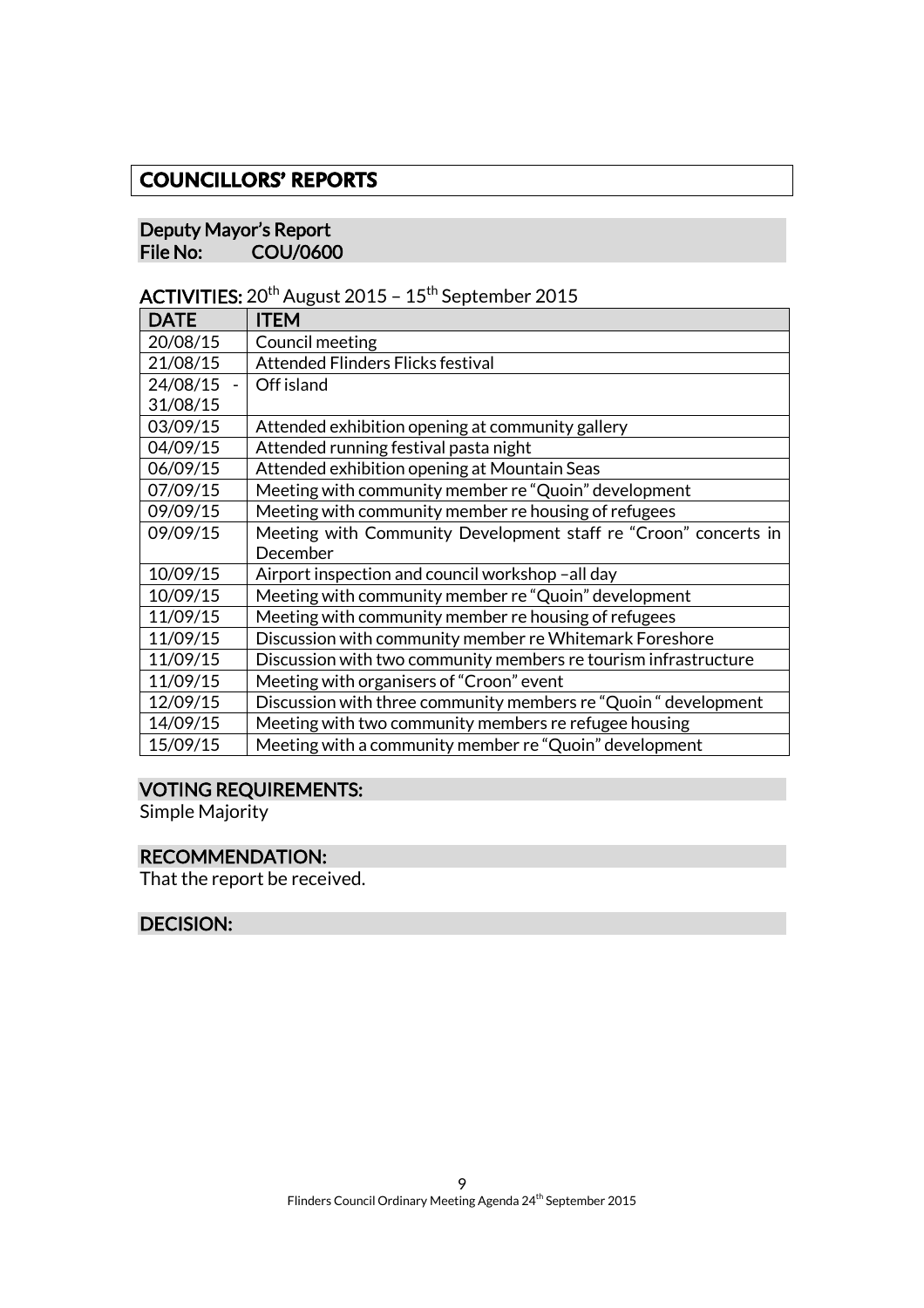#### Report from Councillor Gerald Willis as the Flinders Council Representative on TasWater<br>File No: COU/0312

#### CORRESPONDENCE IN:

| <b>DATE</b> | <b>ITEM</b>                                                            |
|-------------|------------------------------------------------------------------------|
| 10/09/15    | Email from Ailsa Sypkes, General Manager Legal and Governance,         |
|             | advising that there will be a meeting of the Board Selection Committee |
|             | on Friday 6 November 2015 at Campbell Town.                            |
| 10/09/15    | Email from Ailsa Sypkes, General Manager Legal and Governance,         |
|             | advising that there will be a meeting of the Board Selection Committee |
|             | on Thursday 12 November 2015 at Launceston to commence following       |
|             | a General Meeting of shareholders of Taswater to be held the same      |
|             | day.                                                                   |

## VOTING REQUIREMENTS:

Simple Majority

## RECOMMENDATION:

That the report be received.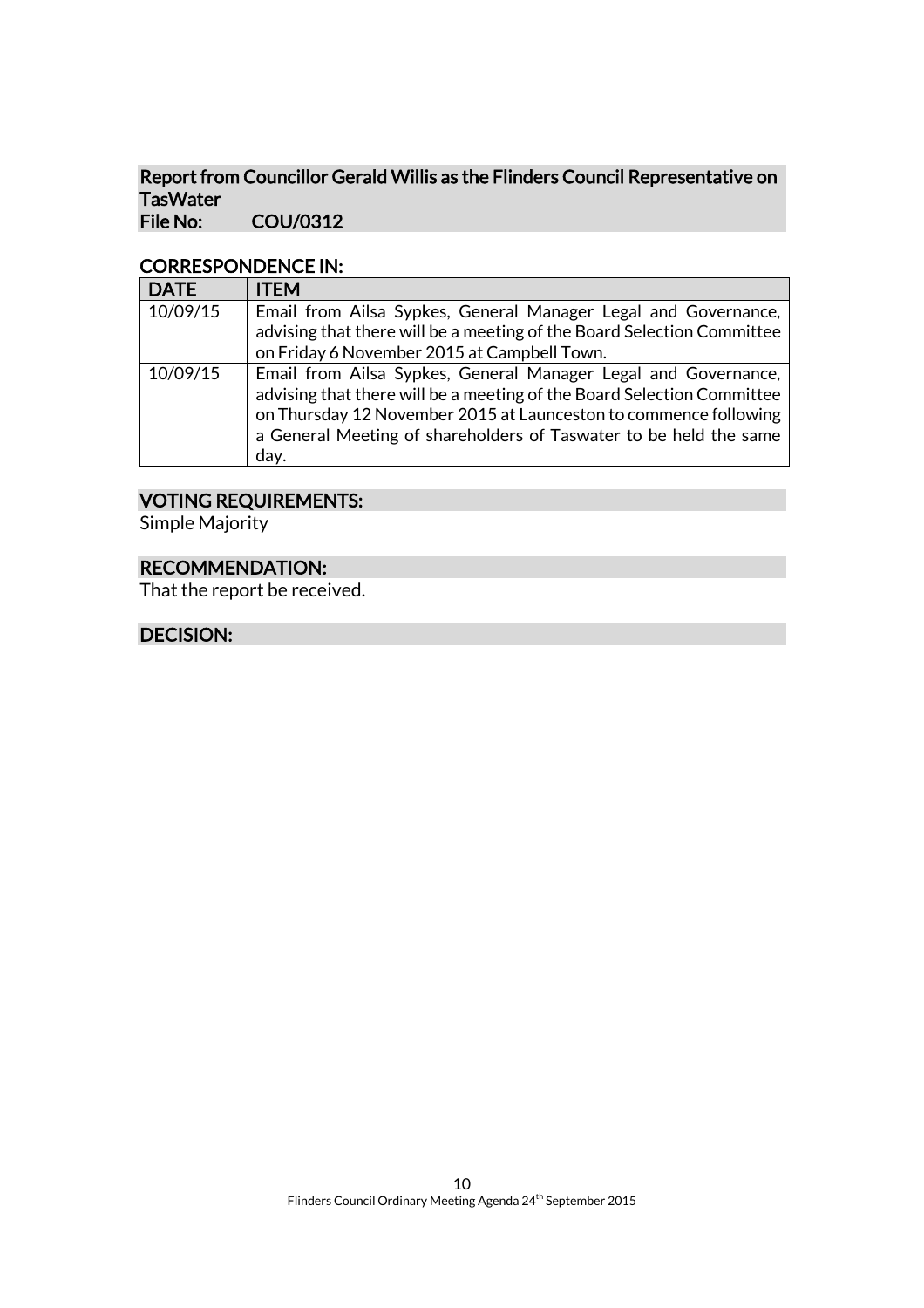## **MAYOR'S REPORT:**

| <b>ACTION</b>            | Information |
|--------------------------|-------------|
| <b>PROPONENT</b>         | Mayor C Cox |
| <b>FILE REFERENCE</b>    | COU/0600    |
| <b>ASSOCIATED PAPERS</b> | Nil         |

## REPORT:

### APPOINTMENTS:

| 11/08/15 | Executive briefing - Runway pavement                       |
|----------|------------------------------------------------------------|
| 12/08/15 | <b>Furneaux Community Health Special Committee meeting</b> |
| 14/08/15 | Lady Barron Hall & Recreational Special Committee Meeting  |
| 17/08/15 | Red Cross - Communicating in recovery training             |
| 20/08/15 | <b>Council Meeting</b>                                     |
| 21/08/15 | <b>Flinders Flicks</b>                                     |
| 26/08/15 | Launch of Instagram competition by Flinders Island Tourism |
|          | and Business Association (FITBA)                           |
| 29/08/15 | Junior football & netball grand finals                     |
| 29/08/15 | Lions Market                                               |
| 03/09/15 | Met with School Principal                                  |
| 03/09/15 | Gallery opening - Journey to Healing                       |
| 02/09/15 | Met with Cr Willis & Cr Stockton                           |
| 04/09/15 | <b>Flinders Five Pasta Night</b>                           |
| 08/09/15 | Met With S Crawford and D Madden                           |
| 10/09/15 | <b>Councillor Workshop</b>                                 |
| 17/09/15 | Met with Councillors                                       |

## Instagram Launch:

The launch followed the AGM of FITBA and was attended by FITBA guests James McKee the Chair of Tourism Northern Tasmania (TNT) and Luke Martin the CEO of the Tourism Industry Council Tasmania (TICT). Luke, in launching the Instagram competition, advised that the Island's strength in growing the tourism industry, lies in the strength of FITBA, Council and industry working in a united manner with joint purpose. This gives a strong positive message to government and investors. Photos and videos can be entered to Instagram using the hashtag #eatflindersisland. It was Luke's first visit to the Island and he and James toured the Island the next day, also visiting a proposed tourism development.

## Sport:

The junior football grand finals and the netball final game were played on a day that was very much on the cool side, but dry. The turnout of players and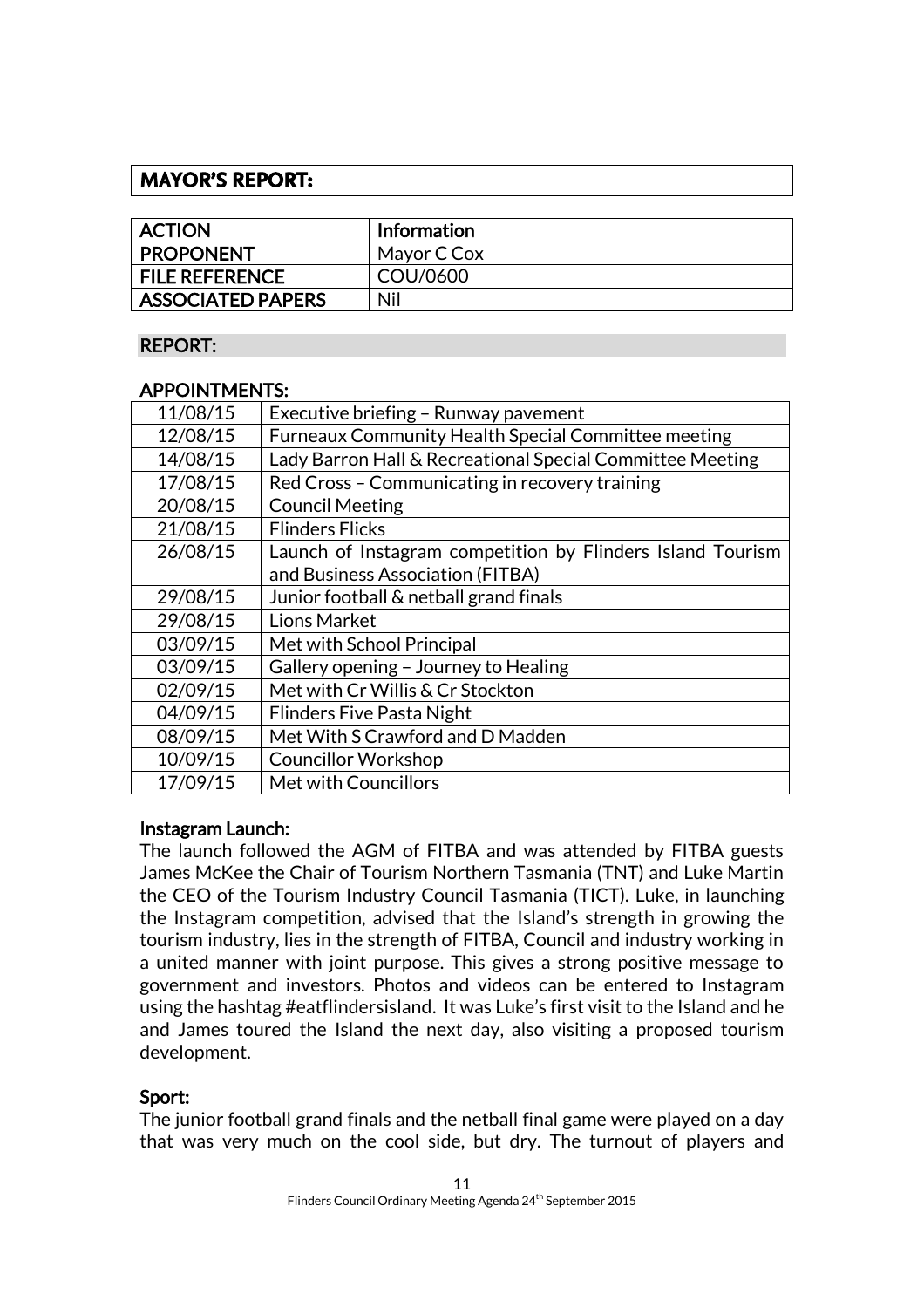supporters was fantastic and the high skill levels made the games entertaining around 64 players in all.

## Gallery:

I attended the Gallery opening of the Heart and Soul - Journey to Healing exhibition, the culmination of a project to assist community members to come to terms with the death of loved ones. The felted quilt included the names of many of our residents who have recently left us. The Project was made possible by the Tasmanian Association of Hospice and Palliative Care.

## Pasta Night:

Pat Farmer the school boy who did not achieve at anything, took his inspiration from Cliff Young, combined it with determination and pigheadedness to achieve his great runs. His messages were "you can't win if you don't finish", "take the opportunities that come your way as you won't know if you can do if you don't try" and " do it for a cause" . Around 100 people attended the night including a group of local teenagers who had put a team together to run the "Pub to Pub". They succeeded and came second in the team section. I am proud to say that Council also supported this event and was acknowledged on the night. I applaud the tenacity and effort that the organising group has in luring great achievers to Flinders each year for this event.

## Field and Game State Championships:

Whilst I unfortunately could not attend this event due to other commitments, I congratulate the organisers on what has been reported to me as a highly successful event. I understand over 90 shooters participated with many of them being from "overseas". This event is a boost to our visitor numbers and a credit to the organisers who undertake the massive task of coordinating not only the event but the arrival of the many visitors the event draws to our Island.

## S Crawford Meeting:

Steve brought to me the idea of having 5-12 refugee families housed on Flinders. We had a brief discussion on the pros and cons, including housing availability and work opportunities, and I took the discussion to the Council workshop. This is an action that needs to be driven from within the community as a whole and not from the Council.

| <b>DATE</b> | <b>WHO</b>                 | <b>SUBJECT</b>                     |
|-------------|----------------------------|------------------------------------|
| 13/08/15    | <b>Community Member</b>    | Background information for Visa    |
|             |                            | support                            |
| 13/08/15    | G Brown, Department of     | Rates Resolution information       |
|             | <b>Premier and Cabinet</b> |                                    |
| 14/08/15    | S Watson, LGAT             | The Pulse - 14/08/15               |
| 14/08/15    | S Hensen, Port &           | Release of Addendum to Bass Strait |

## CORRESPONDENCE IN: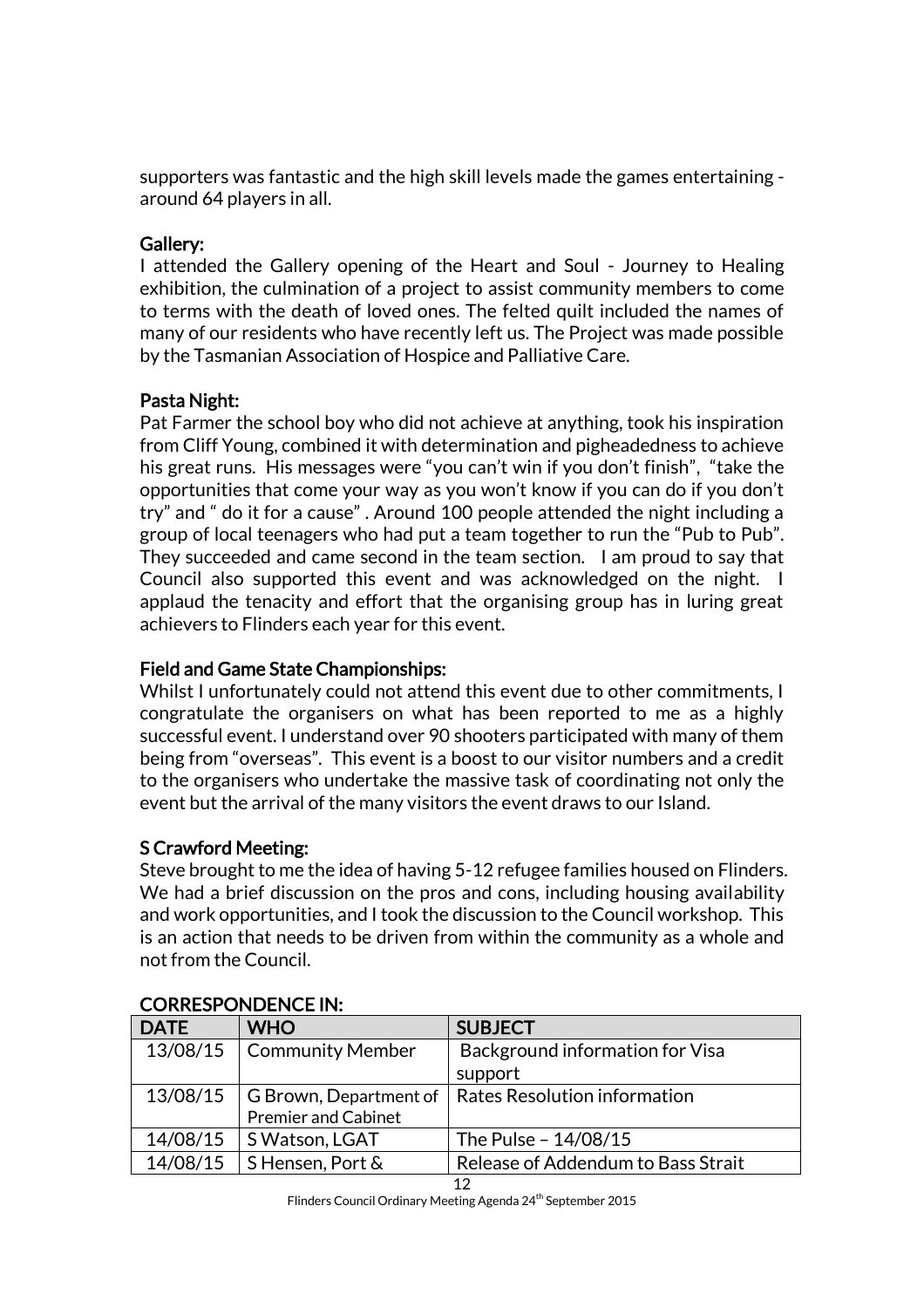|                        | <b>Coastal Marine</b><br>Services P/L                                                                     | Shipping Proposal put out in June                                                                                             |
|------------------------|-----------------------------------------------------------------------------------------------------------|-------------------------------------------------------------------------------------------------------------------------------|
| 16/08/15               | S Gamble, Hydro<br>Tasmania                                                                               | Invitation to invite-only International<br>Workshop on King Island, 18 & 19<br>November 2015                                  |
| 19/08/15               | <b>Australian Local</b><br><b>Government Association</b><br>(ALGA)                                        | 2015 National Local Roads & Transport<br>Congress                                                                             |
| 19/08/15               | Centre for Local<br>Government,<br>University of<br>Technology, Sydney                                    | Presentations and recording from the<br>2015 Research Symposium on 21 <sup>st</sup> July<br>available online                  |
| 19/08/15               | <b>ALGA</b>                                                                                               | <b>Invitation to National Roads Conference</b><br>- Ballarat, 17-19/11/2015                                                   |
| 20/08/15               | <b>West Tamar Council</b>                                                                                 | Media Release regarding UTAS                                                                                                  |
| 20/08/15               | Anglican Parish of<br><b>Furneaux Islands</b>                                                             | Annual Report 2014-15                                                                                                         |
| 20/08/15               | <b>Tasmanian Census</b><br><b>Regional Management</b><br>Unit - Australian<br><b>Bureau of Statistics</b> | Next Census, 9 <sup>th</sup> August 2016. Link to<br>"Census of Population and Housing:<br>Nature and Content, Australia 2016 |
| 21/08/15               | <b>UTAS</b>                                                                                               | Invitation to 'Welcome Home Week"                                                                                             |
| 22/08/15               | <b>UTAS</b>                                                                                               | Invite to State Reception celebrating<br>125 <sup>th</sup> Anniversary                                                        |
| 25/08/15               | D Lovegrove -<br><b>Community Member</b>                                                                  | Submission to Strategic Plan<br>Consultation                                                                                  |
| 26/08/15               | M Buck, FITBA                                                                                             | Submission to Strategic Plan<br>Consultation                                                                                  |
| 27/08/15               | <b>G</b> Barnett MP                                                                                       | Invitation to celebrate Her Majesty,<br>Queen Elizabeth as the longest serving<br>monarch in British History                  |
| 27/08/15               | L Giddings MP                                                                                             | Re Land Use Planning and Approvals<br>(Tasmanian Planning Scheme)<br>Amendment Bill 2015                                      |
| 28/08/15               | <b>ALGA</b>                                                                                               | <b>Federal Assistance Grants and Local</b><br>Government                                                                      |
| $02\delta$<br>04/09/15 | Hydro Tasmania                                                                                            | Re presence at Isolated Power System<br>Connect 2015 on King Island 18-19<br>November                                         |
| 03/09/15               | Rate Payer                                                                                                | Rates query on lease land                                                                                                     |
| 04/09/15               | P Ruddock                                                                                                 | Invite to National Consultation on<br>Citizenship                                                                             |
| 04/09/15               | Northern Tasmania<br>Development (NTD)                                                                    | Performance review Information                                                                                                |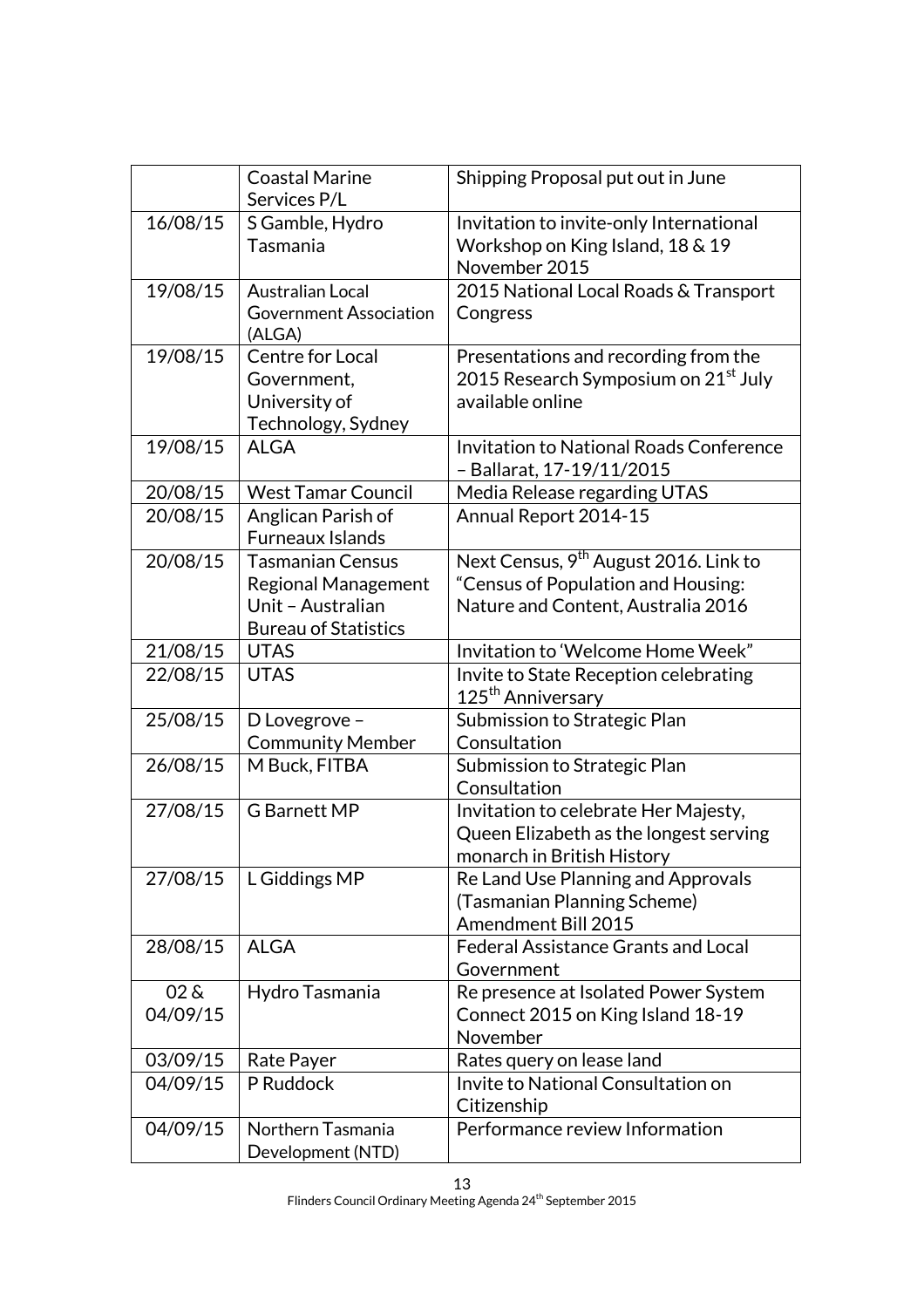| 04/09/15           | <b>NTD</b>                    | Chinese Delegation - 21 & 22 September              |
|--------------------|-------------------------------|-----------------------------------------------------|
| 08/09/15           | <b>NTD</b>                    | Regional Leadership program -                       |
|                    |                               | <b>Cost/Benefit Analysis Training</b>               |
| 08/09/15           | <b>LGAT</b>                   | Advice of President elected                         |
| 09/09/15           | M Grimshaw                    | Copy of Submission to Quoin                         |
|                    |                               | <b>Development Application</b>                      |
| $09\,\mathrm{\AA}$ | <b>LGAT</b>                   | <b>Education Ambassadors Tasmania</b>               |
| 11/09/15           |                               | information                                         |
| 09/09/15           | <b>NTD</b>                    | Invitation to farewell for CEO Derek Le<br>Merchant |
| 10/09/15           | A. Rae                        | Advice of submission to the Quoin<br>Development DA |
| 10/09/15           | <b>B.</b> Stubbs              | Advice of submission to the Quoin                   |
|                    |                               | Development DA                                      |
| 11/09/15           | Launceston Airport            | Invitation to Annual Stakeholder report             |
|                    |                               | Event                                               |
| 14/09/15           | <b>Tourism Northern</b>       | <b>AGM</b> - Notification                           |
|                    | Tasmania                      |                                                     |
| 15/09/15           | <b>LGAT</b>                   | <b>LGAT General Management Committee</b>            |
|                    |                               | - Notice of Election for Southern                   |
|                    |                               | Representative                                      |
| 15/09/25           | <b>LGAT</b>                   | Local Government Regional Breakfast                 |
| 15/09/15           | <b>LGAT</b>                   | <b>Series</b><br>Advice of Code of Conduct Bill now |
|                    |                               | passed both houses of Parliament                    |
| 15/09/15           | <b>Tasmanian Audit Office</b> | Final Management Report 2014-15                     |
|                    |                               | Audit                                               |
| 17/09/15           | K Rowlings, Westpac           | Re Whitemark Instore                                |
| 17/09/15           | <b>LGAT</b>                   | Invitation to Participate in Planning               |
|                    |                               | Workshop                                            |
| 17 <sub>8</sub>    | P Hodgen, CEO                 | Invitation to Participate in Stakeholder            |
| 18/09/15           | Launceston Airport            | Survey 17                                           |

## CORRESPONDENCE OUT:

| <b>DATE</b> | <b>WHO</b>                               | <b>SUBJECT</b>                                                                                                                                   |
|-------------|------------------------------------------|--------------------------------------------------------------------------------------------------------------------------------------------------|
| 13/08/15    | <b>Property Owners</b>                   | Letter from Valuer General & Mayor re<br>error in rates due to wrong Adjustment<br>Factors being applied by the Valuer<br><b>Generals Office</b> |
| 16/08/15    | S Gamble, Hydro                          | Query on International Workshop on<br>King Island                                                                                                |
| 20/08/15    | <b>Tasmanian Electoral</b><br>Commission | Flinders vote for LGAT president                                                                                                                 |
| 26/08/15    | K Stephenson, LGAT                       | Flinders Council's position on Code of                                                                                                           |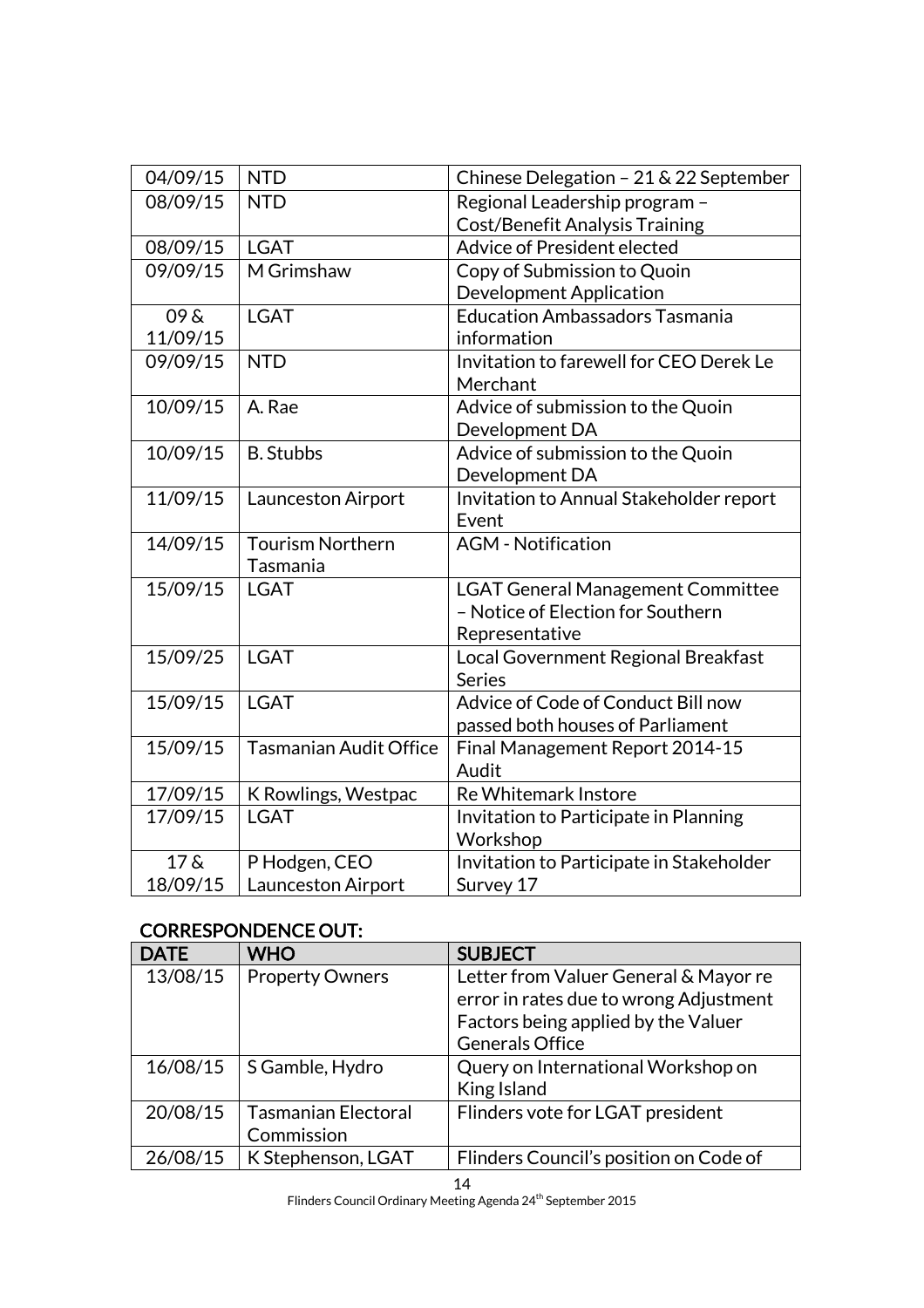|                                |                                      | Conduct activation period                                                  |
|--------------------------------|--------------------------------------|----------------------------------------------------------------------------|
| 27/08/15                       | <b>A Carnell</b>                     | Response to email advising of submission<br>to the Killiecrankie Toilet DA |
| 08/09/15                       | Clarence City Mayor,<br>Cr D Chipman | Congratulations on election as President<br>of LGAT                        |
| 08/09/15                       | A Nikolic                            | Query responsibility of CBA in regional<br>remote Australia                |
| 10/09/15                       | M Grimshaw                           | Thank you for copying into Submission to<br>the Quoin DA                   |
| $11\,\mathrm{\AA}$<br>16/09/15 | K Rowlings, Westpac                  | Query regarding Westpac Instore                                            |
| 15/09/15                       | <b>B.</b> Stubbs                     | Response to email advising of submission<br>to the Quoin DA                |
| 15/09/15                       | A. Rae                               | Response to email advising of submission<br>to the Quoin DA                |
| 16/09/15                       | Ciaran Condran                       | Visa support letter                                                        |
| 16/09/15                       | F Bryson                             | Thank you for submission on the Draft<br>Strategic Plan                    |
| 16/09/15                       | M Buck                               | Thank you for submission on the Draft<br>Strategic Plan                    |

## VOTING REQUIREMENTS:

Simple Majority

## RECOMMENDATION:

That the Mayor's report be received.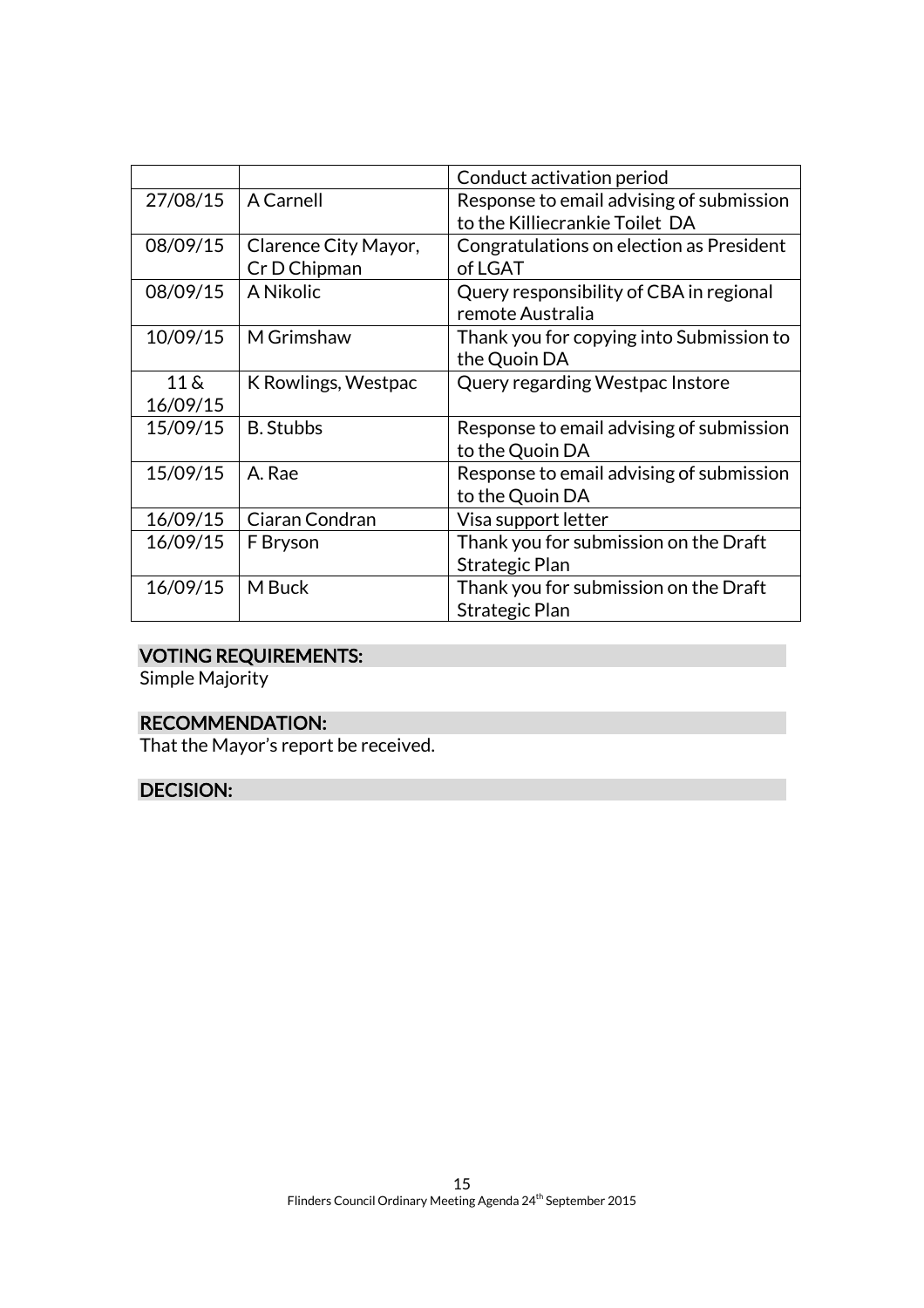## **OPERATIONAL BUSINESS OF COUNCIL**

### A. DEVELOPMENT SERVICES AND PLANNING APPLICATIONS

| Item A1:<br>File No:  | Development Application – (Flinders Council)<br>DA2015/034 |
|-----------------------|------------------------------------------------------------|
| Annexure 6: Site Plan |                                                            |
| Annexure 7: Drawings  |                                                            |
|                       | <b>Annexure 8:</b> Representations                         |

#### B. NOTICE OF MOTIONS

| Item B1: | Notice of Motion from Mayor Carol Cox - Federal Assistance |
|----------|------------------------------------------------------------|
|          | <b>Grants Prepayment</b>                                   |
| File No: | <b>FIN/0910</b>                                            |

- Item B2: Notice of Motion from Cr Peter Rhodes Monthly Development Application Report File No: DSV/0300
- Item B3: Notice of Motion from Ken Stockton Utilisation of Furneaux Group Aviation Special Committee File No: COM/0104
- C. CORPORATE SERVICES

| Item $C1$ : | 2015-16 Budget  |
|-------------|-----------------|
| File No:    | <b>FIN/0701</b> |
| Annexure 9: | 2015-16 Budget  |

#### D. **GOVERNANCE**

#### Item D1: Strategic Plan 2015 File No: ADM/0500

Annexure 10: Strategic Plan 2015 Annexure 11: Community submissions

#### Item D2: Local Government Reform File No: ADM/0500

Annexure 12: Letter from Peter Gutwein Annexure 13: Email from Phillip Hoysted (For Elected Members only) Annexure 14: Project Brief (For Elected Members only) **Annexure 15: Draft Memorandum of Understanding (For Elected Members** only)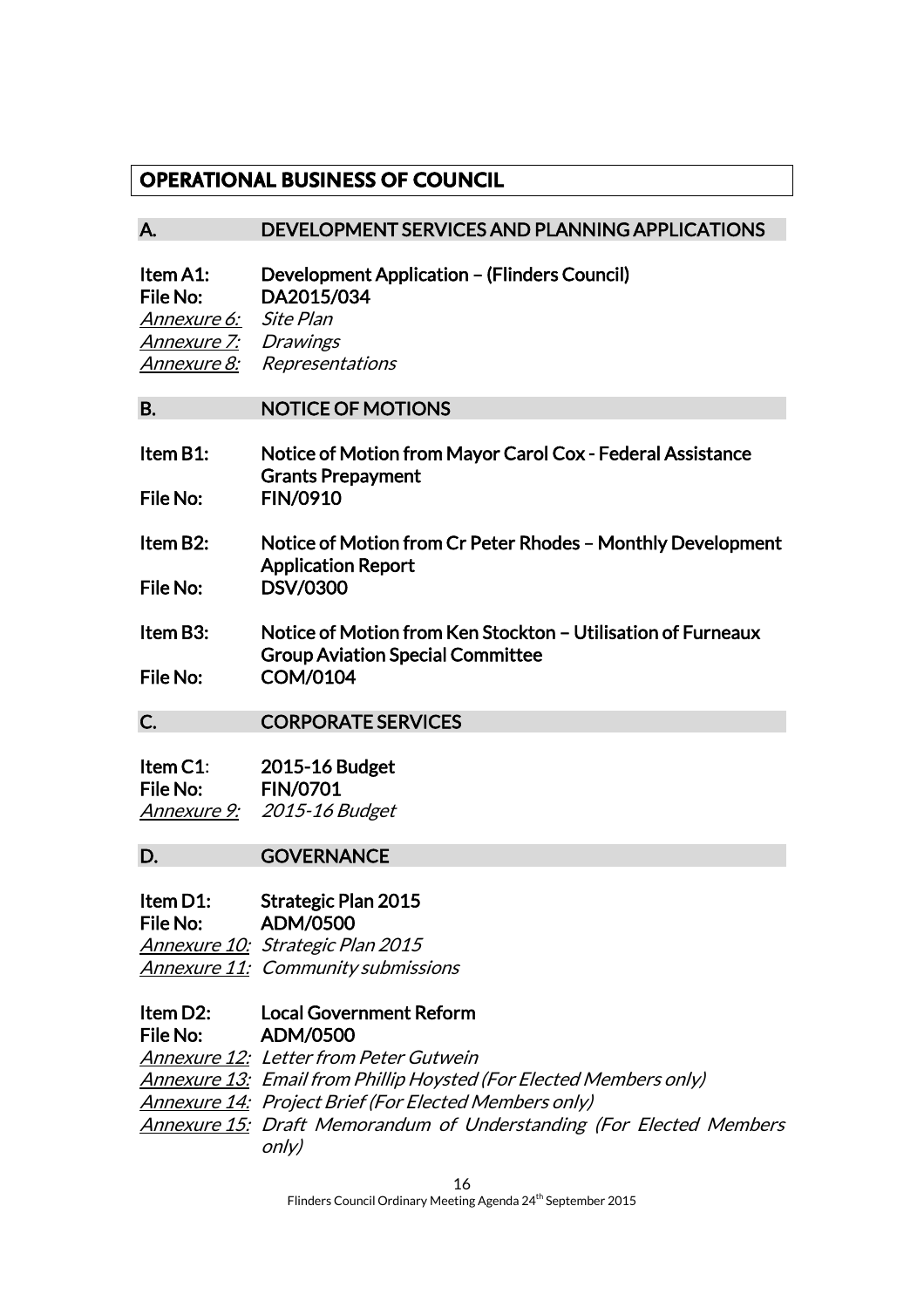Item D3: Councillor Resolution Report<br>File No: COU/0600 COU/0600 Annexure 16: Councillor Resolution Report September 2015

## E. CLOSED COUNCIL

Item E1: Closed Council Item File No: PUB/0800 Annexure 17 - 21: For Elected members only

Meeting Closed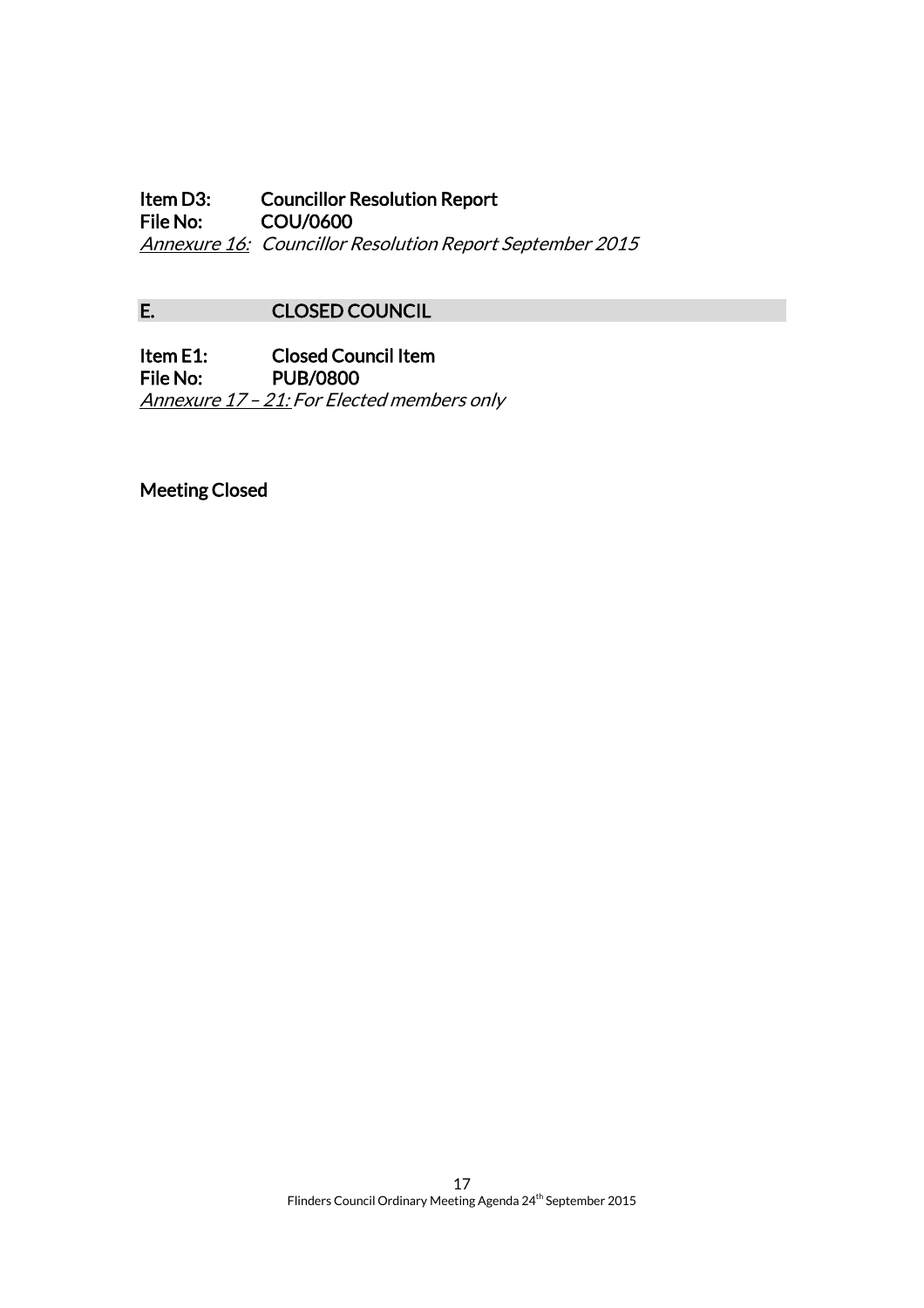## **A. DEVELOPMENT SERVICES AND PLANNING APPLICATIONS**

Pursuant to Section 25 of the Local Government (Meeting Procedures) Regulations 2005 the Council will now act as a Planning Authority under the Land Use Planning and Approvals Act 1993.

## Item A1: Development Application – (Flinders Council)

| <b>ACTION</b>            | <b>Decision</b>                           |
|--------------------------|-------------------------------------------|
| <b>PROPONENT</b>         | <b>Flinders Council</b>                   |
| <b>OFFICER</b>           | James Ireland (Consultant Town Planner)   |
| <b>APPROVED BY</b>       | Karin Van Straten (Senior Consultant Town |
|                          | Planner)                                  |
| <b>FILE REFERENCE</b>    | DA2015/034                                |
| <b>ASSOCIATED PAPERS</b> | Annexure : Site Plan                      |
|                          | Annexure: Drawings                        |
|                          | Annexure: Representations                 |

- Proposal: Toilet and change room (minor public utility) in the Environmental Management and Recreation Zone Location: Killiecrankie Nature Recreation Area, Palana Road
- 
- Applicant: Flinders Council
- Zoning: Environmental Management Zone
- Special Areas: Shorelines, Water bodies and Watercourses

Representations: 14

#### INTRODUCTION:

This report considers an application for a toilet and change room (minor public utility) in the environmental management zone at Killiecrankie Nature Recreation Area, adjacent to the western end of Killiecrankie Beach.

#### Subject Site

The subject site is the Killiecrankie Nature Recreation Area, a title of over 850ha centred on Mount Killiecrankie and extending south along the shoreline of Killiecrankie Bay to Killiecrankie Bluff. The part of the site where the proposal is located is a roughly 50m wide strip running from the top side of the beach up to the rear boundary of lots with frontage to Armstrong Avenue.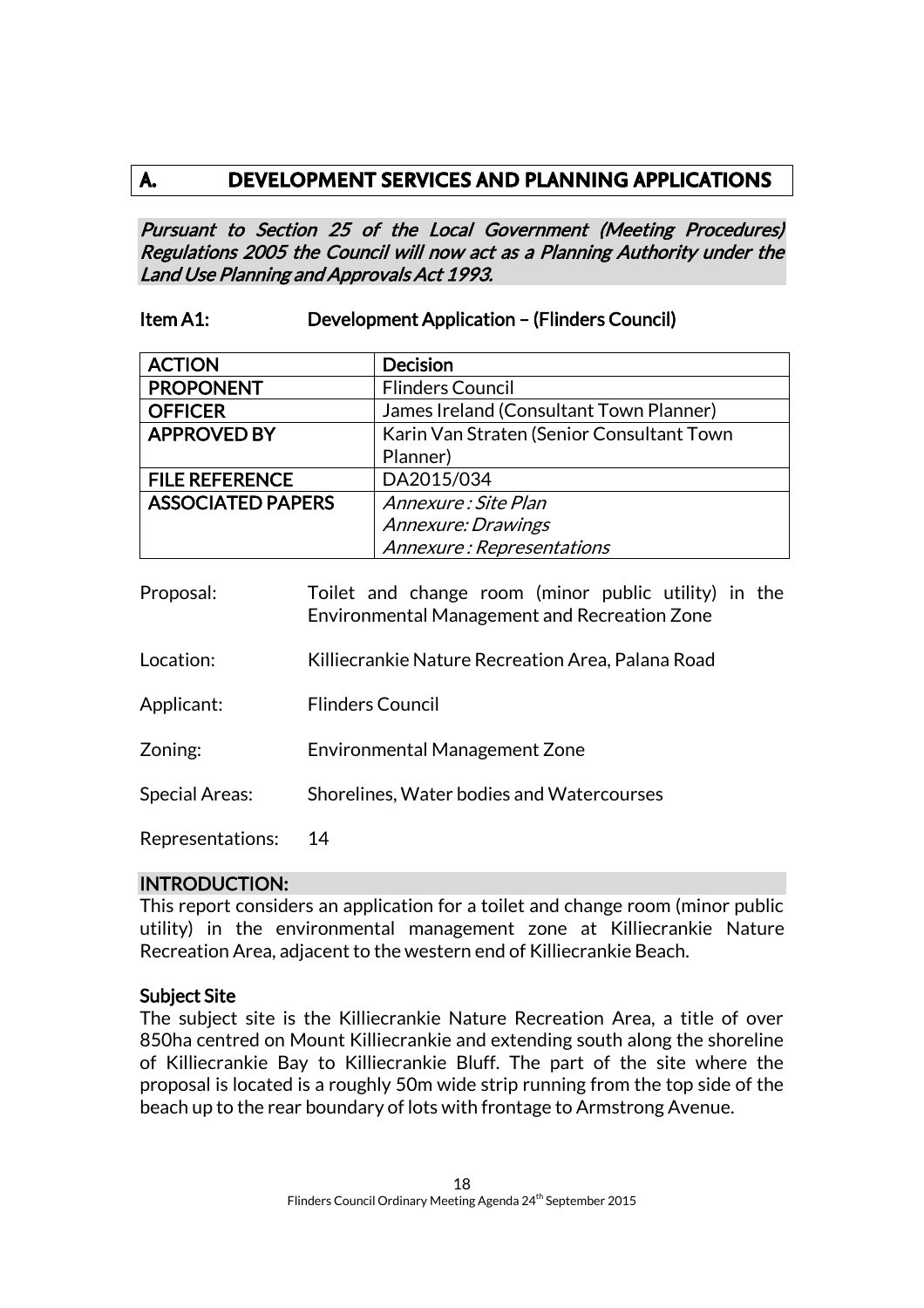

## Zoning

The subject property is located within the Environmental Management Zone, pursuant to the Flinders Planning Scheme 1994. Minor public utility is a permitted use in the zone. As the site is affected by the Shorelines, Water bodies and Watercourses Special Area, the application is discretionary.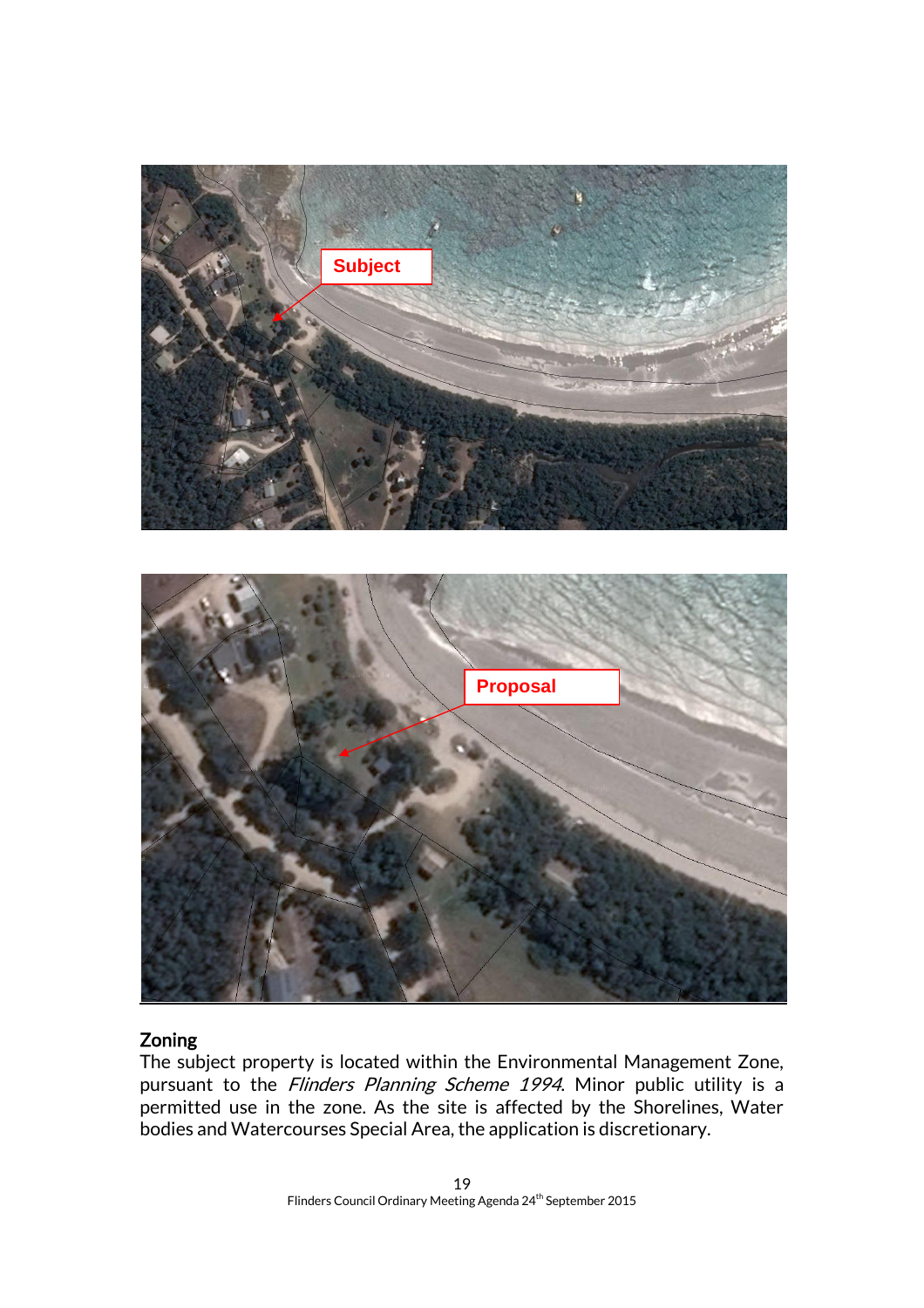## Special Areas

The part of the site where the proposal is located is affected by the Shorelines, Water bodies and Watercourses Special Area.

## Statutory Timeframes

Date Received: 7/8/15 Request for further information: NA Information received: NA Advertised: 12/8/15 Closing date for representations: 26/8/15 Decision due: 25/9/15 (extended)

## OFFICER'S REPORT:

## General

It is proposed to construct a combined accessible toilet and change room in a location 17m to the west of the picnic shelter located adjacent to the western end of Killiecrankie Beach. It will be setback 2m from the southern, landward boundary of the lot and 46m from the high water mark in Killiecrankie Bay.

## Part 3

## Part 3.10 Consideration of Applications for Planning Permits

Council shall take into consideration the following:

1. the objectives, the intent of the zone, use and development principles, any development plan affecting the land and any relevant development standards or other relevant requirements of the Scheme;

An assessment is made below. Note that there is no applicable development plan:

## 5.10.1 Zone Intent

The Intent of the Environmental Management and Recreation zone is to provide for the sustainable management of the natural and physical resources found on Crown lands and other lands whilst providing opportunities for public recreation at suitable sites. This intent recognises that on Crown lands that are leased, various use rights have been established and may continue with appropriate management under the terms and conditions of those leases. The Environmental Management and Recreation zone also contains places of special importance for the conservation of species and for their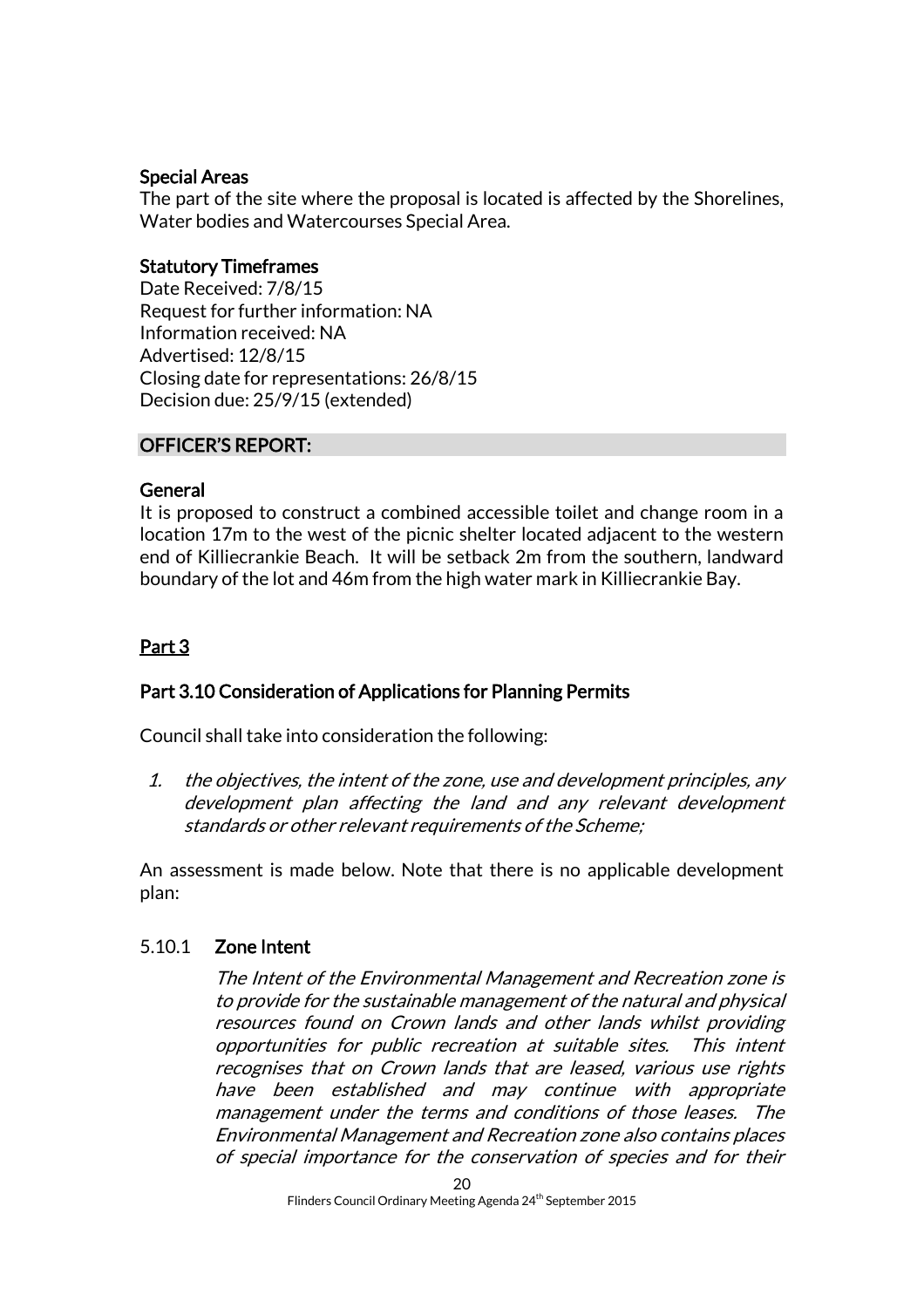cultural heritage value; the intention is that those places be identified, documented and protected from inappropriate Use or Development.

COMMENT: The proposal is located in a public recreation area adjacent to Killiecrankie Bay with facilities including beach access, car parking, boat ramp, picnic shelter, BBQs and an existing long drop toilet. Accordingly, it is an appropriate location for toilet facilities. Although not considered a place of special importance for the conservation of species or for its cultural heritage value, it is a sensitive coastal site. As such the treatment of wastewater is the primary environmental consideration. The modern wastewater design (AES beds) has improved environmental outcomes over a traditional septic system and is certainly an improvement over the existing long drop toilet. In addition, the location and the low impact design minimises the visual impact. Council has a Crown lease over this part of the site.

### 5.10.2 Desired Zone Character and Zone Guidelines

The zone should be characterised by:

- (a) Landforms, landscapes, places, places and habitats in which natural processes, native vegetation, indigenous fauna and items of cultural heritage are protected from inappropriate Use or Development;
- (b) Management goals that identify and protect the environmental values and heritage values of particular sites, including (but not limited to) scenic amenity, water quality, water quantity, soil structure, biodiversity, evidence of human occupation and historic use, the presence of rare or endangered species and the absence of exotic species, diseases and weeds;
- (c) The provision on public land of recreational facilities in a manner which minimises impacts upon identified environmental and heritage values;
- (d) The restrained and careful application of management practices such as the clearing, burning or grazing of vegetation, the use of herbicides or pesticides, or the construction of tracks and firebreaks and then only after adequate investigation and where it can be demonstrated that such practices are in support of management goals;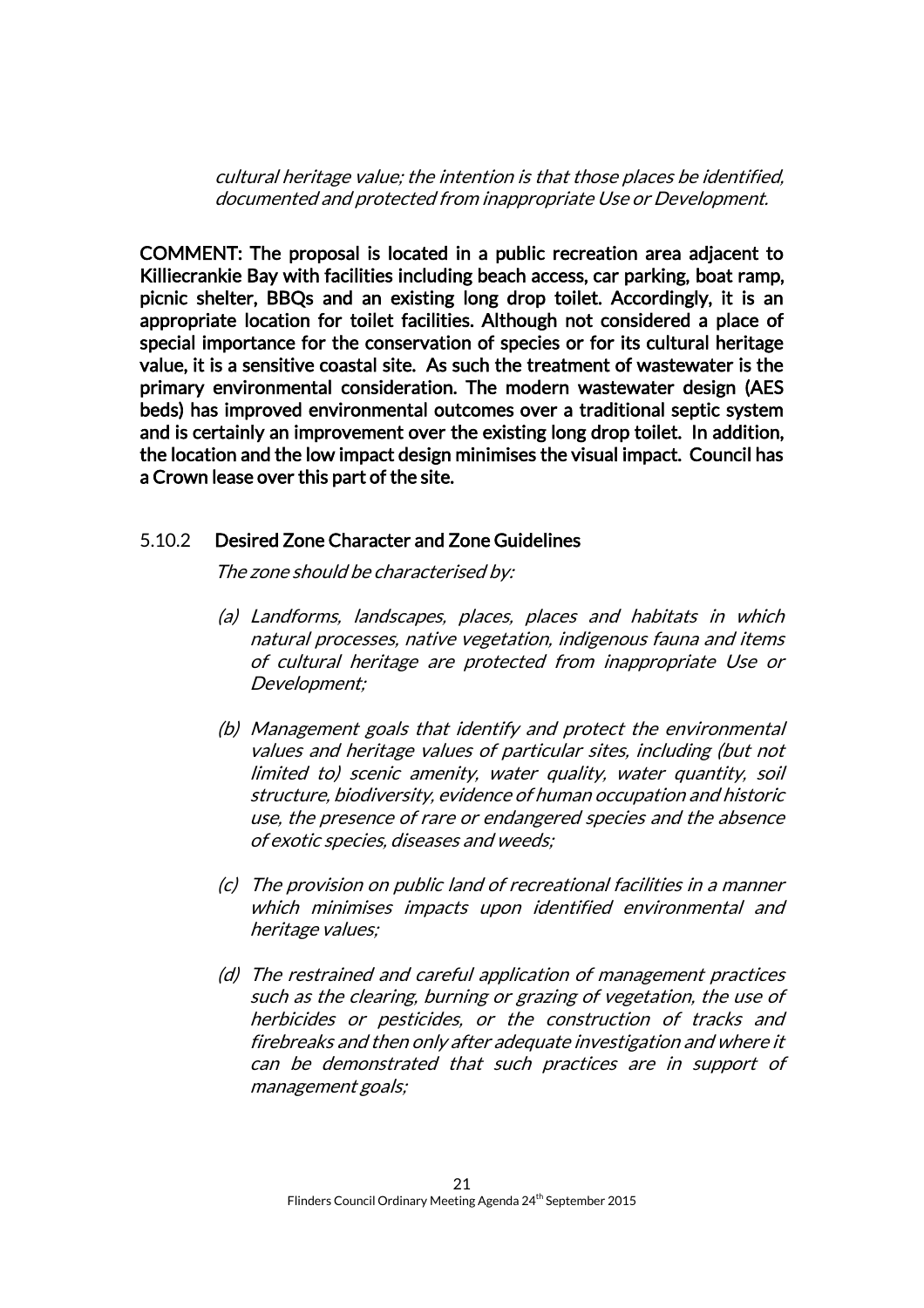(e) The careful siting and design of Buildings, Structures, Works and Landscaped Space in order to minimise adverse impacts on the identified values of the locality.

COMMENT: In relation to a), notwithstanding that the subject site is much altered by man, the proposal is not an inappropriate use or development. In relation to b), the protection of water quality is the primary environmental consideration. The modern wastewater design (AES beds) has improved environmental outcomes over a traditional septic system and is an improvement over the existing long drop toilet. The proposal is consistent with c) as is it providing a complementary recreation facility in an appropriate location. Criterion (d) is not applicable. In relation to e), the location and the low impact design minimises the visual impact.

## 5.10.4 Development Standards

There are no minimum height or setback requirements except those necessary to meet the zone intent.

COMMENT: The location of the proposal 2m from the southern boundary is considered appropriate as the land to the south is Council owned and is effectively part of the reserve area. It also contains large trees which effectively screen the building from most viewpoints. The building itself is modest  $(18.5m<sup>2</sup>$ floor area and 3.45m high) and has natural, subdued finishes.

2. any relevant proposals, reports or requirements of any public authorities;

## Not applicable. None were received.

3. any representations received following public notification where required under the Act;

| <b>Issue</b>                          | <b>Officer Comment</b>                     |
|---------------------------------------|--------------------------------------------|
| The proposed location is too close to | Council's Environmental<br>Health          |
| the existing BBQ/picnic area.         | Officer was involved in the design of      |
|                                       | the wastewater system and the              |
|                                       | separation distance. Providing good        |
|                                       | amenity and convenience on a small         |
|                                       | site with limited suitable locations is a  |
|                                       | balancing act.                             |
| The Killiecrankie Foreshore Draft     | This is true. On further investigation, it |
| Concept Plan (KFDCP) showed           | was shown that the<br>location             |
| another location for the toilet.      | highlighted on this plan was not suited    |

#### Fourteen representations were received. They are summarised below: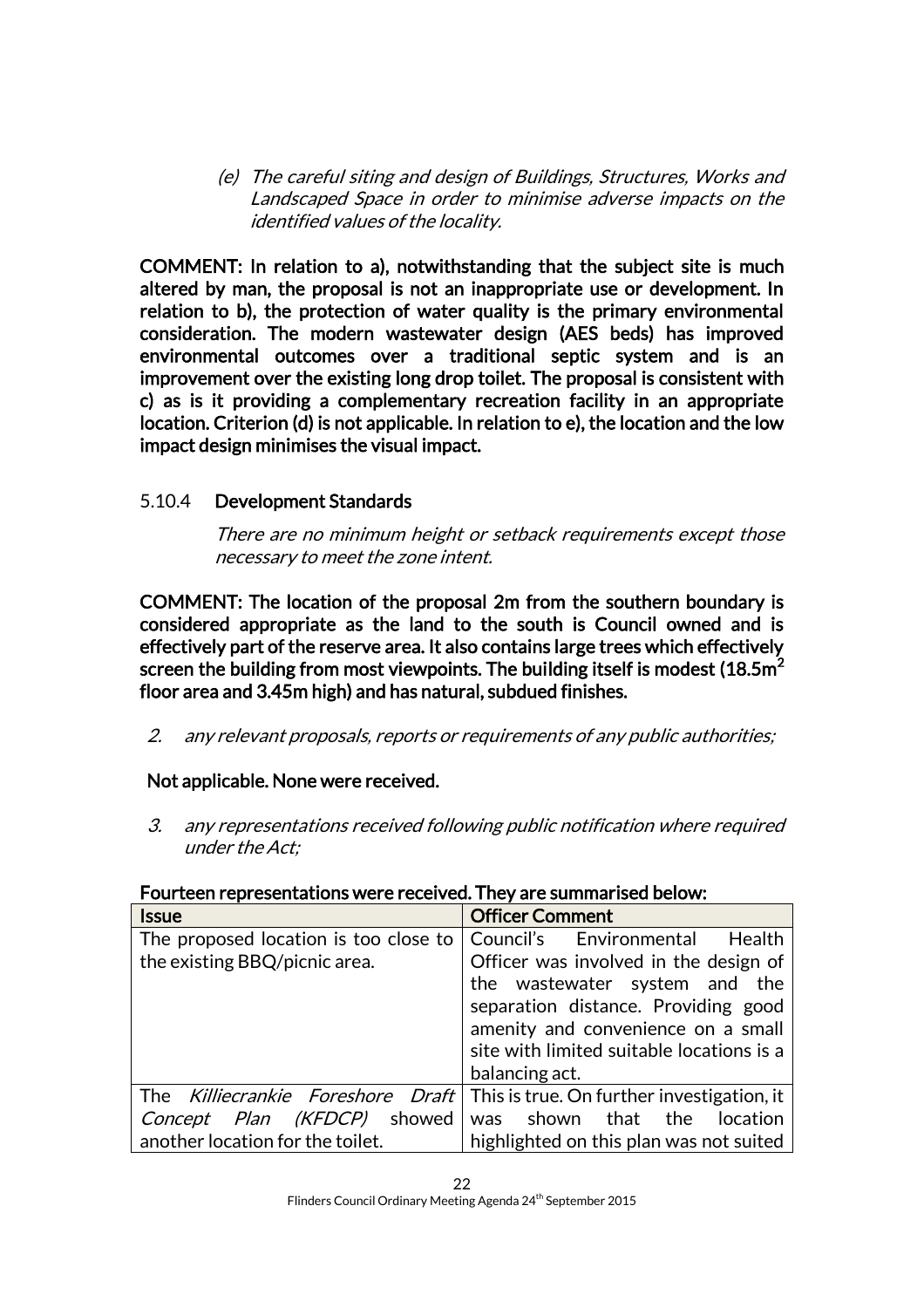|                                                                                 | to wastewater disposal, hence the<br>relocation. The KFDCP is not part of<br>the Planning Scheme.                                                                                                                                   |
|---------------------------------------------------------------------------------|-------------------------------------------------------------------------------------------------------------------------------------------------------------------------------------------------------------------------------------|
| The toilet could be located elsewhere<br>on the site or on another nearby site. | only consider<br>Council<br>can<br>the<br>application made for this location. If it<br>is to consider another site,<br>this<br>application must be<br>refused<br>and<br>another made.                                               |
| toilet will<br>located<br>The<br>be<br>on<br>a<br>pétanque court.               | The pétanque court is not a formal<br>Council<br>or<br>Crown<br>facility.<br>Nonetheless, the provision of another<br>nearby site for such an activity could be<br>supported by Council.                                            |
| The proposed location could be the<br>site of a playground.                     | A playground is not part of the long<br>term strategic vision for the site and<br>was not entertained in the KFDCP.<br>However, the proposal does<br>not<br>prevent a future playground being<br>located elsewhere on the site.     |
| Lack of disabled access.                                                        | The proposal is designed to<br>be<br>accessible.                                                                                                                                                                                    |
| The toilet is too close to the shoreline,<br>with impacts from sea-level rise   | The<br>State<br>Government recently<br>mapped sea level rise. For Flinders<br>Island, both a 20cm and 80cm rise by<br>2050 were mapped. The proposed<br>location is not affected by either.                                         |
| A <i>de facto</i> parking area will emerge<br>near the toilet block.            | The main parking area is located close<br>the<br>proposal.<br>Some<br>traffic<br>to<br>management<br>be<br>measures<br>may<br>required<br>to discourage<br>parking<br>directly adjacent to the proposal if it<br>becomes a problem. |
| The toilet is not a composting toilet.                                          | A composting toilet was considered,<br>but it was found that a flushing toilet<br>better suits the expected usage levels<br>and will provide better amenity for<br>users.                                                           |
| <b>Block views</b>                                                              | Notwithstanding that this is not a<br>planning consideration, the location of<br>the proposed building and the design<br>of it will have a very limited impact on<br>views.                                                         |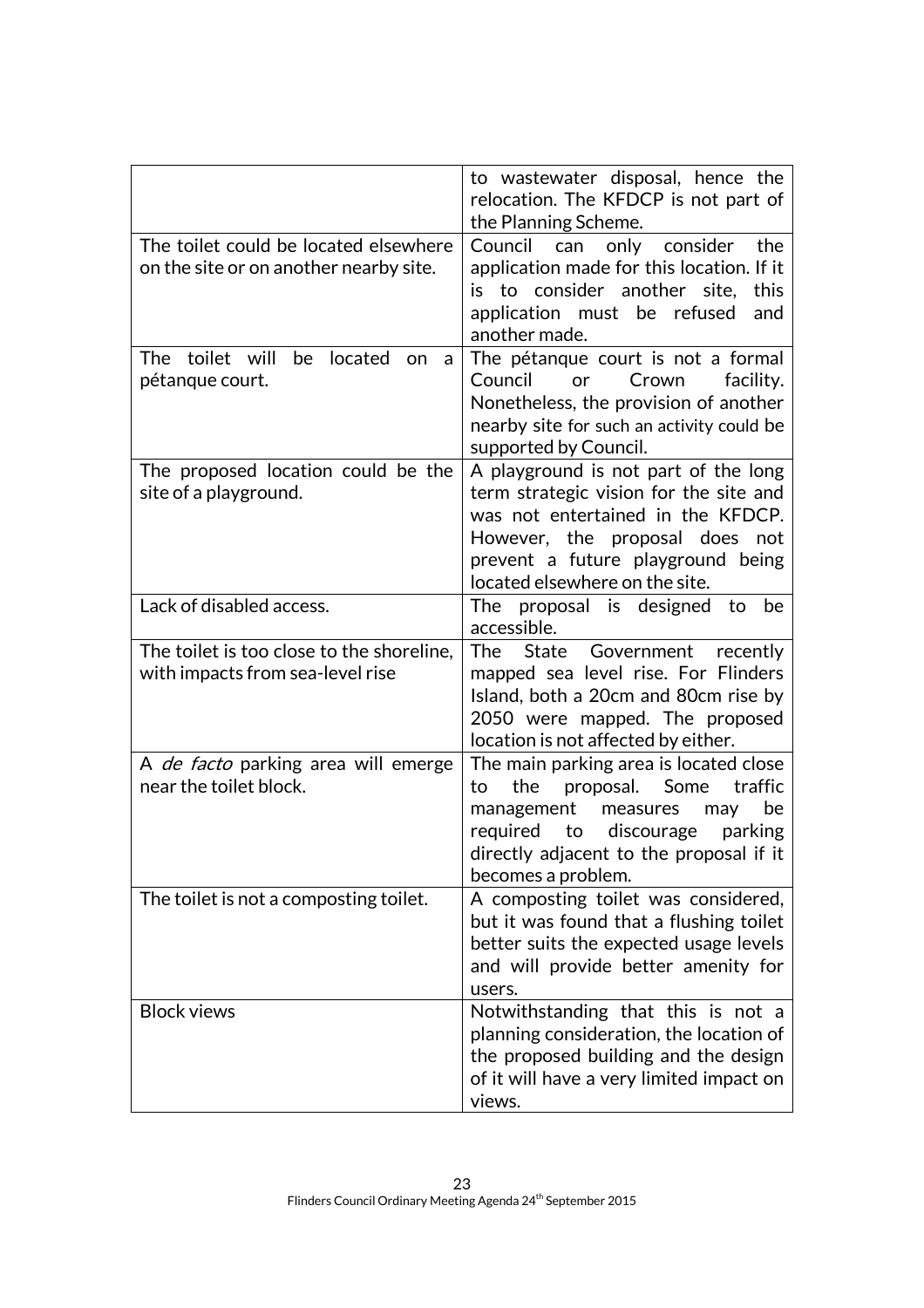- 4. whether any part of the land is subject to:
- (a) landslip, soil instability, or erosion;
- (b) excessive slope;
- (c) ponding or flooding;
- (d) bush fire hazard;
- (e) a Protected Catchment District under Water Management Act 1999;
- (f) any Special Area Provisions in Part 7;
- (g) pollution; and
- (h) other hazards to safety or health.

## The land is subject to Special Area Provisions in Part 7 (Shorelines, Water bodies and Watercourses). An assessment of this is made elsewhere in this report.

- 5. whether the proposed use or development is satisfactory in terms of its siting, size or appearance and levels of emissions in relation to:
- (a) existing site features;
- (b) adjoining land;
- (c) the streetscape and/or landscape;
- (d) the natural environment;
- (e) items of historic, architectural or scientific interest;
- (f) buffer zones, attenuation areas,
- (g) easements;
- (h) a water supply for firefighting purposes;
- (i) any received pollution;
- (j) the escape of pollutants into storm drains and watercourses: and
- (k) isolation, separation from other lands.

#### An assessment of these is made elsewhere in this report.

6. whether the proposed use or development will be supplied with an adequate level of infrastructure and services, and if there is any necessity to improve deficient access, roads or road junctions, water, sewerage, electricity or transport services and the like, without detriment to existing users;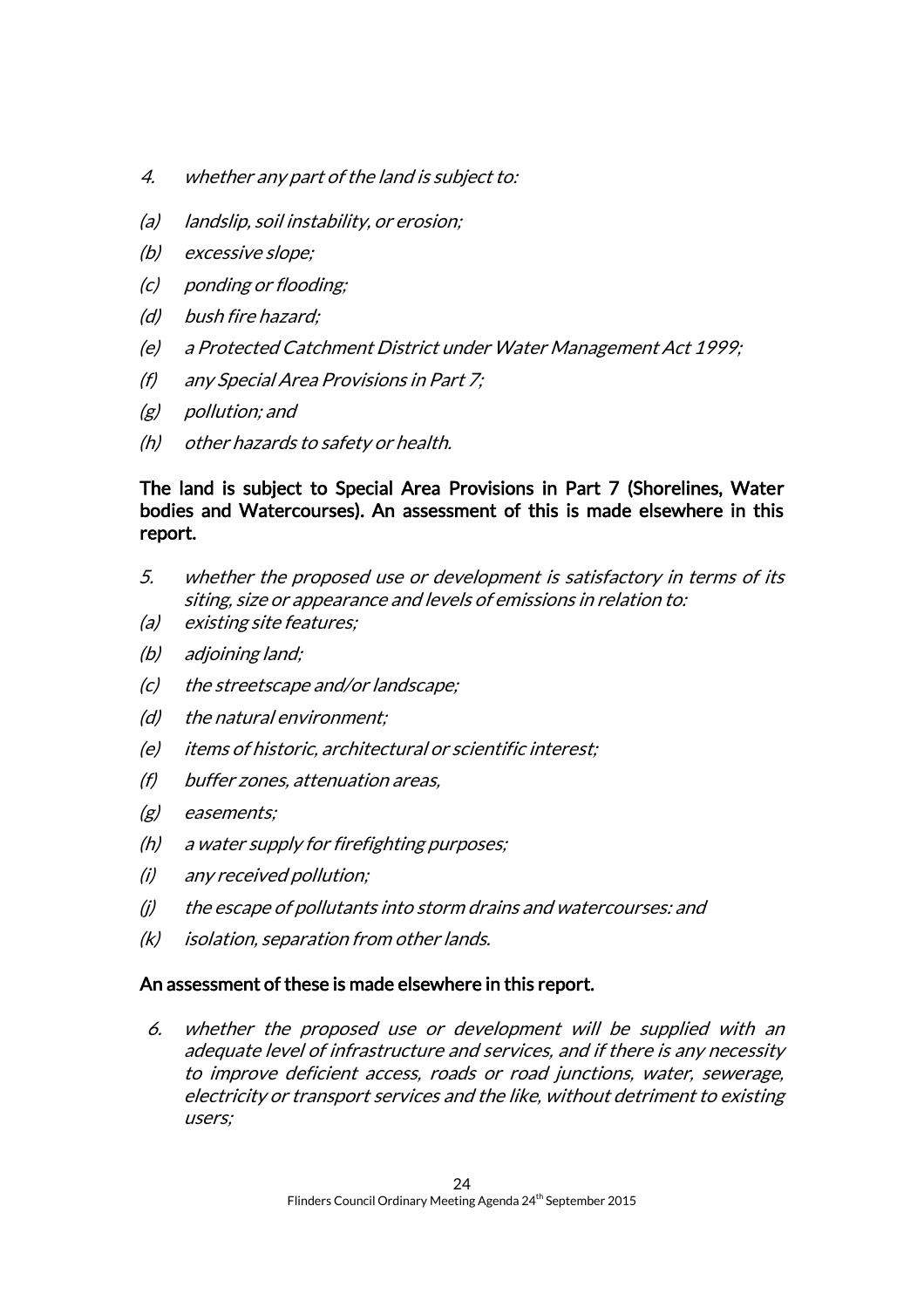The proposal is 'off the grid' as it has its own water supply (rainwater into tanks with water delivery via truck if absolutely necessary) and wastewater disposal (AES beds). It is not necessary to improve the already suitable vehicular access.

7. whether the proposed use or development would adversely affect the existing and possible future use or development of adjacent land, and vice versa;

## There is no agricultural use on adjacent land. Notwithstanding this, the development of the subject site will not adversely affect any future agricultural use on adjacent land.

8. the provision of adequate landscaping, amenity facilities and illumination, and the treatment of the site generally;

## Not applicable. Landscaping or illumination not required.

9. the sight distances available to and from proposed point(s) of access, together with an estimate of the speed of passing traffic;

## Not applicable. The existing access point is used.

10. the design and siting of the proposal to enable reduction in energy consumption through alternative energy use or reduction in demand; and

## The proposal does not consume any energy.

11. the safety and well-being of the general public.

## Complies.

12. Any other matter which Council is of the opinion is relevant to the particular application.

## None stated.

## Part 6 – Use and Development Principles

## 6.0 Use and development shall be consistent with the following principles: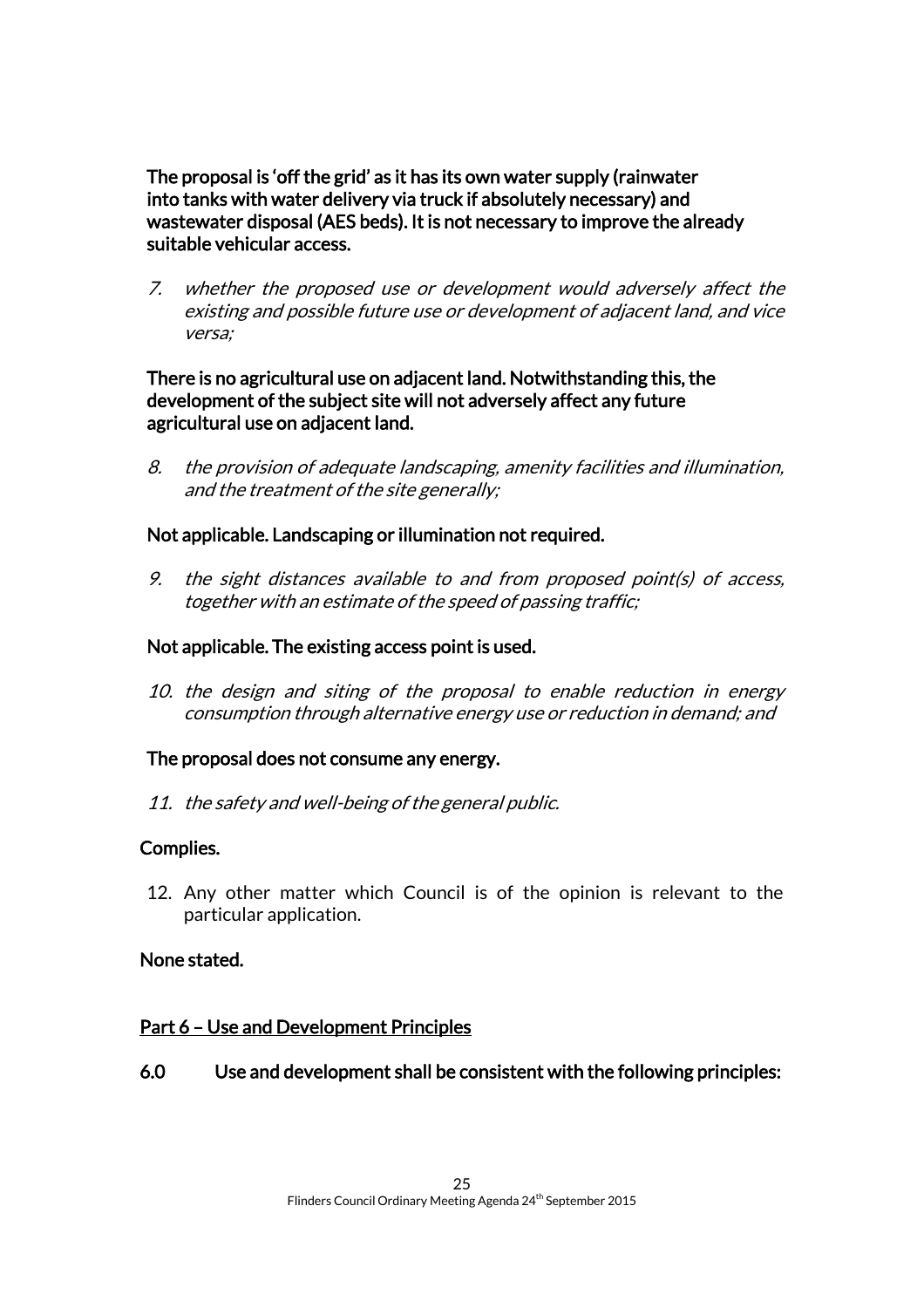## 6.1 Use

(a). Use or development shall not unreasonably impact on any existing or intended use of development of neighbouring land.

## COMMENT: Complies

## 6.2 Character

- (a) Use and development shall adequately respect the character of, and future intentions for the area in which it is to be located.
- (c) Use or development (including public facilities and services) should adequately respect the surrounding streetscape and neighbouring use or development, particularly in relation to scale, setbacks, form (including roof shape), landscaping, materials, colours and fencing.
- (e) Where trees are an important element in the character of an area they should be retained.

## COMMENT: Complies

## 6.3 Amenity

## COMMENT: Not applicable to this assessment. Relates to habitable buildings.

## 6.4 Environment

- (a) Use or development shall not be allowed to detrimentally affect the environment. All areas, and sensitive ecological and/or visual areas in particular, shall be developed in a manner and to an extent which is consistent with the protection of the values of the area.
- (b) Use or Development and land management practices shall be directed towards achieving environmental sustainability, biodiversity and ecological balance, and avoiding environmental damage such as soil erosion, coastal dune erosion, loss of important animal and plant species and increases in vermin populations.
- (f) Use or development shall be of a suitable form and siting to avoid any adverse impact on any watercourse and vice versa. Use or development (including the siting of effluent disposal systems)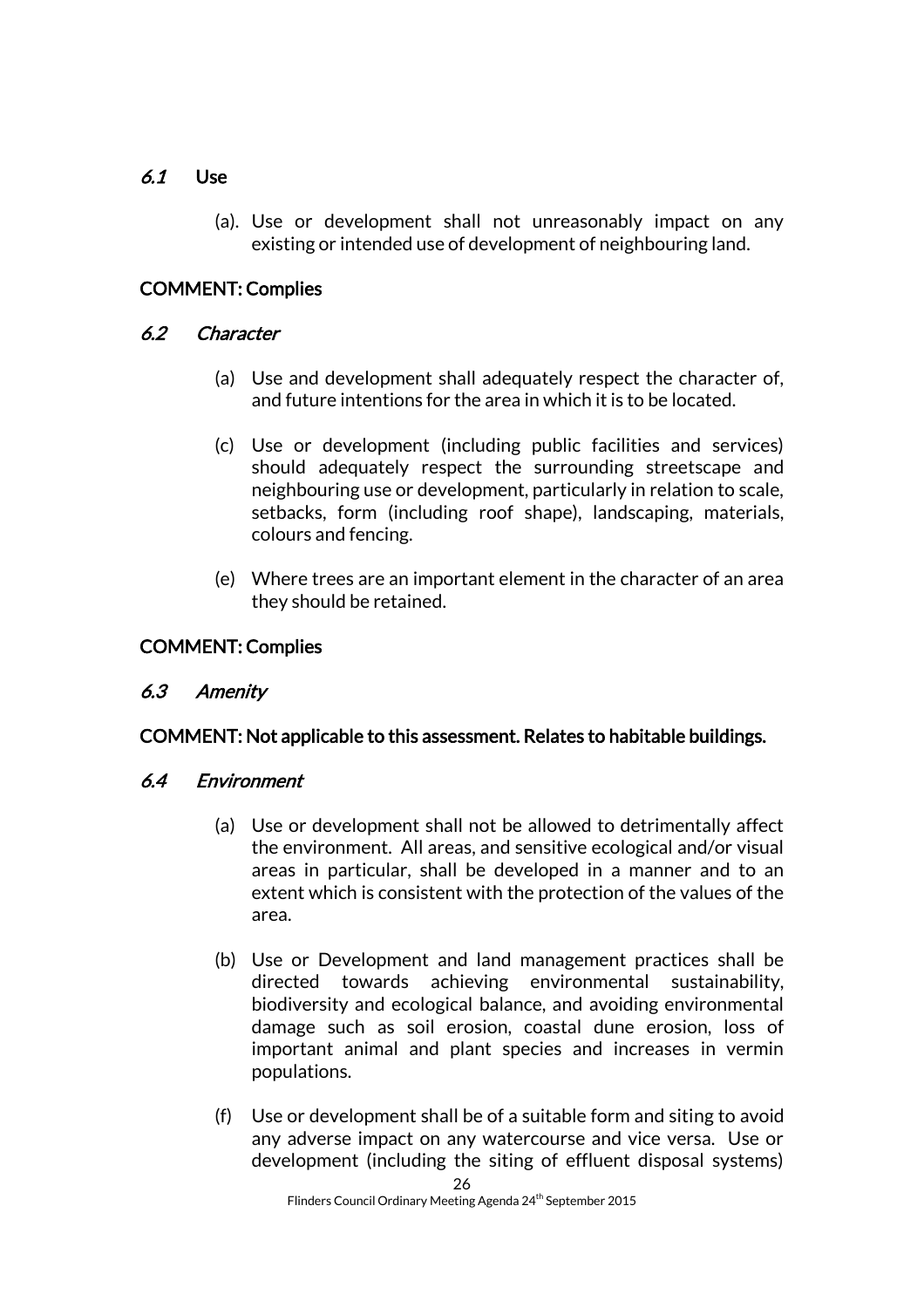shall be setback a minimum of 40 metres, or such distance as is required, from a watercourse to avoid degradation of water quality.

(g) Use of land in the vicinity of those watercourses identified in Schedule 3 shall provide Riparian Reserves in an appropriate location and form.

## COMMENT: Complies. Assessed elsewhere in this report.

## 6.5 Heritage

## COMMENT: Not applicable to this assessment.

## 6.6 Access and Parking

- (b) All Use or Development shall provide satisfactory pedestrian and vehicular access which is suited to the volume and needs of future users.
- (c) Buildings and spaces intended for public access shall provide for satisfactory use and access by the disabled; the requirements of the Building Regulations in relation to AS1428.1-1988 shall be met.
- (h) New Use or Development shall provide a suitably constructed driveway of a width to provide for the safe ingress and egress of the anticipated volume of traffic associated with the Use or Development
- (i) New Use or Development shall provide adequate car parking to provide for the demand it generates and shall be capable of being safely accessed.
- (j) On site turning shall be provided for development involving significant traffic volumes, heavy vehicle types and/or on roads which carry significant amounts of traffic.

## COMMENT: Complies. Assessed elsewhere in this report.

## 6.7 Services

(c) In areas not serviced with water use or development shall provide adequate water supply and effluent disposal systems. Each dwelling shall provide a potable water storage facility (minimum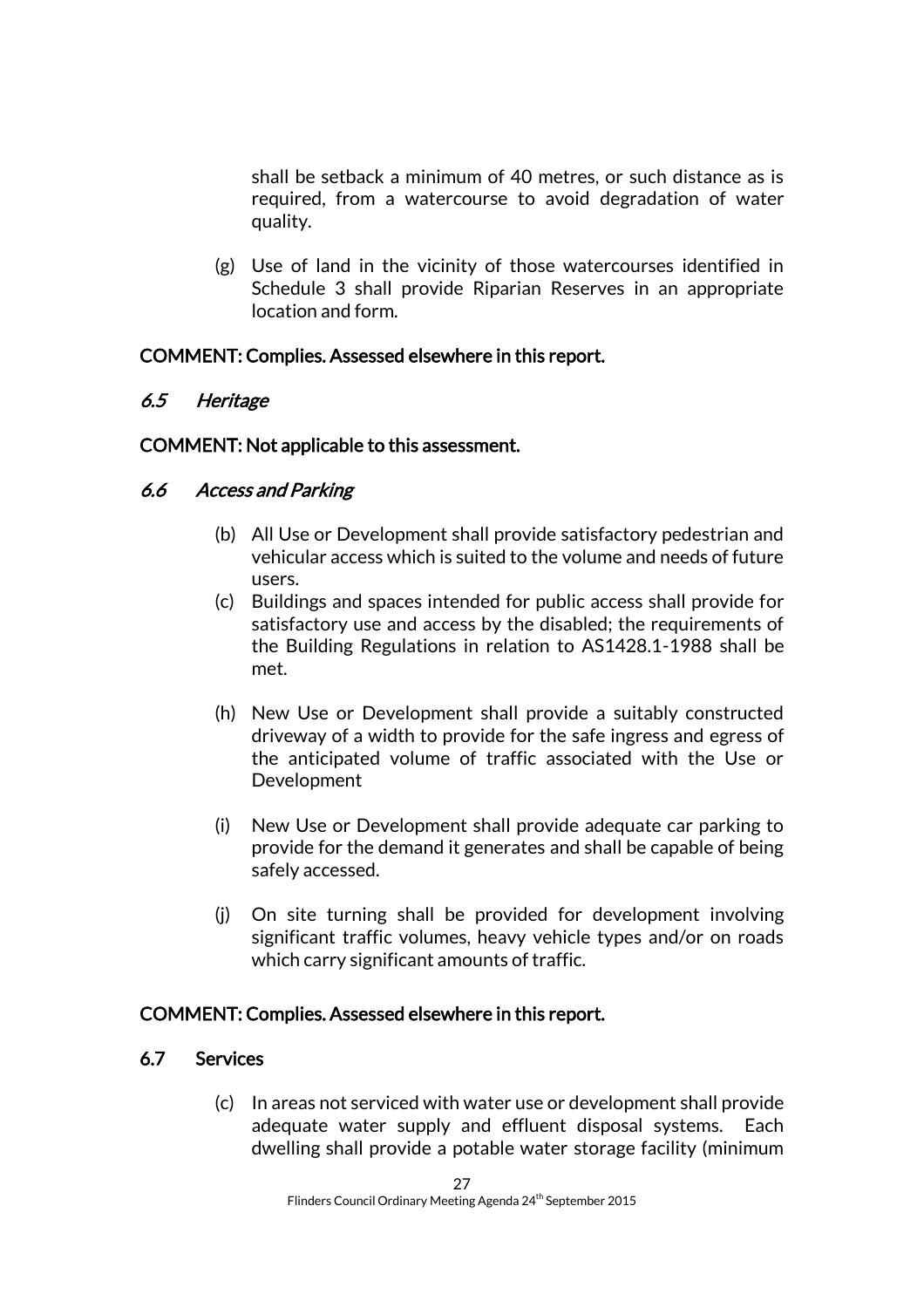capacity of 40kl) to provide for the anticipated number of occupants, and a wastewater disposal system approved by the Council's Environmental Health Officer

(e) Use or Development shall be appropriately sited, designed and constructed to avoid conflict with service mains (including telephone, power, sewer, water and irrigation channels/pipelines). Buildings shall not be erected over any service main or within any easement providing for same whether utilised or not.

## COMMENT: Complies

## 6.8 Social Interest

- 1. Use or Development should demonstrate how it suits the community interest.
- 2. Use or Development shall have adequate and appropriate types and levels of access to social facilities and services (eg. shops, government agencies, telecommunication, health services and educational facilities).

## COMMENT: Complies

## 6.9 Administration

- (b) Use or Development proposals should only be approved where the cost to the public of providing and maintaining services is not exceeded by the economic benefit of the use or development to the community.
- (c) In considering any proposal, Council shall obtain the advice and opinion of other relevant group(s), individual(s) or organisation(s) with direct interest in the proposal.

## COMMENT: Complies

## Part 7

## 7.2 Visually Sensitive Special Area

The objectives of the Visually Significant Areas are: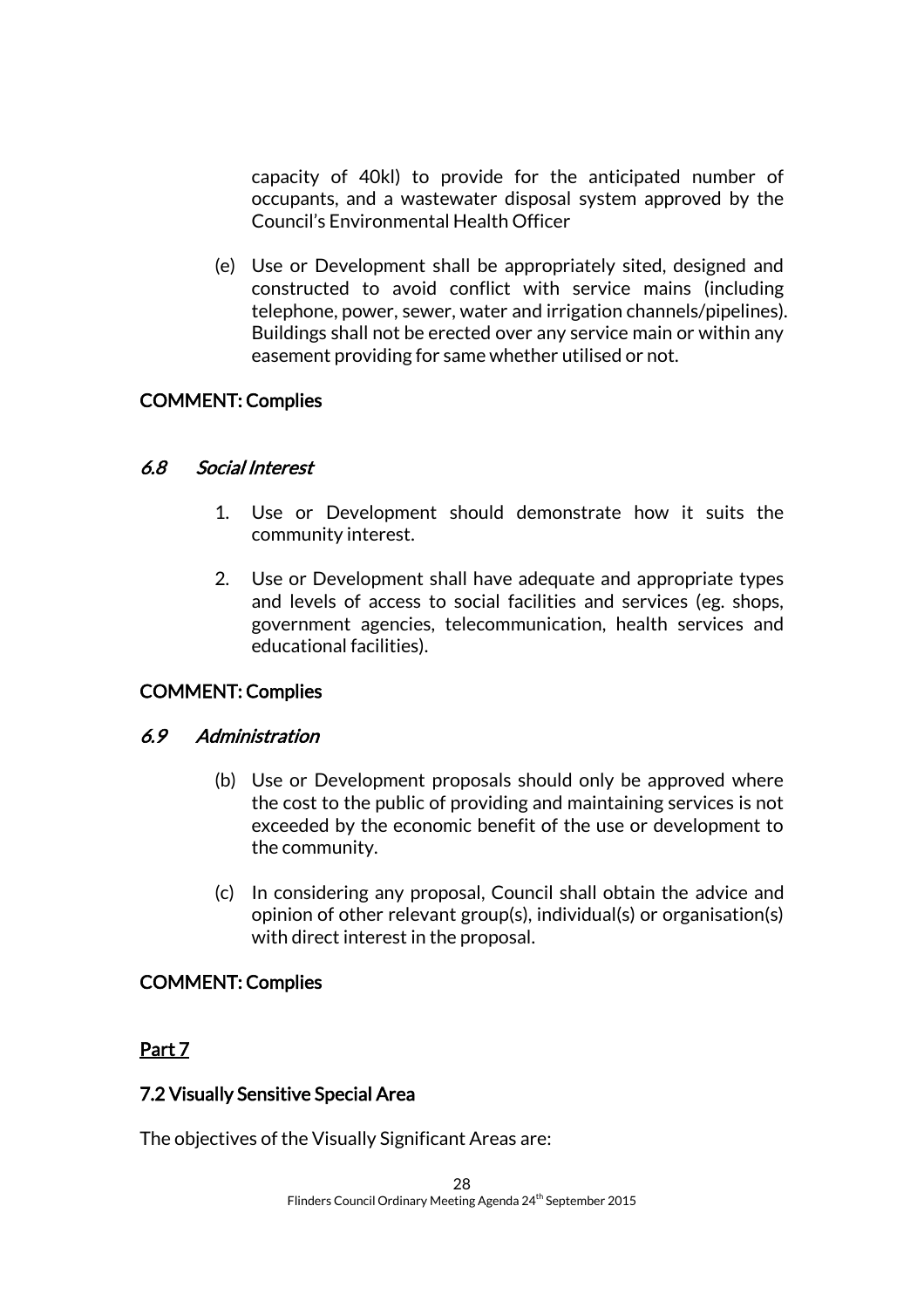- (a) To retain the natural appearance of each Area;
- (b) To minimise the visual impact of Use or Development;
- (c) To retain and restore where possible the natural vegetation cover.

In considering an application for Use or development within the Visually Sensitive areas and whether to impose conditions Council shall consider the following matters:

- (a) The objectives listed in Clause 7.2.2
- (b) The siting, orientation, setbacks, bulk, form, height, scale and external finishes of buildings and structures
- (c) The visual impact of buildings, clearing, excavation, access, construction, fences, firebreaks or the deposition of fill;
- (d) The adequacy of proposed landscaping and whether any special works or practices are required to protect the scenic values of the site;
- (e) Whether development is proposed to be located on skylines or ridgelines.

COMMENT: The subject site has a natural appearance, but also has a number of man-made structures. No vegetation needs to be removed for the proposal and it is located close to large trees which effectively screen the building from most viewpoints. The building itself is modest (18.5m $^2$  floor area and 3.45m high) and has natural, subdued finishes. No additional landscaping or works are required. The proposal is not located on a skyline or ridgeline.

#### 7.5 Shorelines, Water Bodies and Watercourses Special Area

This affects the full width of the subject site.

Assessment must consider the following clause:

- 7.5.3 In considering an application for Use or Development in Shorelines, Water Bodies and Watercourses and whether to impose conditions Council shall consider the following matters:
	- (a) The siting, orientation, setback, bulk, form, height, scale, materials and external finishes of buildings and structures
	- (b) The impact upon water quality, foreshore or streamside vegetation and wildlife habitat of building, clearing, excavation, effluent disposal, access construction, fences, firebreaks or the deposition of fill;
	- (c) Whether land should be acquired by Council as a condition of subdivision or otherwise, to protect the items listed in Schedule 3;
	- (d) Whether additional fencing or any other special works or practices are required to protect the items listed in Schedule 3;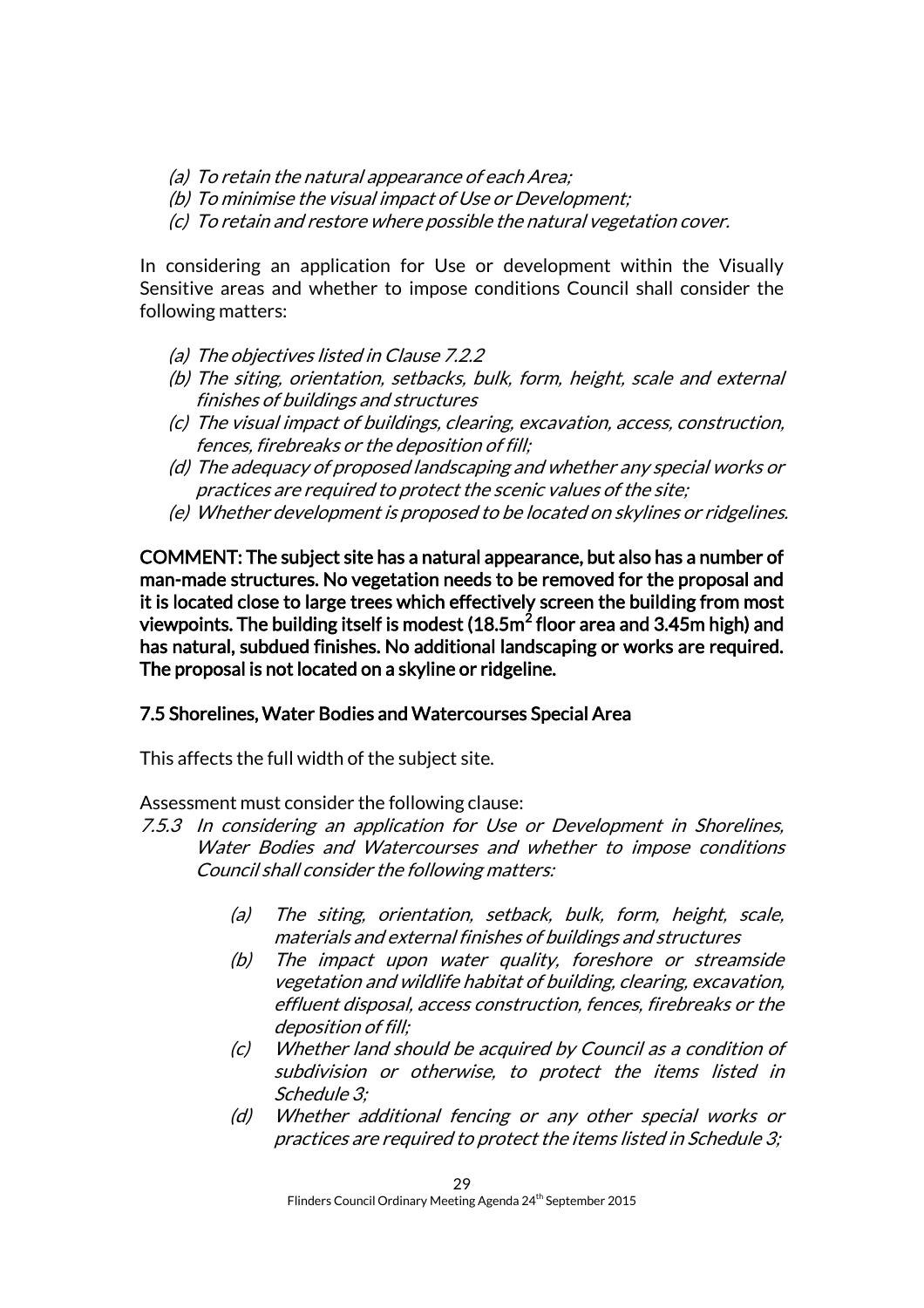(e) The design, content and location of signage and interpretative displays.

The proposal is 46m from the high water mark. The building is modestly scaled and finished in natural colours, meeting (a). In relation to (b), the proposal replaces an existing long drop toilet, with resultant improvements in the environmental impact. No vegetation will need to be removed. All wastewater and stormwater will be treated on site and no new access will be required. The land is flat and minimal fill will be required. Requirements (c) to (e) are not applicable as no subdivision, fencing or signage is proposed.

#### Referrals

The application was referred to Council's environmental health officer who had no comments. This is because the Officer was involved in the design of the proposal.

### STATUTORY REQUIREMENT:

The application was advertised for 14 days in accordance with the Act.

## POLICY/STRATEGIC IMPLICATIONS:

The relevant strategic outcome and strategies of the Flinders Council Strategic Plan 2011 are outlined under Land Use, Development and Building.

The strategic outcome is identified as:

"A productive system of land and building development that promotes investment and activity while protecting people and the environmental characteristics of the Flinders municipal area."

COMMENT: The proposal is consistent with this strategic outcome. The proposal promotes tourism whilst protecting the environmental characteristics of the Flinders municipal area.

#### BUDGET AND FINANCIAL IMPLICATIONS:

It is understood that the cost of the proposal is already in Council's budget.

## OFFICER'S RECOMMENDATION:

That the application for a toilet and change room (minor public utility) in the environmental management zone, by Flinders Council for land at the Killiecrankie Nature Recreation Area be APPROVED generally in accordance with the plans by Andrew Thomson dated July 2015 (CC590R, site plan) and by Landmark Products Limited dated 12/6/15 (project 26817, sheets 101, 102 and 103).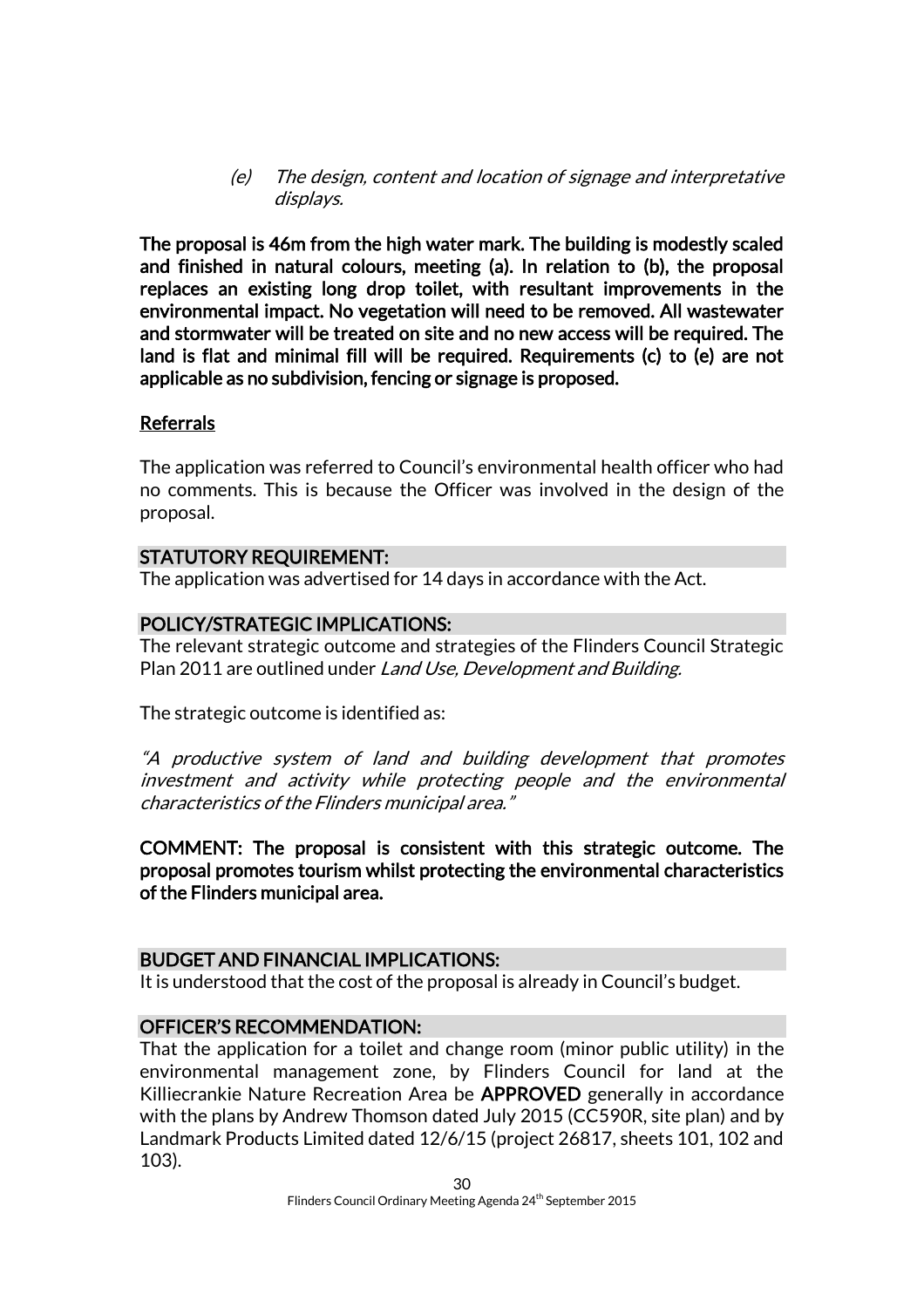#### Notes:

- 1. This permit was issued based on the proposal documents submitted for (DA2017/034). You should contact Council with any other use or developments, as they may require the separate approval of Council.
- 2. Council will undertake periodic reviews of approved developments to ensure compliance with Planning Permit conditions.
- 3. This permit is granted pursuant to the Land Use Planning and Approvals Act 1993 and does not constitute any other approval required under any other Act or Regulation.
- 4. This permit is valid for two (2) years only from the date of approval and will thereafter lapse if the development is not substantially commenced.
- 5. Where any other approvals under this Act or any other Act are required for the proposed use or development to which this permit relates, the permit does not take effect until those approvals have been granted.
- 6. This permit takes effect 14 days after the date of Council's notice of determination or at such time as any appeal to the Resource Management and Planning Appeal Tribunal is abandoned or determined. If an applicant is the only person with a right of appeal pursuant to section 61 of the Land Use Planning and Approvals Act 1993 and wishes to commence the use or development for which the permit has been granted within that 14 day period, the Council must be so notified in writing. A copy of Council's Notice to Waive Right of Appeal is attached.

## DECISION:

The Council will now conclude its meeting as a Planning Authority under Section 25 of the Local Government (Meeting Procedures) Regulations 2005.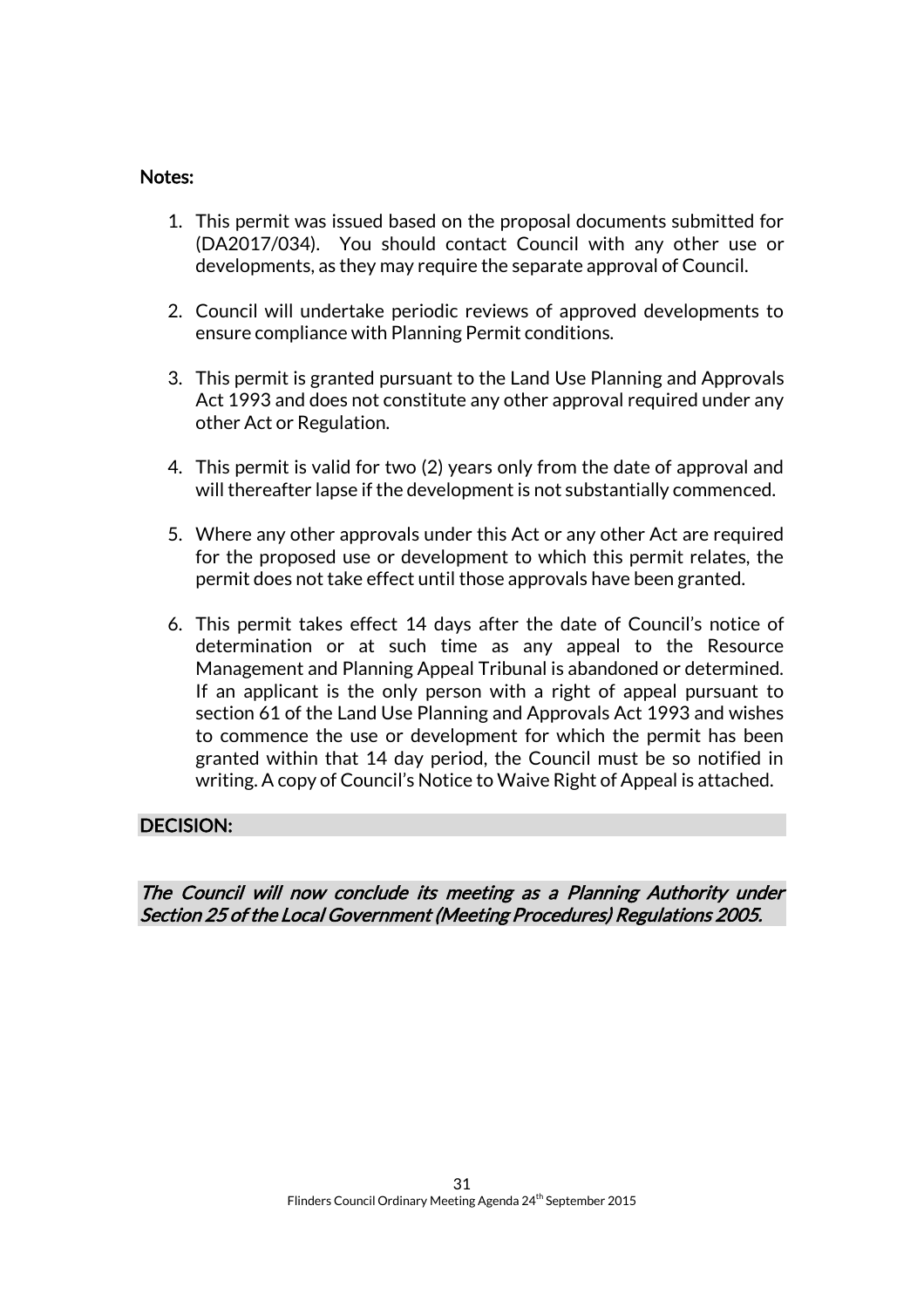## **B. NOTICE OF MOTIONS**

#### Item B1: Notice of Motion from Mayor Carol Cox - Federal Assistance Grants Prepayment

| <b>ACTION</b>            | <b>Decision</b>               |
|--------------------------|-------------------------------|
| <b>PROPONENT</b>         | Mayor Carol Cox               |
| <b>OFFICER</b>           | Raoul Harper, General Manager |
| <b>FILE REFERENCE</b>    | Fin/0910                      |
| <b>ASSOCIATED PAPERS</b> | Nil                           |

### NOTICE OF MOTION:

That Flinders Council presents the following motion at the Local Government of Tasmania (LGAT) General Meeting scheduled for the 29<sup>th</sup> of October 2015:

"That LGAT lobbies the Auditor General to have Federal Assistance Grants (FAGs) that are paid in advance prior to the financial year they are meant to be received in, recognised as income in the financial year they relate to, and not in the financial year received as is the current position."

## COUNCILLOR'S REPORT:

In the 2014-15 year Flinders Council received the following information on the  $29<sup>th</sup>$  of June 2015 from the State Grants Commission:

"This morning I received advice that the Australian Government has decided to bring forward the first two instalments of the 2015-16 Financial Assistance Grants allocation for payment to the states and territories by 30 June 2015".

The advance payment of \$650,000 landed in Council's bank on the night of the  $30<sup>th</sup>$  June and has been required by the Auditors to be accounted as revenue in that year of 2014-15. It is needless to say this was a totally unexpected and unbudgeted income, and in fact income that had been budgeted for by Council in the 2015-16 year.

Flinders, like many other Councils, had already considered its Budget Estimates for 2015-16, prior to receipt of this advice on the  $29<sup>th</sup>$  of June. It is impossible for Councils to budget responsibly when the early receipt of FAGs can happen at random and up to the last minute of a financial year.

It is appreciated that the funds have landed in Council's bank early and a benefit will be received from the interest accruing, however Local Government accounting is under the accrual method and thus it is considered that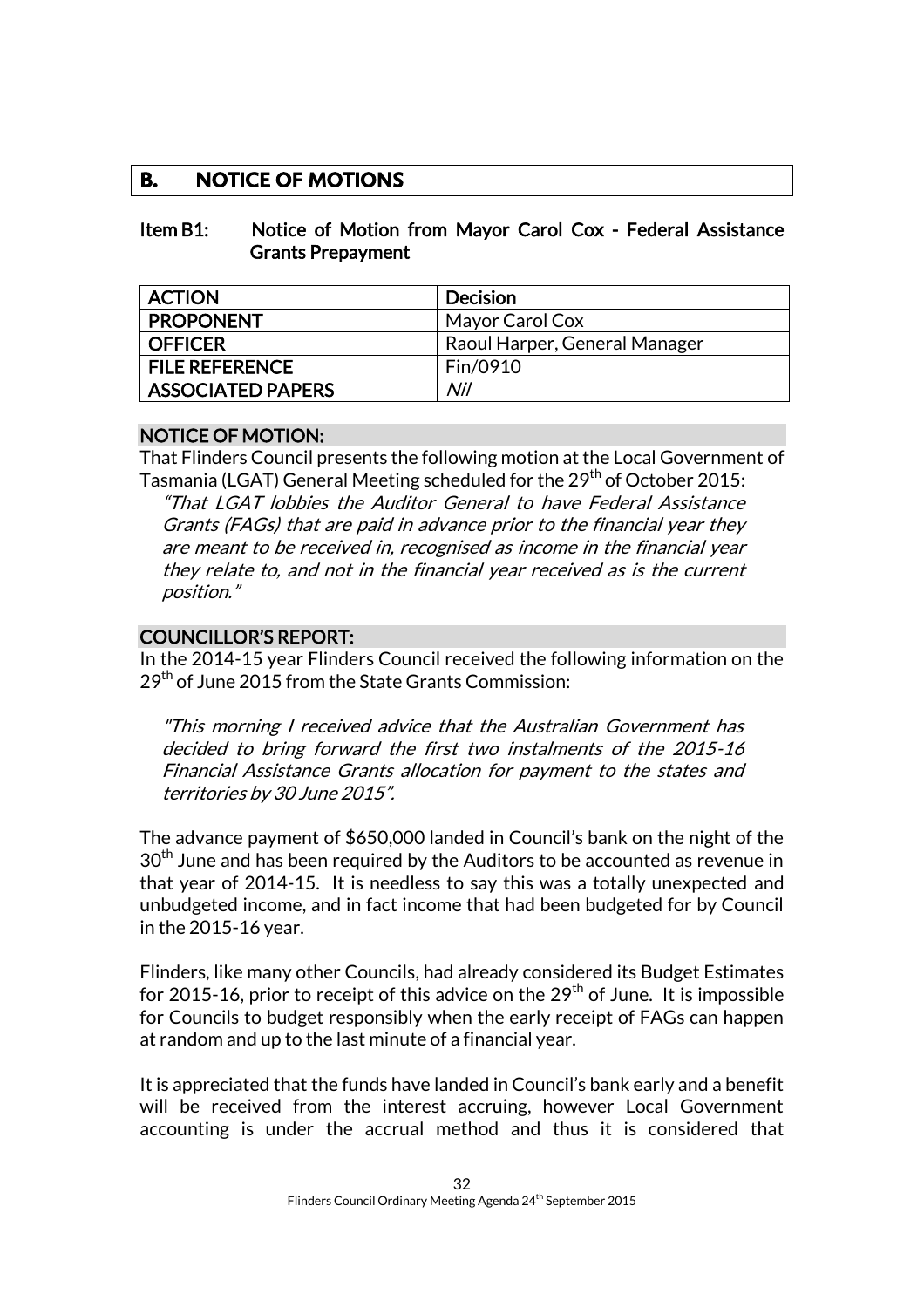prepayments of FAGs should be accounted for in the year they are due, not in the year they are made as prepayments. I hope you can support this motion.

#### PREVIOUS COUNCIL CONSIDERATION:

Nil

## OFFICER'S REPORT:

The motion is supported.

### STATUTORY REQUIREMENTS:

Local Government Act 1993

### POLICY/STRATEGIC IMPLICATIONS:

5.0 Corporate Governance and Intergovernmental Relations

#### BUDGET AND FINANCIAL IMPLICATIONS:

The prepayment of FAGs and the accounting treatment currently prescribed is a significant issue for Council budgeting and should be addressed by the sector as soon as possible.

### RISK/LIABILITY:

The ability to budget with confidence and accuracy is an important aspect of the operation performance of Council. Prepayment of FAGs does create risk that Council will be perceived to be less financially sustainable than is actually the case.

Council is required to have a Long-term Financial Plan in place guiding the allocation of funds and ultimately achieving a surplus. It is extremely difficult to achieve the results Government requires when funds are not received in the budgeted period.

#### VOTING REQUIREMENTS:

Simple Majority

#### OFFICER'S RECOMMENDATION:

That Flinders Council presents the following motion at the Local Government of Tasmania (LGAT) General Meeting scheduled for the 29<sup>th</sup> of October 2015: "That LGAT lobbies the Auditor General to have Federal Assistance Grants (FAGs) that are paid in advance prior to the financial year they are meant to be received in, recognised as income in the financial year they relate to, and not in the financial year received as is the current position."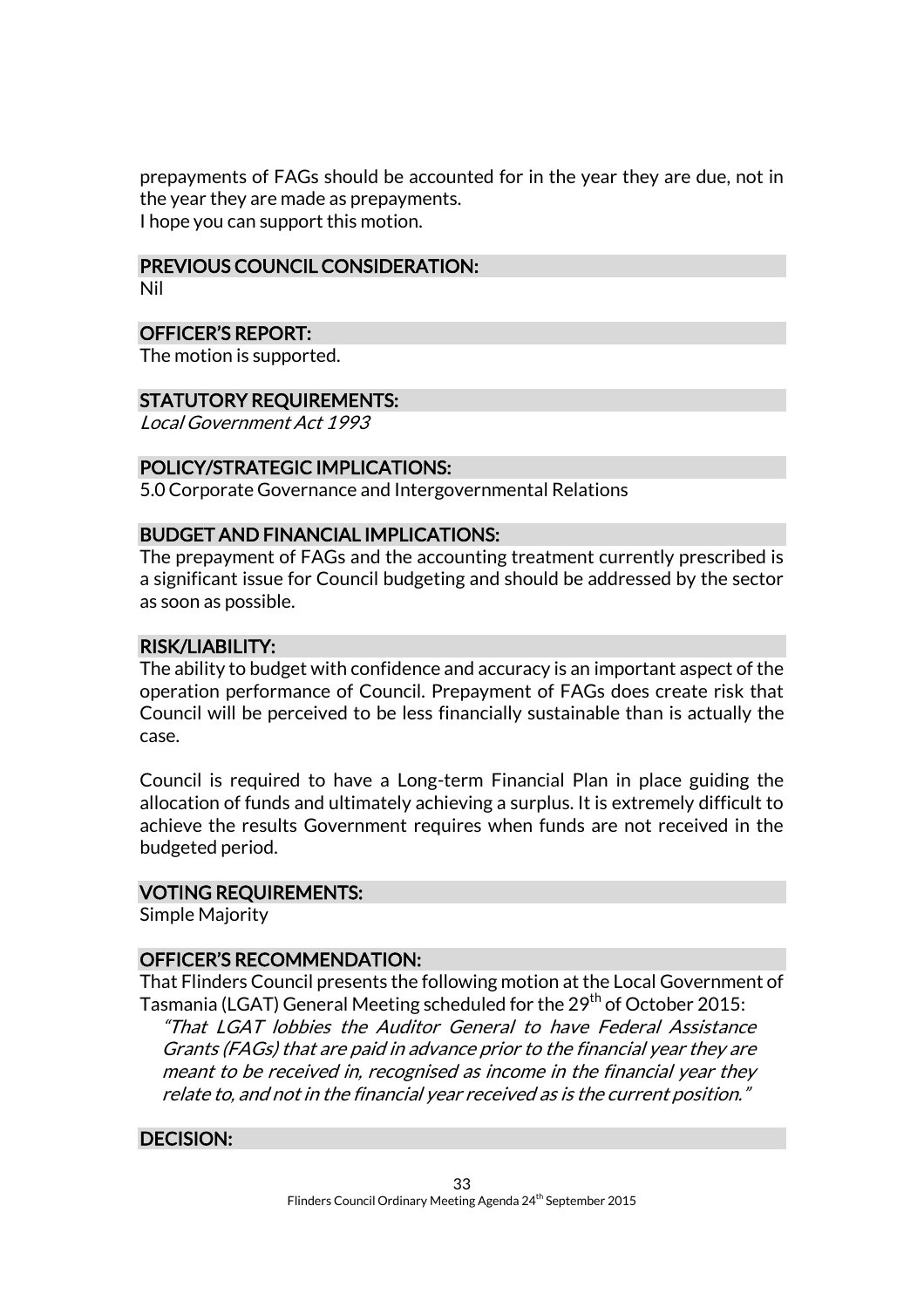## Item B2: Notice of Motion from Cr Peter Rhodes – Monthly Development Application Report

| <b>ACTION</b>            | <b>Decision</b>                |
|--------------------------|--------------------------------|
| <b>PROPONENT</b>         | <b>Councillor Peter Rhodes</b> |
| <b>OFFICER</b>           | Raoul Harper, General Manager  |
| <b>FILE REFERENCE</b>    | DSV/0300                       |
| <b>ASSOCIATED PAPERS</b> | Nil                            |

## NOTICE OF MOTION:

1) That each Ordinary Meeting of Council be provided with a report listing all Development Applications received by Council for the preceding calendar month. The list should include, in the order of receipt:

- Development Application Number;
- Address of property concerned;
- Category of proposed development (e.g. residential, visitor accommodation, business and professional services etc.);
- Proposed work (e.g. Construction of ..., extensions to ..., change of use, subdivision, demolition, alteration of boundary etc.);
- Date received: and
- Applicant.

2) That the Mayor seeks, from the General Manager, options for the Council to publish this information on the Council's website, including Representation status and Determination outcomes, in a manner similar to that provided by the Launceston City Council, and updated (weekly/fortnightly or monthly) as determined by Council.

## COUNCILLOR'S REPORT:

It is in the best interest of the Community that Councillors are as well informed as possible about Council activities and developments within the Community. Other municipalities provide planning information to inform Councillors and the wider community. Flinders Council does not currently do so.

The first motion will change that. It is a sensible proposal that should not create any significant additional workload for council officers. It is assumed that Council maintains a form of register to record applications received and allocates a Development Application number or similar, in addition to recording other information pertinent to the Application. A photocopy or spreadsheet printout for the relevant month could be appended to the Agenda Paper for the Council meeting or attached to the Mayor's or a General Manager's report.

Access to such information on a regular basis would allow Councillors to obtain and maintain a better perspective on local developments, and other matters of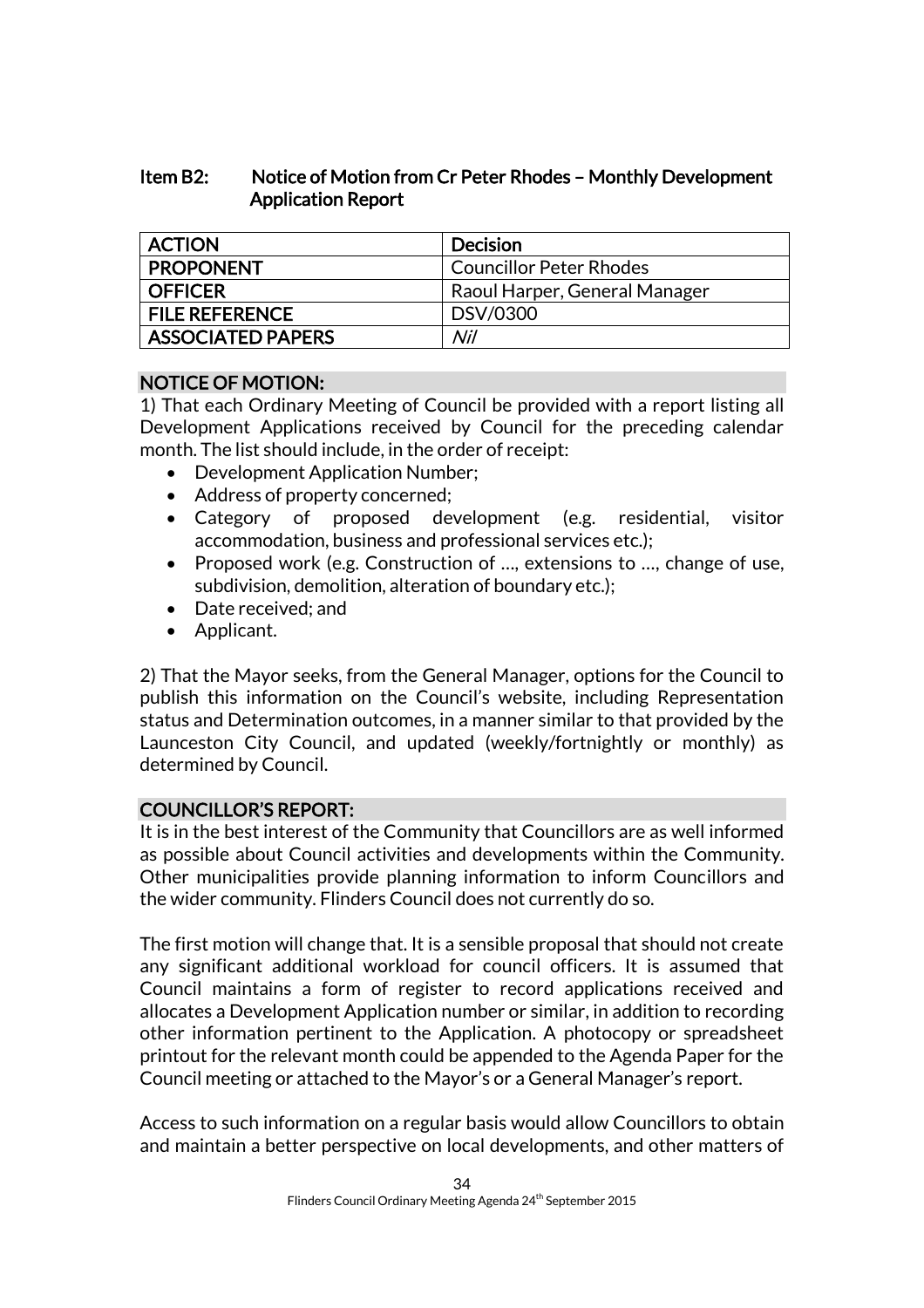relevance to our role. This would also assist them in fulfilling their obligations in relation to land use planning.

## PREVIOUS COUNCIL CONSIDERATION:

Nil

## OFFICER'S REPORT:

Council provides the following information in relation to planning applications:

- 1) When a Development Application is advertised due to its discretionary status, Councillors are emailed informing them of the application, the applicant, the site where the development is proposed and the type of development proposed. Councillors are also notified that they can view the associated plans at the Council Offices.
- 2) Councillors have the ability to "call in" a discretionary application if they believe it is in their or the public's interest to have the application taken to the Planning Authority as opposed to approval (or not) being assessed solely by the Planner and approved (or not) under delegation. This is outlined in the Discretionary Land Use Applications Procedure in place between Councillors and staff.
- 3) Discretionary Development Applications must be advertised in The Examiner and are uploaded to the Council website for the Community to view at any time during the advertising period.

Permitted Uses are not advertised. Permitted applications protect the anonymity of the applicant and their details are not public.

Point 1 of the Motion at hand calls for a monthly report to be provided to Councillors. This can be provided at minimal cost or time impost.

The report from the Councillor states, "Other municipalities provide planning information to inform Councillors and the wider community. Flinders Council does not currently do so." This is incorrect. Council does provide information to Councillors and the Community that exceeds the requirements in this area under the Land Use Planning and Approval Act (1993). It should be noted that the advertisement of discretionary development application on the Council website enables public access in excess of that required or expected under the Act.

The approach employed by Launceston City is very detailed and links directly with the State Government "iplan" project. Launceston and Hobart City Council are the only Councils in Tasmania that employ this level of reporting sophistication to date. Flinders Council is engaged with the State on the "iplan" project and will move to this style of information delivery post the introduction of the Statewide Planning Scheme. Any move to this level of detail prior would be pre-emptive, costly and ultimately a waste of resources. Utilising "iplan" is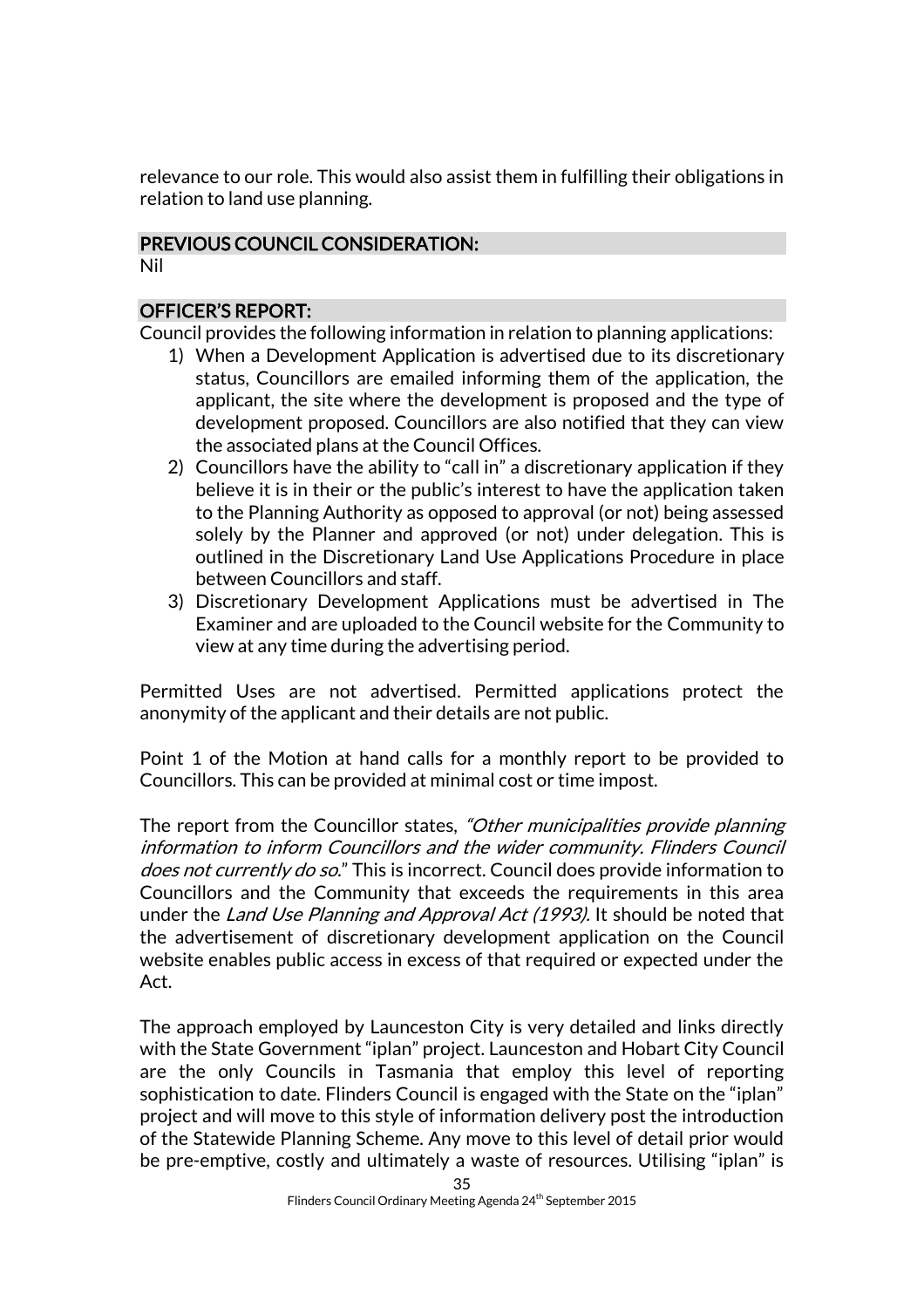the suggested approach and this would align with the goals of the motion at hand.

## STATUTORY REQUIREMENTS:

Local Government Act 1993 Land Use Planning Approvals Act 1993

## POLICY/STRATEGIC IMPLICATIONS:

3. 0 Land Use, Development and Building

#### BUDGET AND FINANCIAL IMPLICATIONS:

The delivery of a monthly planning report as part of the agenda will have minimal financial impact.

#### RISK/LIABILITY:

The provision of a report on the status of development applications is of minimal risk.

#### VOTING REQUIREMENTS:

Simple majority

### OFFICER'S RECOMMENDATION:

1) That each Ordinary Meeting of Council be provided with a report listing all active, approved or refused Development Applications current on the day of the agenda being closed for the monthly Ordinary Meeting of Council. The report is to include:

- Property Identification Number;
- Development Application Number;
- Applicant (if a discretionary application);
- Address of property concerned;
- Category of proposed development (e.g. residential, visitor accommodation, business and professional services etc.);
- Proposed development;
- Date received; and
- Status of application.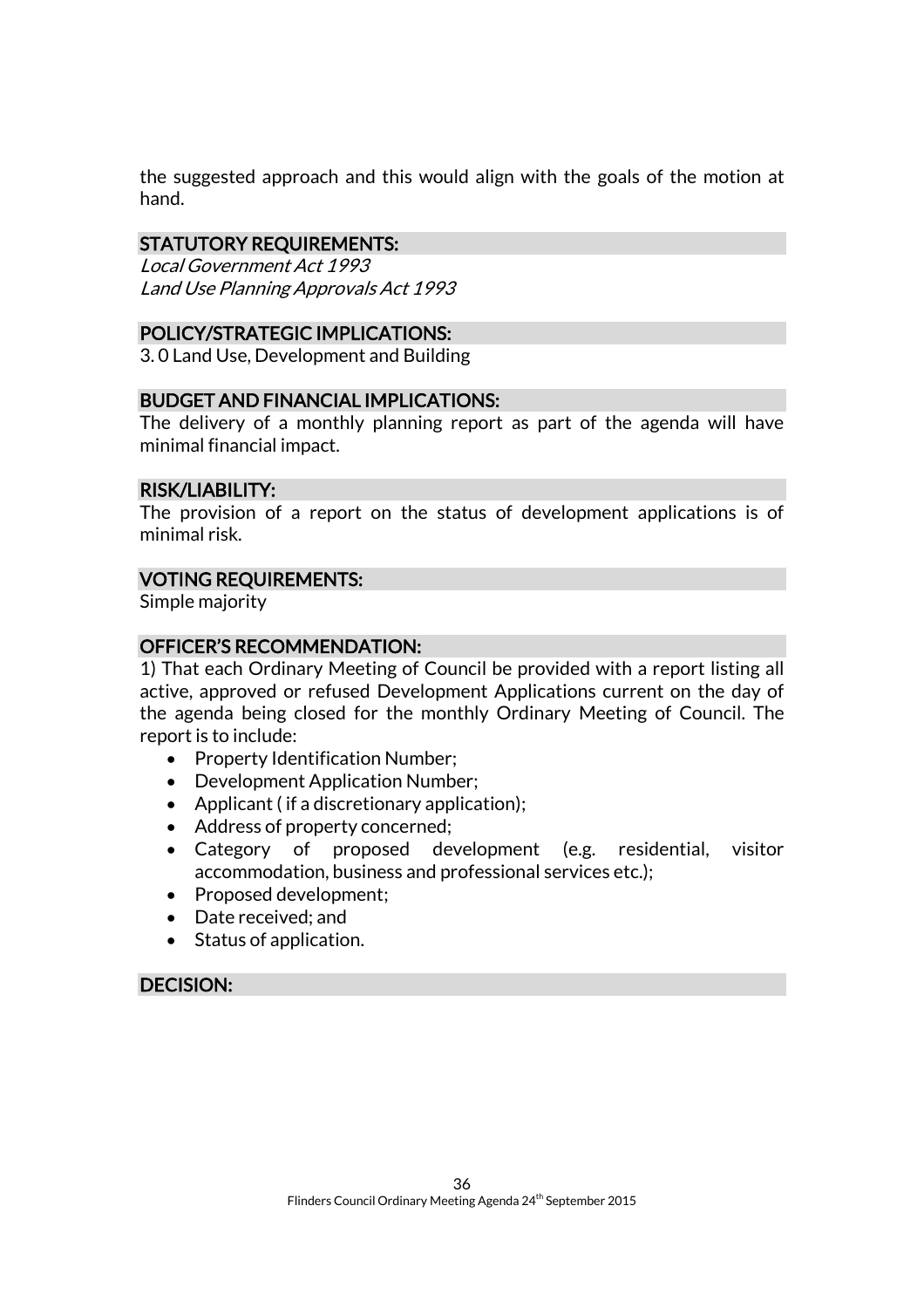## Item B3: Notice of Motion from Ken Stockton – Utilisation of Furneaux Group Aviation Special Committee

| <b>ACTION</b>            | <b>Decision</b>                |
|--------------------------|--------------------------------|
| <b>PROPONENT</b>         | <b>Councillor Ken Stockton</b> |
| <b>OFFICER</b>           | Raoul Harper, General Manager  |
| <b>FILE REFERENCE</b>    | COM/0104                       |
| <b>ASSOCIATED PAPERS</b> | Nil                            |

## NOTICE OF MOTION:

That Council supports the inclusion of the Furneaux Group Aviation Special Committee and its members in discussion, consideration and decision making relating to any significant planned expenditure regarding the infrastructure of the airport, maintenance of current runways to CASA standard and proposal for any new runway construction.

## COUNCILLOR'S REPORT:

The successful and safe operation of the Flinders Airport is a major consideration for Council as owners and operators of the facility. Maintenance of the current runways is a significant cost and safety concern to Council. The possible necessity to construct a new runway in the future provides significant logistical, financial and accounting challenges to Council. The expertise and experience amongst members of the Aviation Committee is considerable and presently represents willing but unutilised capability which Council should take advantage of by way of inclusion of such expertise in future decision making.

## PREVIOUS COUNCIL CONSIDERATION:

Nil

## OFFICER'S REPORT:

The Committee will continue to be engaged with aspects of aviation services as per the terms of reference approved by Council. It is agreed that the Committee does have skills and expertise that could add value to the consideration of reports and future plans for the airport but noted that the Committee should not and does not direct operational decision making.

A Committee can only provide recommendations to Council for consideration. They can't make decisions that bind Council. The scope of the motion seeks to involve the Committee in operational planning and decision making. If that is the goal of the motion at hand then the existing terms of reference will need to be rescinded and new terms of reference developed by the Committee and subsequently approved by Council.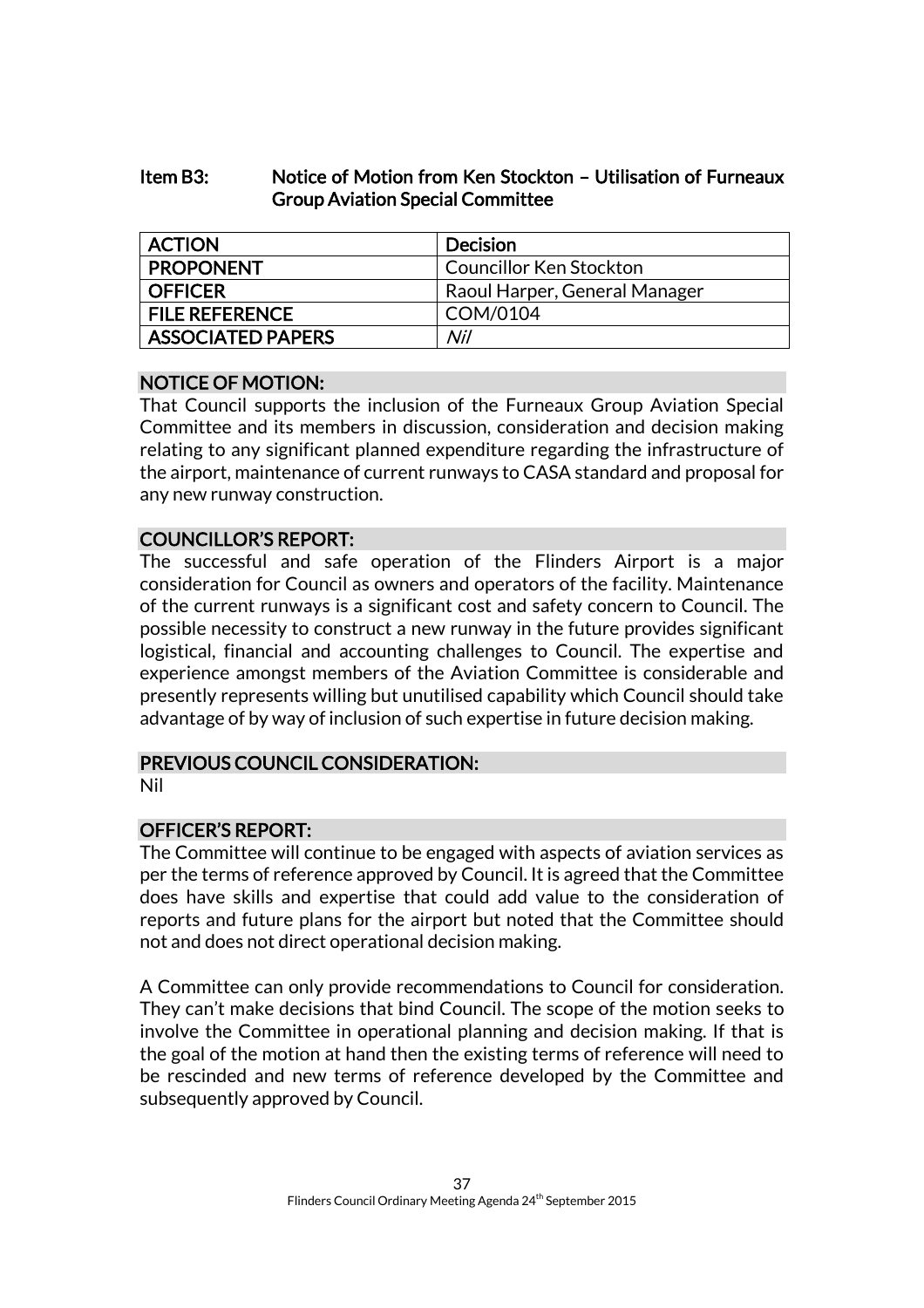## STATUTORY REQUIREMENTS:

Local Government Act 1993

#### POLICY/STRATEGIC IMPLICATIONS:

2.0 Infrastructure

#### BUDGET AND FINANCIAL IMPLICATIONS:

Unknown at this stage. If a Committee is to be involved in the operational planning and decision making of Council activities it will require more meetings with the Committee, more agendas, reports and minutes and will have a budgetary impact from the expanded staff time required to undertake these tasks.

#### RISK/LIABILITY:

A Special Committee of Council being involved directly in operational planning and decision making is high risk. Council's operational planning and decision making should be informed by expert opinion and advice.

#### VOTING REQUIREMENTS:

Simple Majority

## OFFICER'S RECOMMENDATION:

That Flinders Council directs the Furneaux Group Aviation Special Committee of Council to review their terms of reference and provide a report back to Council for consideration.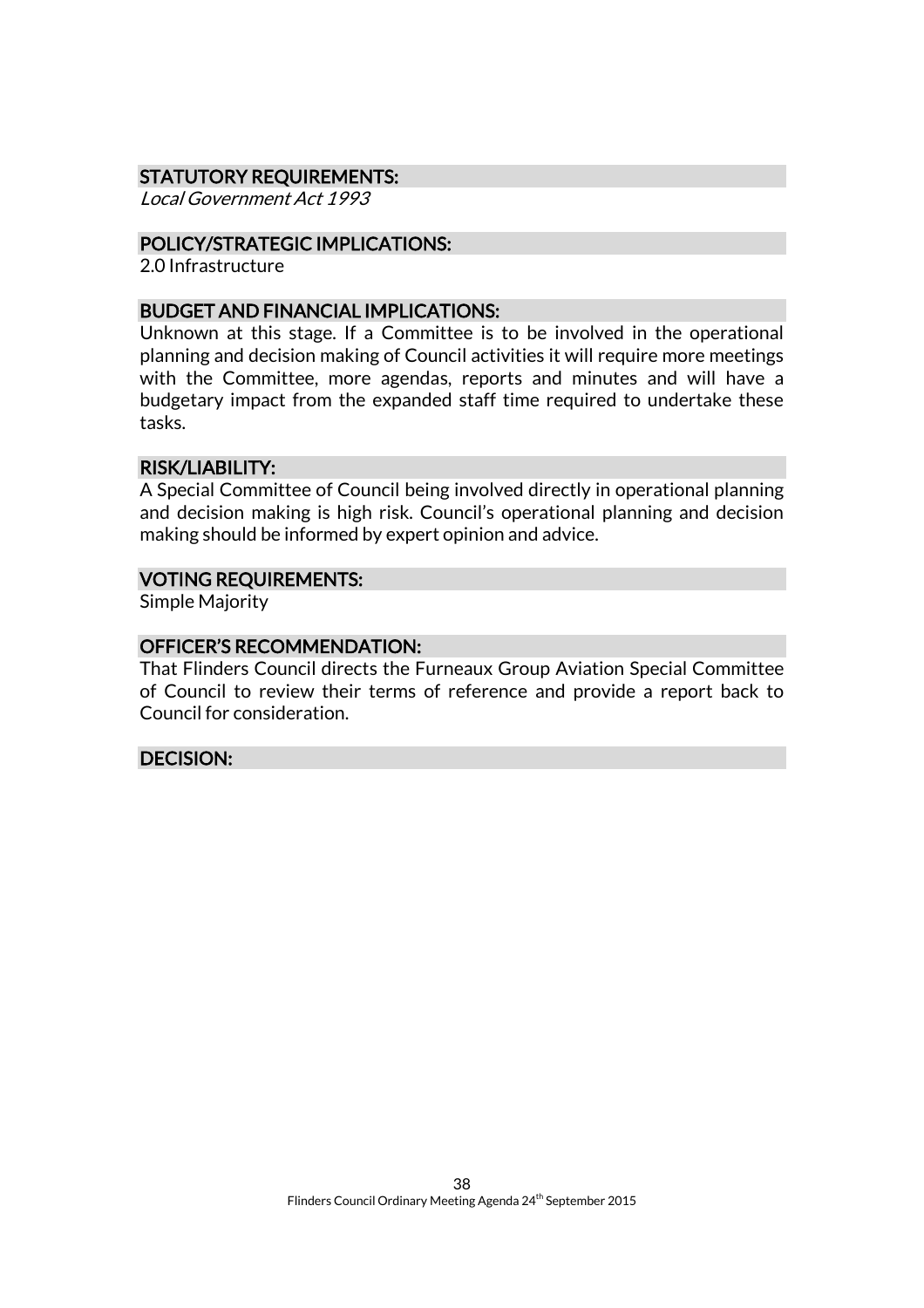## **C. CORPORATE SERVICES**

#### Item C1: 2015-16 Budget

| <b>ACTION</b>            | Decision                                     |
|--------------------------|----------------------------------------------|
| <b>PROPONENT</b>         | <b>Council Officer</b>                       |
| <b>OFFICER</b>           | Sophie Pitchford, Corporate Services Manager |
| <b>FILE REFERENCE</b>    | FIN/0701                                     |
| <b>ASSOCIATED PAPERS</b> | Annexure 9: 2015-16 Budget                   |

#### INTRODUCTION:

The annual budget presented has been revised due to a number of items that came to the attention of Council postthe adoption of the 2015-16 budget at the July Council Meeting.

#### PREVIOUS COUNCIL CONSIDERATION:

198.07.2015 Council adopted the 2015-16 Budget on  $16^{th}$  July 2015.

#### OFFICER'S REPORT:

Budget items have been revised to reflect actual income or expenditure which Council is expected to incur for the remainder of the financial year. Other items of expenditure or capital works previously approved by Council at the July Council Meeting for 2015-16 have also been included.

The key items that have been revised are:

- Rates have been adjusted down by \$30,396.71 to reflect the correct adjustment factors;
- Federal Assistance Grant funds have been adjusted down by \$377,709 (Governance) and \$256,620 (Roads) due to the prepayment of the 2015- 16 funds on the 30 June 2015;
- An allocation of \$14,500 in the Capital Works Program for the development of a prioritised and costed program of interim pavement repairs for Runway 14/32 and the feasibility of drainage works at the southern end of the runway.
- An allocation of \$9,000 for the purchase of a FOD-Boss sweeper to decrease levels of foreign object debris (FOD) on the airstrip.
- An additional \$15,000 to the Airport for extra internal labour costs associated with the management of the FOD.

#### STATUTORY REQUIREMENTS:

Local Government Act 1993

## POLICY/STRATEGIC IMPLICATIONS:

5.0 Corporate, Governance & Intergovernmental Relations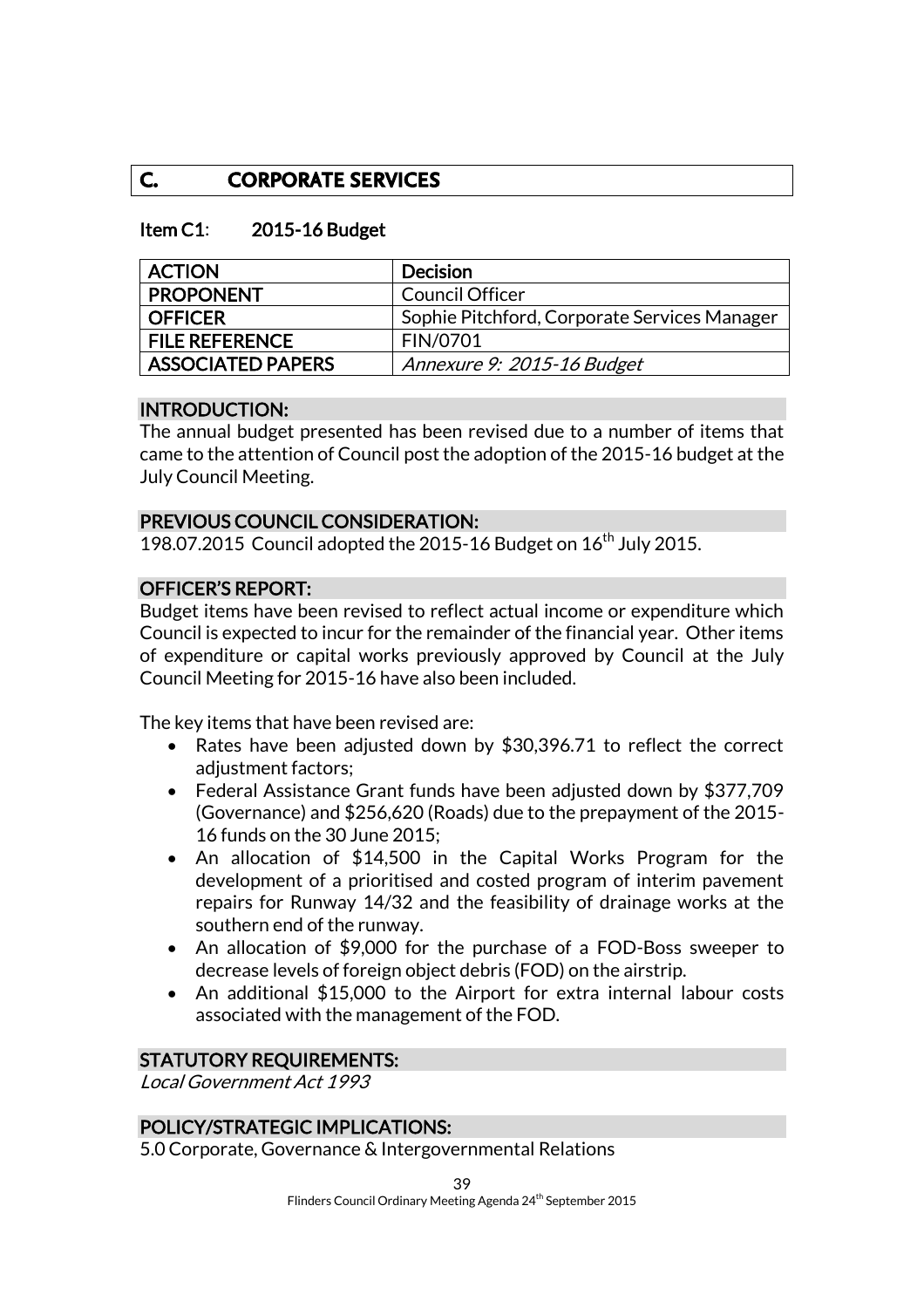### BUDGET & FINANCIAL IMPLICATIONS:

Annual Plan – all areas.

#### RISK/LIABILITY:

No foreseen risks or legal obligations identified as a result of this Budget Review.

## VOTING REQUIREMENTS:

Absolute Majority

### OFFICER'S RECOMMENDATION:

That Council adopts the revised 2015-16 at 24th September as the Budget for 2015-16.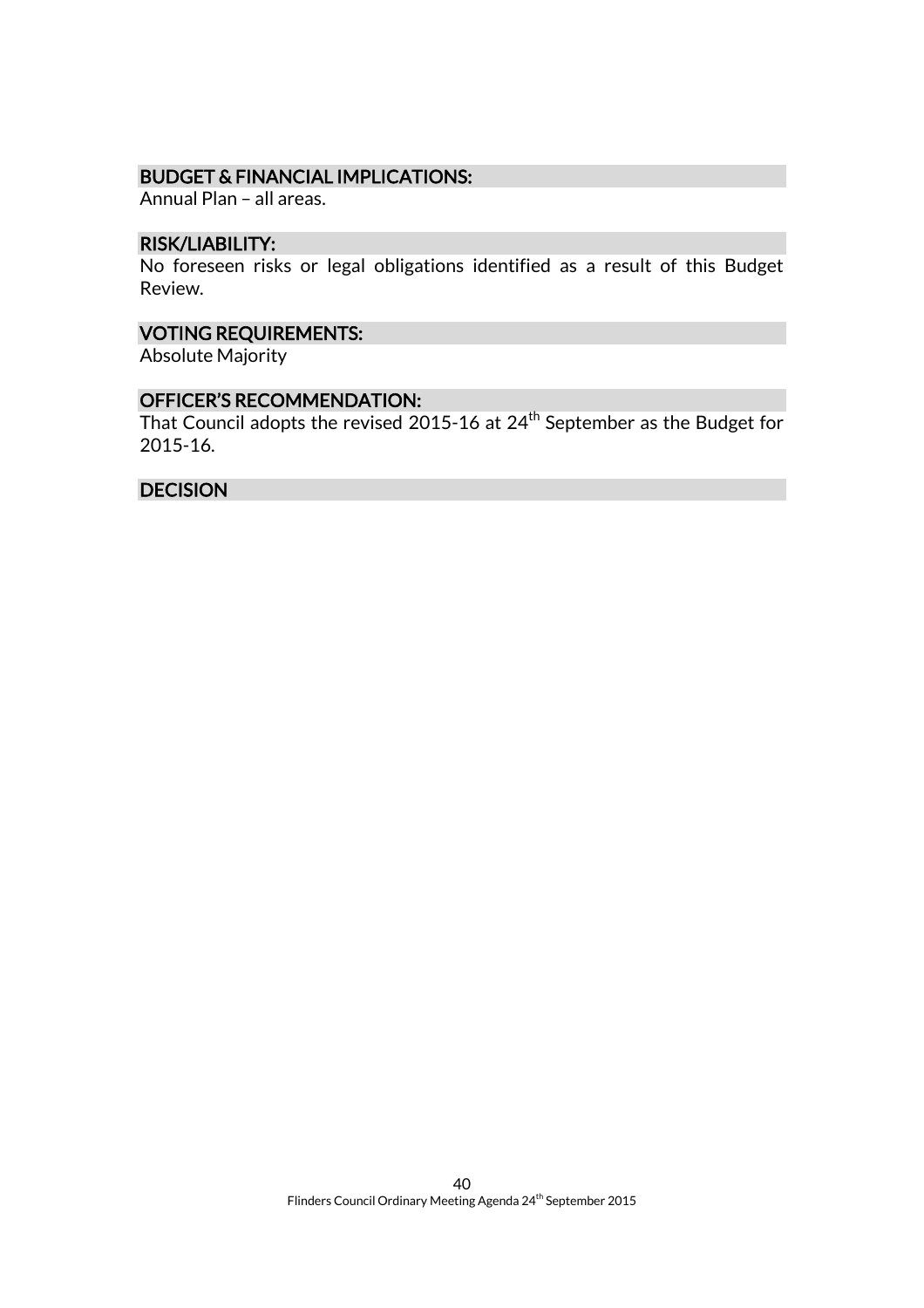## **D. GOVERNANCE**

#### Item D1: Strategic Plan 2015

| <b>ACTION</b>            | <b>Decision</b>                        |
|--------------------------|----------------------------------------|
| <b>PROPONENT</b>         | <b>Council Officer</b>                 |
| <b>OFFICER</b>           | Raoul Harper, General Manager          |
| <b>FILE REFERENCE</b>    | ADM/0500                               |
| <b>ASSOCIATED PAPERS</b> | Annexure 10: DRAFT Strategic Plan 2015 |
|                          | Annexure 11: Community submissions     |

#### INTRODUCTION:

The Local Government Act 1993 requires Council to prepare a Strategic Plan and complementary Annual Plans to implement it. Each year Council reports progress on meeting its strategic objectives and annual plan actions via the Annual Report. The Draft Strategic Plan was considered at the July Ordinary Meeting and made available to the community for comment, consideration and inspection from  $30<sup>th</sup>$  July 2015 for a four week period. The consultation period has now been completed and the document is recommended for adoption.

### PREVIOUS COUNCIL CONSIDERATION:

199.07.2015 16<sup>th</sup> July 2015

#### OFFICER'S REPORT:

In preparing the Draft Strategic Plan, Council considered opportunities, challenges and future directions required to sustain the organisation and the Community we serve. Informed by detailed economic, social and community based information on Flinders, regional Australia more generally and trends in regional development theory and practice, the draft Strategic Plan sets a vision for the future delivery of services and the advocacy and support Council can provide the Communities of the Islands.

The Draft Strategic Plan was received by Council and made available for the Community's comment and input. During the 4 week comment period a total of five community submissions and one staff submission were received. The submissions received from the Community were considered by Council at a workshop on the  $10<sup>th</sup>$  of September and have informed the Draft Strategic Plan presented for final consideration.

Council's Strategic Plan sets in place the strategic focus of the organisation for the period of the current Council and beyond and complies with the requirements of the Local Government Act 1993.

The Draft Strategic Plan is recommended for adoption.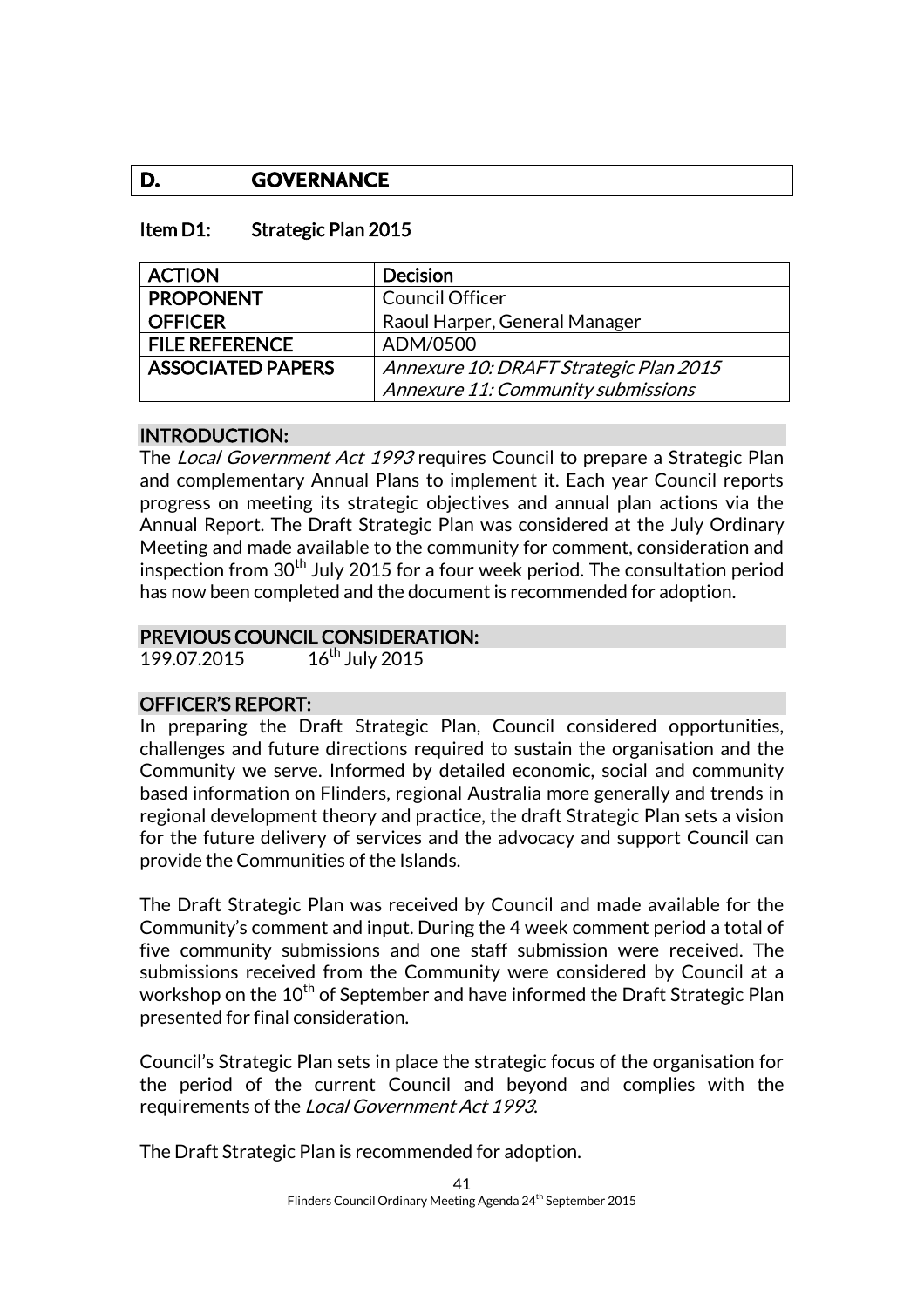#### STATUTORY REQUIREMENT:

Local Government Act 1993

## POLICY/STRATEGIC IMPLICATIONS:

Social/Financial/ Environment/Community

#### BUDGET AND FINANCIAL IMPLICATIONS:

The Strategic Plan informs the organisational direction of the Council as a whole and is the lead document to direct the development of the Annual Plan and subsequent budget allocations to tasks and action.

#### RISK/LIABILITY:

No risks identified.

#### VOTING REQUIREMENTS:

Simple Majority

### OFFICER'S RECOMMENDATION:

That Council formally adopts the Strategic Plan 2015.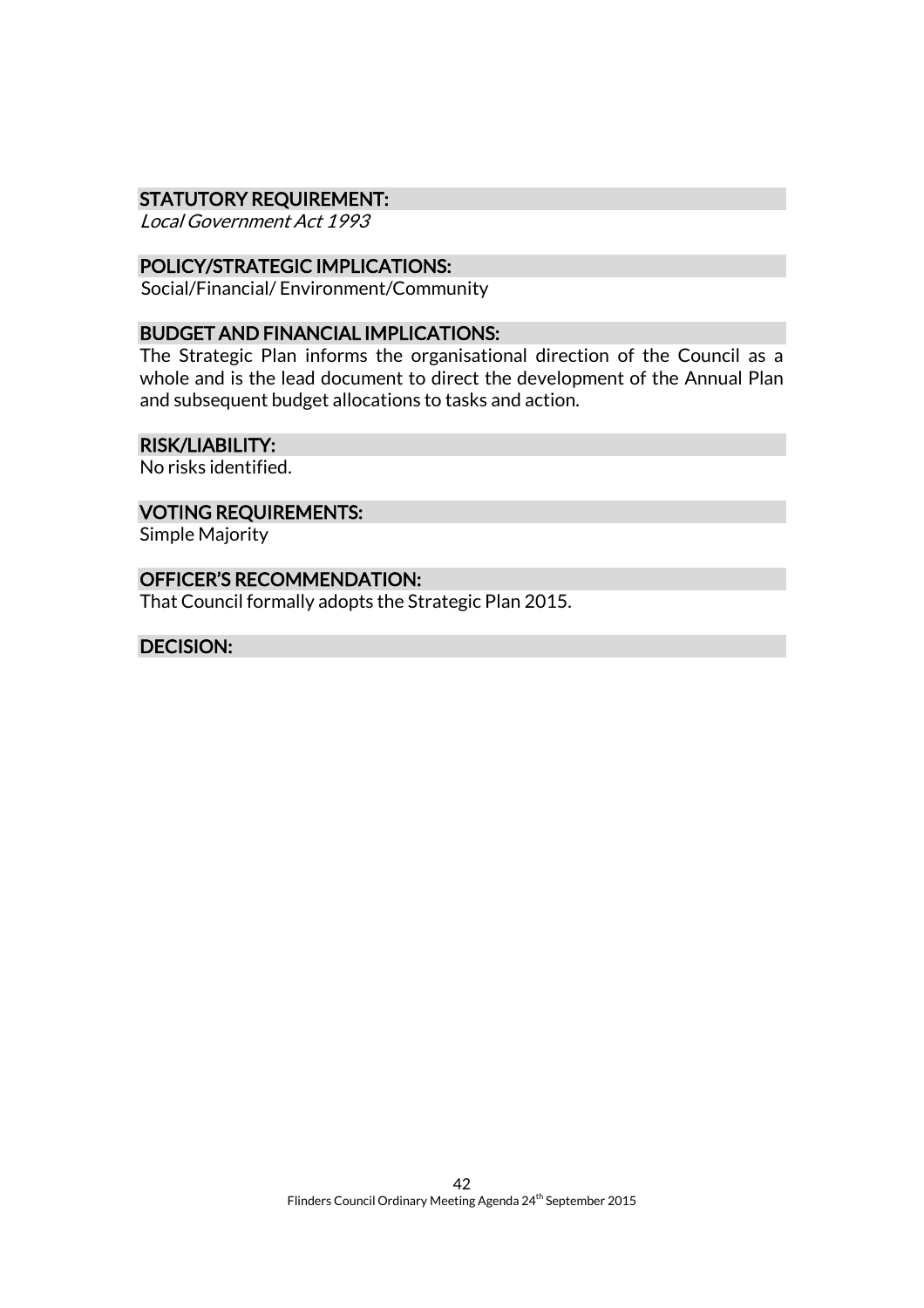#### Item D2: Local Government Reform

| <b>ACTION</b>            | <b>Decision</b>                                  |
|--------------------------|--------------------------------------------------|
| <b>PROPONENT</b>         | <b>Council Officer</b>                           |
| <b>OFFICER</b>           | Raoul Harper, General Manager                    |
| <b>FILE REFERENCE</b>    | ADM/0500                                         |
| <b>ASSOCIATED PAPERS</b> | Annexure 12: Letter from Peter Gutwein           |
|                          | Annexure 13: Email from Phillip Hoysted (For     |
|                          | <b>Elected Members only)</b>                     |
|                          | Annexure 14: Project Brief (For Elected Members) |
|                          | only)                                            |
|                          | Annexure 15: Draft Memorandum of                 |
|                          | Understanding (For Elected Members only)         |

#### INTRODUCTION:

Information is provided to update Councillors on the State Government's program of Local Government Reform including consideration of a benchmarking and resource sharing project for all Northern Tasmanian Councils.

#### PREVIOUS COUNCIL CONSIDERATION:

203.07.2015 16<sup>th</sup> July 2015 Ordinary Meeting

#### OFFICER'S REPORT:

Council resolved the following at its July Ordinary Meeting:

203.07.2015 Moved: Deputy Mayor M Cobham Seconded: Cr D Williams That the Mayor writes to the Minister for Local Government expressing that:

1) Flinders Council has for many years been at the forefront of utilising resource sharing.

2) Flinders Council will continue to explore how these can deliver improved services and cost efficiencies for our community.

3) With funding support provided by the State Government, Flinders Council confirms a willingness to explore other models of sharing resources either within our existing agreements or at a regional level. CARRIED UNANIMOUSLY (6-0)

The local government reform process is squarely focused on the financial sustainability of Tasmanian Local Government and the need to generate efficiencies in service delivery. Discussions have been occurring within the regional Council group to this effect.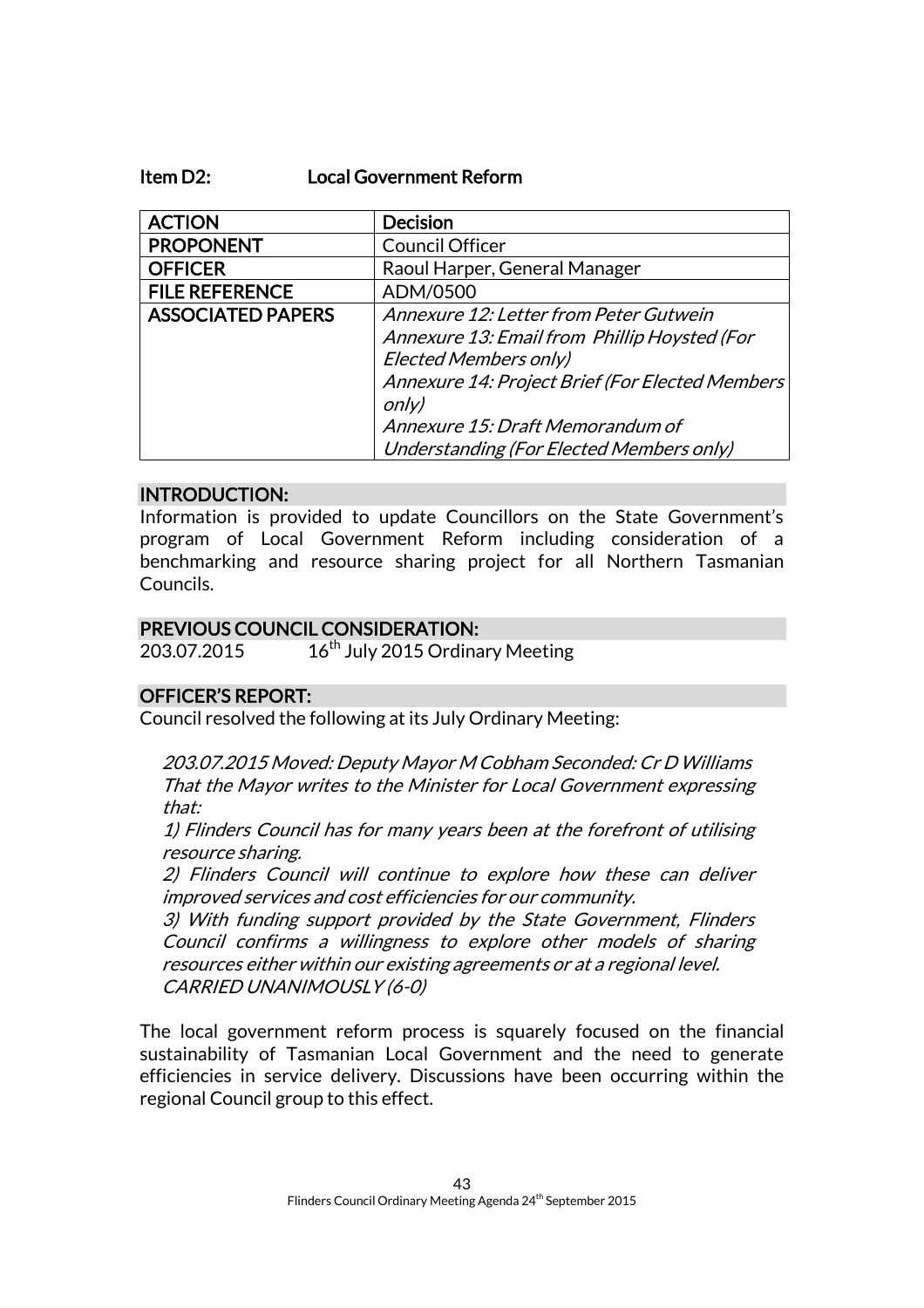Flinders Council has been invited to participate in a project that was initially developed by four northern Councils (Northern Midlands, Meander Valley, West Tamar and Georgetown). Break O'Day, Dorset and Launceston City have also been invited to participate. If all agree this would create a northern regional project to develop benchmarks and investigate a shared services model.

The confidential project brief developed to date is provided for Council consideration. In short, the objective of the initial component of the project would be to undertake a benchmarking process involving Councils in northern Tasmania that would establish a standardised evidence base providing data on both quantitative and qualitative aspects of operations. The data collected would additionally identify areas of potential for resource sharing and other collaboration between the Councils. A consultant who has experience in Local Government would undertake these tasks.

### Current Situation

A meeting was held with the Northern General Managers and State Government representatives on Friday the 14<sup>th</sup> of August at West Tamar Council to further discussions on the Northern Regional initiative to participate in a benchmarking and shared services project.

Discussions focused on the project brief being developed by the region and a draft Memorandum of Understanding (MOU) provided by the Local Government Office (confidential copies are provided for Council information).

A main item of discussion was around the Tender Panel and the consultancies they had selected following an evaluation process that was undertaken earlier this year by the Government with representatives from the Local Government Office, State Treasury and Local Government Association of Tasmania (LGAT) (Katrena Stephenson). The four selected companies from this competitive tender process are:

- 1. SGS Economics & Planning;
- 2. Ernst & Young;
- 3. Deloitte Touche Tohmatsu; and
- 4. KPMG.

Some General Managers were concerned over past performance of some of the companies and of companies that failed to make the Tender Panel.

The Flinders Council General Manager considers that there was a process of evaluation followed with due diligence and oversight being provided and that a LGAT representative was involved on Local Government's behalf.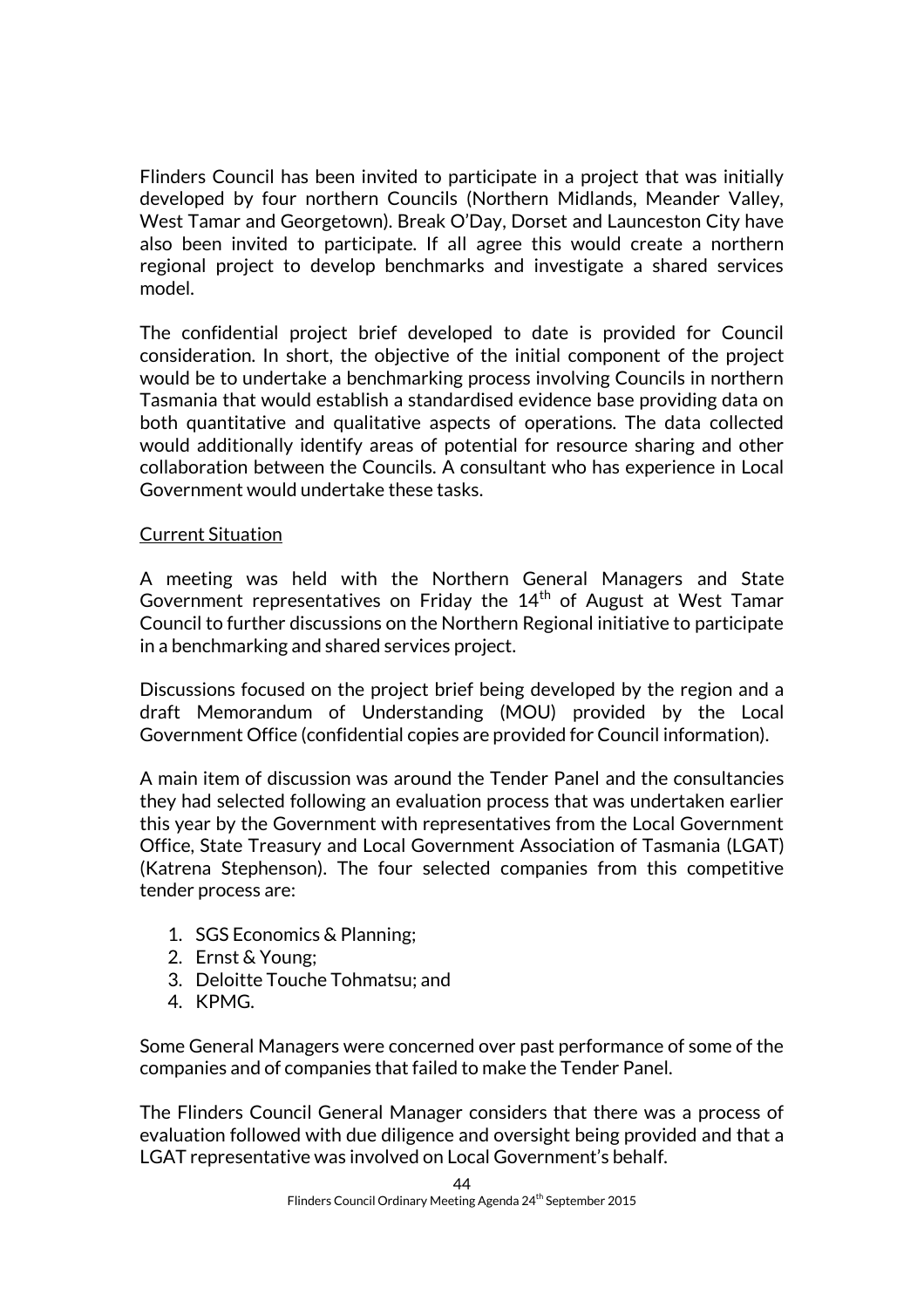It is considered that Council should continue to be involved in the project. Indications from other Northern Councils are that they will participate in the project.

The State Government's position (confidential email provided for Council information) is that the panel of consultants selected by the State will be the ones invited to tender. If other consultants are asked to tender and are preferred by the Councils, then a State Government contribution may not be forthcoming. Given the financial impost and the previous resolution of Council, the General Manager recommends that Flinders only engage in the project if state funding support is forthcoming.

Local Government faces increasingly demanding and complex community expectations with limited resources and competing demands. It is critical that councils find new ways to plan and deliver services so that local government is sustainable and can meet the expectations of their communities. Strategic collaboration and partnerships are ways that councils can respond to these challenges and the project proposal is an important step in benchmarking Council operations against others and then assessing and exploring resource sharing opportunities and performance efficiencies and improvements.

## STATUTORY REQUIREMENT:

Local Government Act 1993

## POLICY/STRATEGIC IMPLICATIONS:

**Governance** 

## BUDGET AND FINANCIAL IMPLICATIONS:

Apportionment of cost will be on the basis of the cost of the tender less any contribution from the State Government being split between the Councils on the following basis:

 40% split equally between each council and the remaining 60% on the ratio of the council population to the total regional population.

Council will be required to consider a budget allocation once the final cost and individual council apportionment has been finalised.

## RISK/LIABILITY:

It is critical that the councils engage an independent consultant to carry out the benchmarking project to ensure openness and transparency. With projects of this nature it is important to analyse the positives and negatives arising from the investigations.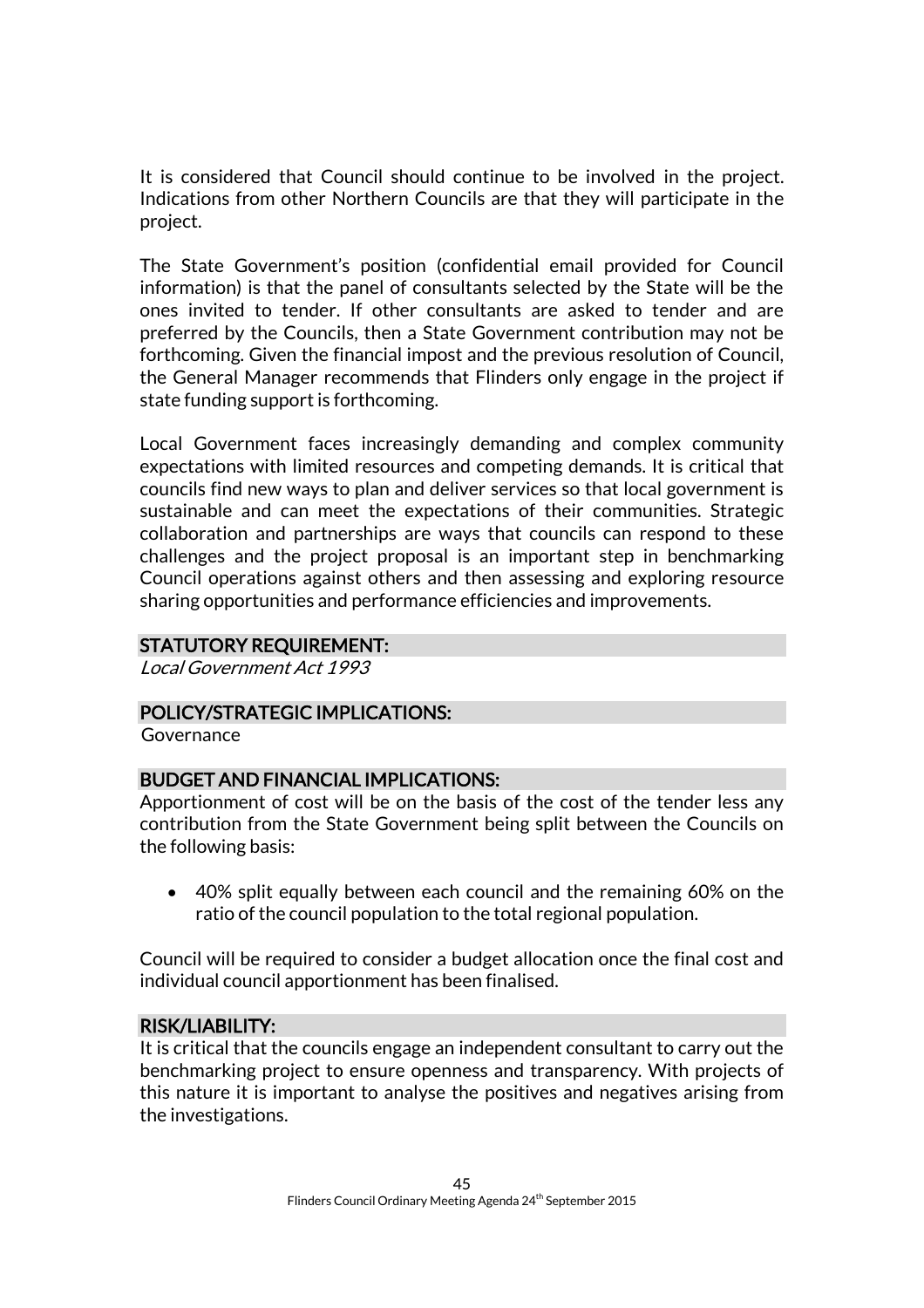Each council must be open to the provision of data to allow its analysis in a consistent fashion that will support meaningful performance measures and benchmarks. Without a consistent approach to mapping, data collection and input costings the benchmarking project will fail.

#### VOTING REQUIREMENTS:

Simple Majority

#### OFFICER'S RECOMMENDATION:

That Council:

- 1. Receives and notes the information presented in this report;
- 2. Agrees to collaborate with participating Northern Councils to undertake a benchmarking process involving Councils in Northern Tasmania which establishes a standardised evidence base providing data on both quantitative and qualitative aspects of operations and which additionally identifies from the data areas of potential for resource sharing and other collaboration between the Councils;
- 3. Authorises the Mayor and General Manager to participate in these investigations and projects as outlined and in accordance with Council's resolutions; and
- 4. Allocates a maximum of \$20,000 at the half-year budget review to engage in the project subject to the State Government providing funding to the project to minimise Flinders Council's costs.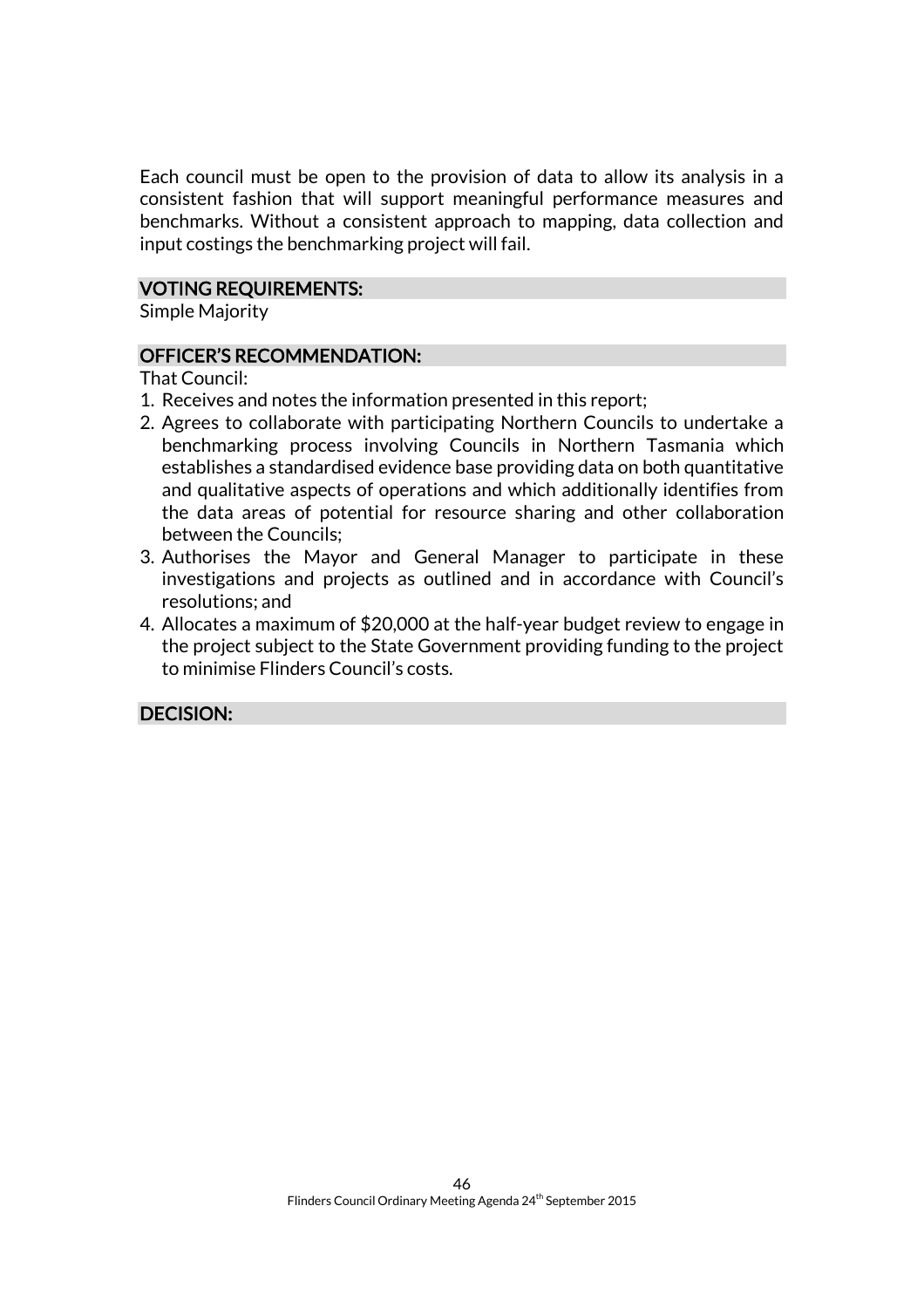#### Item D3: Councillor Resolution Report

| <b>ACTION</b>            | Information                               |
|--------------------------|-------------------------------------------|
| <b>PROPONENT</b>         | <b>Council Officer</b>                    |
| <b>OFFICER</b>           | Raoul Harper, General Manager             |
| <b>FILE REFERENCE</b>    | COU/0600                                  |
| <b>ASSOCIATED PAPERS</b> | Annexure 16: Councillor Resolution Report |
|                          | September 2015                            |

#### INTRODUCTION:

This report identifies the actions taken and actual costs associated with implementing resolutions passed by Elected Members up to September 2015.

#### PREVIOUS COUNCIL CONSIDERATION:

The report is presented on a monthly basis.

## OFFICER'S REPORT:

Please read Annexure 16 – Councillor Resolution Report September 2015.

#### VOTING REQUIREMENTS:

Simple Majority

#### OFFICER'S RECOMMENDATION:

That the Councillor Resolution Report September 2015 be noted.